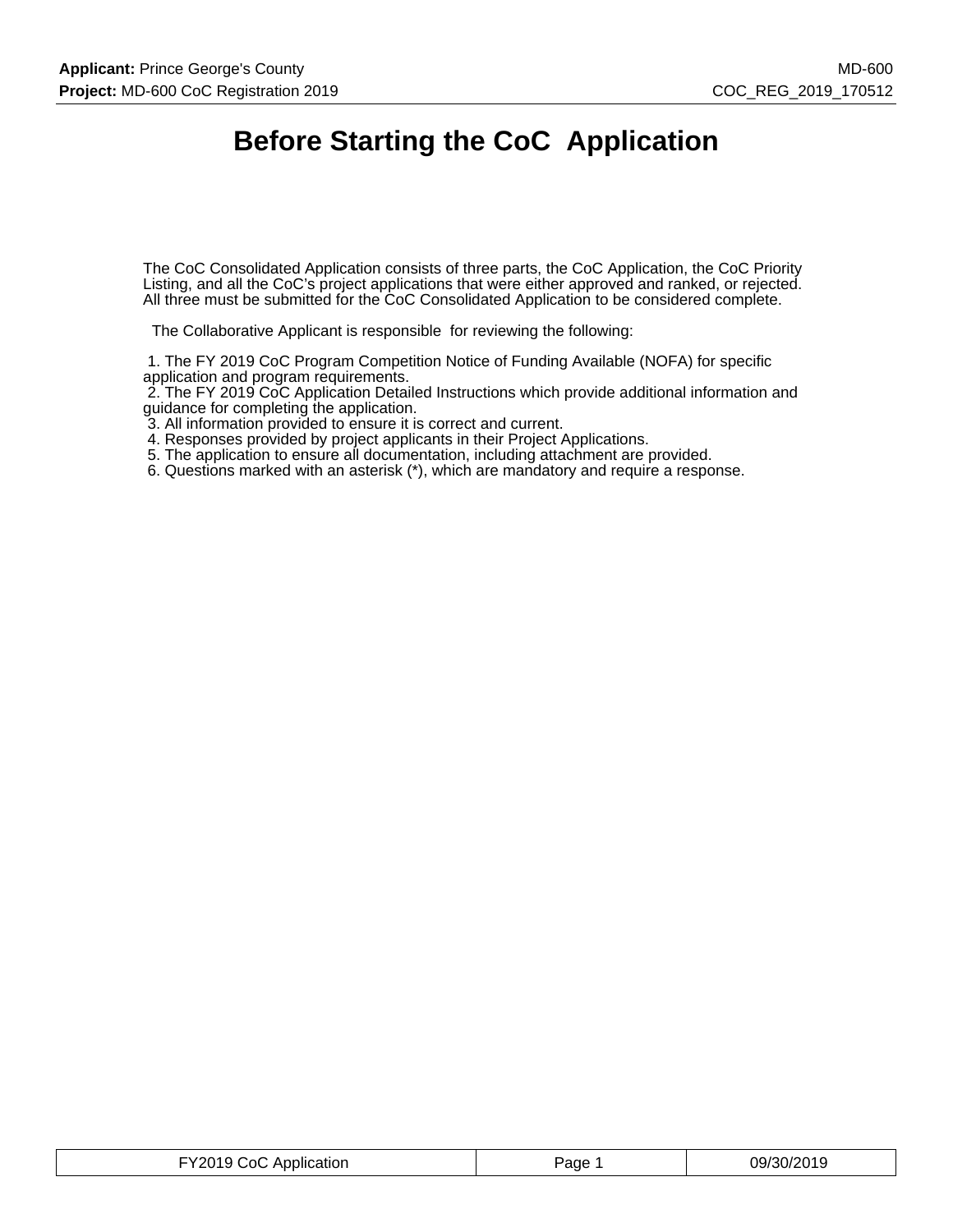# **1A. Continuum of Care (CoC) Identification**

#### **Instructions:**

Guidance for completing the application can be found in the FY 2019 CoC Program Competition Notice of Funding Availability and in the FY 2019 CoC Application Detailed Instructions. Please submit technical questions to the HUD Exchange Ask-A-Question at

https://www.hudexchange.info/program-support/my-question/

Resources:

 The FY 2019 CoC Application Detailed Instruction can be found at: https://www.hudexchange.info/e-snaps/guides/coc-program-competition-resources The FY 2019 CoC Program Competition Notice of Funding Availability at: https://www.hudexchange.info/programs/e-snaps/fy-2019-coc-program-nofa-coc-programcompetition/#nofa-and-notices

**1A-1. CoC Name and Number:** MD-600 - Prince George's County CoC

**1A-2. Collaborative Applicant Name:** MD-600 Prince George's County CoC

**1A-3. CoC Designation:** CA

**1A-4. HMIS Lead:** MD-600 Prince George's County CoC

| TY2019 CoC Application | $P$ age $\sim$ | 09/30/2019 |
|------------------------|----------------|------------|
|------------------------|----------------|------------|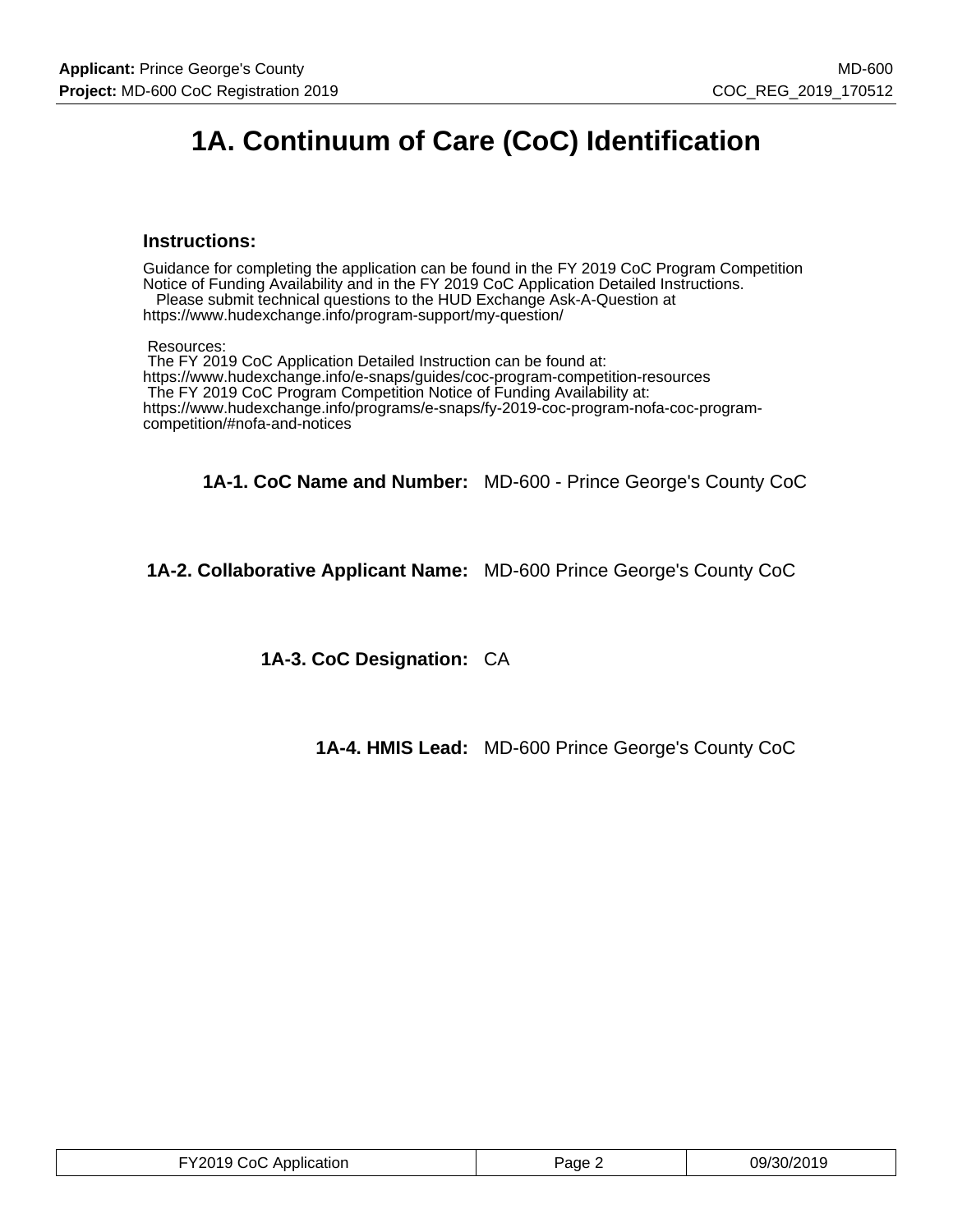# **1B. Continuum of Care (CoC) Engagement**

#### **Instructions:**

Guidance for completing the application can be found in the FY 2019 CoC Program Competition Notice of Funding Availability and in the FY 2019 CoC Application Detailed Instructions.

 Please submit technical questions to the HUD Exchange Ask-A-Question at https://www.hudexchange.info/program-support/my-question/

Resources:

 The FY 2019 CoC Application Detailed Instruction can be found at: https://www.hudexchange.info/e-snaps/guides/coc-program-competition-resources The FY 2019 CoC Program Competition Notice of Funding Availability at: https://www.hudexchange.info/programs/e-snaps/fy-2019-coc-program-nofa-coc-programcompetition/#nofa-and-notices

#### **Warning! The CoC Application score could be affected if information is incomplete on this formlet.**

#### **1B-1. CoC Meeting Participants.**

 **For the period of May 1, 2018 to April 30, 2019, applicants must indicate whether the Organization/Person listed:**

- **1. participated in CoC meetings;**
- **2. voted, including selecting CoC Board members; and**
- **3. participated in the CoC's coordinated entry system.**

| <b>Organization/Person</b>                         | <b>Participates</b><br>in CoC<br><b>Meetings</b> | Votes.<br>including<br>selecting CoC<br><b>Board</b><br><b>Members</b> | <b>Participates in</b><br><b>Coordinated Entry</b><br><b>System</b> |
|----------------------------------------------------|--------------------------------------------------|------------------------------------------------------------------------|---------------------------------------------------------------------|
| <b>Local Government Staff/Officials</b>            | Yes                                              | Yes                                                                    | Yes                                                                 |
| <b>CDBG/HOME/ESG Entitlement Jurisdiction</b>      | Yes                                              | Yes                                                                    | Yes                                                                 |
| <b>Law Enforcement</b>                             | Yes                                              | Yes                                                                    | Yes                                                                 |
| Local Jail(s)                                      | Yes                                              | Yes                                                                    | <b>Yes</b>                                                          |
| Hospital(s)                                        | Yes                                              | N <sub>0</sub>                                                         | <b>No</b>                                                           |
| <b>EMS/Crisis Response Team(s)</b>                 | Yes                                              | Yes                                                                    | Yes                                                                 |
| <b>Mental Health Service Organizations</b>         | Yes                                              | Yes                                                                    | Yes                                                                 |
| <b>Substance Abuse Service Organizations</b>       | Yes                                              | Yes                                                                    | Yes                                                                 |
| <b>Affordable Housing Developer(s)</b>             | Yes                                              | Yes                                                                    | <b>No</b>                                                           |
| <b>Disability Service Organizations</b>            | Yes                                              | Yes                                                                    | Yes                                                                 |
| <b>Disability Advocates</b>                        | Yes                                              | Yes                                                                    | Yes                                                                 |
| <b>Public Housing Authorities</b>                  | Yes                                              | Yes                                                                    | Yes                                                                 |
| <b>CoC Funded Youth Homeless Organizations</b>     | Yes                                              | Yes                                                                    | Yes                                                                 |
| <b>Non-CoC Funded Youth Homeless Organizations</b> | Yes                                              | Yes                                                                    | Yes                                                                 |
| FY2019 CoC Application                             | Page 3                                           |                                                                        | 09/30/2019                                                          |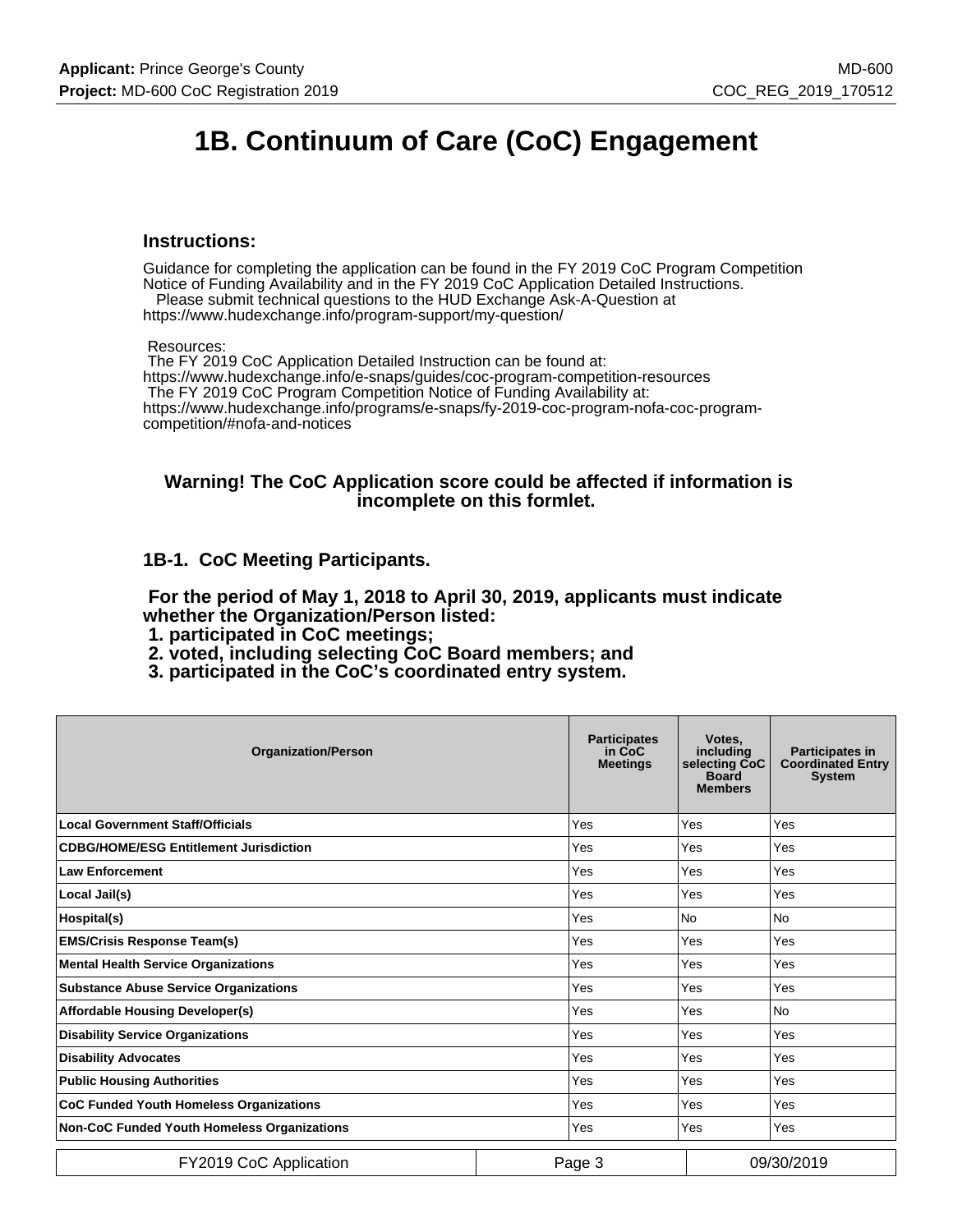| <b>Youth Advocates</b>                               | Yes | Yes | No        |
|------------------------------------------------------|-----|-----|-----------|
| <b>School Administrators/Homeless Liaisons</b>       | Yes | Yes | <b>No</b> |
| <b>CoC Funded Victim Service Providers</b>           | Yes | Yes | Yes       |
| <b>Non-CoC Funded Victim Service Providers</b>       | Yes | Yes | <b>No</b> |
| <b>Domestic Violence Advocates</b>                   | Yes | Yes | Yes       |
| <b>Street Outreach Team(s)</b>                       | Yes | Yes | Yes       |
| Lesbian, Gay, Bisexual, Transgender (LGBT) Advocates | Yes | Yes | <b>No</b> |
| <b>LGBT Service Organizations</b>                    | Yes | Yes | Yes       |
| Agencies that serve survivors of human trafficking   | Yes | Yes | No.       |
| Other homeless subpopulation advocates               | Yes | Yes | Yes       |
| <b>Homeless or Formerly Homeless Persons</b>         | Yes | Yes | Yes       |
| <b>Mental Illness Advocates</b>                      | Yes | Yes | Yes       |
| <b>Substance Abuse Advocates</b>                     | Yes | Yes | Yes       |
| Other: (limit 50 characters)                         |     |     |           |
| Veteran Service Providers and the Regional VA        | Yes | Yes | Yes       |
| <b>Workforce Services</b>                            | Yes | Yes | <b>No</b> |
| <b>Public Child Welfare Agency</b>                   | Yes | Yes | <b>No</b> |

**1B-1a. CoC's Strategy to Solicit/Consider Opinions on Preventing/Ending Homelessness.**

 **Applicants must describe how the CoC:**

**1. solicits and considers opinions from a broad array of organizations and individuals that have knowledge of homelessness, or an interest in preventing and ending homelessness;**

 **2. communicates information during public meetings or other forums the CoC uses to solicit public information;**

**3. takes into consideration information gathered in public meetings or forums to address improvements or new approaches to preventing and ending homelessness; and**

 **4. ensures effective communication with individuals with disabilities, including the availability of accessible electronic formats, e.g., PDF. (limit 2,000 characters)**

The CoC employs a multi-system approach to planning and implementing services to end homelessness and pro-actively solicits a wide variety of opinions and expertise.

1. The CoC is comprised of 100+ agencies and working subcommittees with unique population focus (i.e. survivors, youth and chronic homeless/high system utilizers); all of which routinely include persons with lived experience and external subject matter experts as well as representatives from businesses, non-profit, government and at large community members who have overlapping interests. CoC members also sit on relevant countywide workgroups spearheaded by local health and human service agencies to ensure larger system strategies are developed that are inclusive of the needs of the County's homeless population.

2. The CoC hosts quarterly meetings to share CoC initiatives and progress against the 10 year plan and to ensure on-going access to the full range of

| FY2019 CoC Application | Page 4 | 09/30/2019 |
|------------------------|--------|------------|
|------------------------|--------|------------|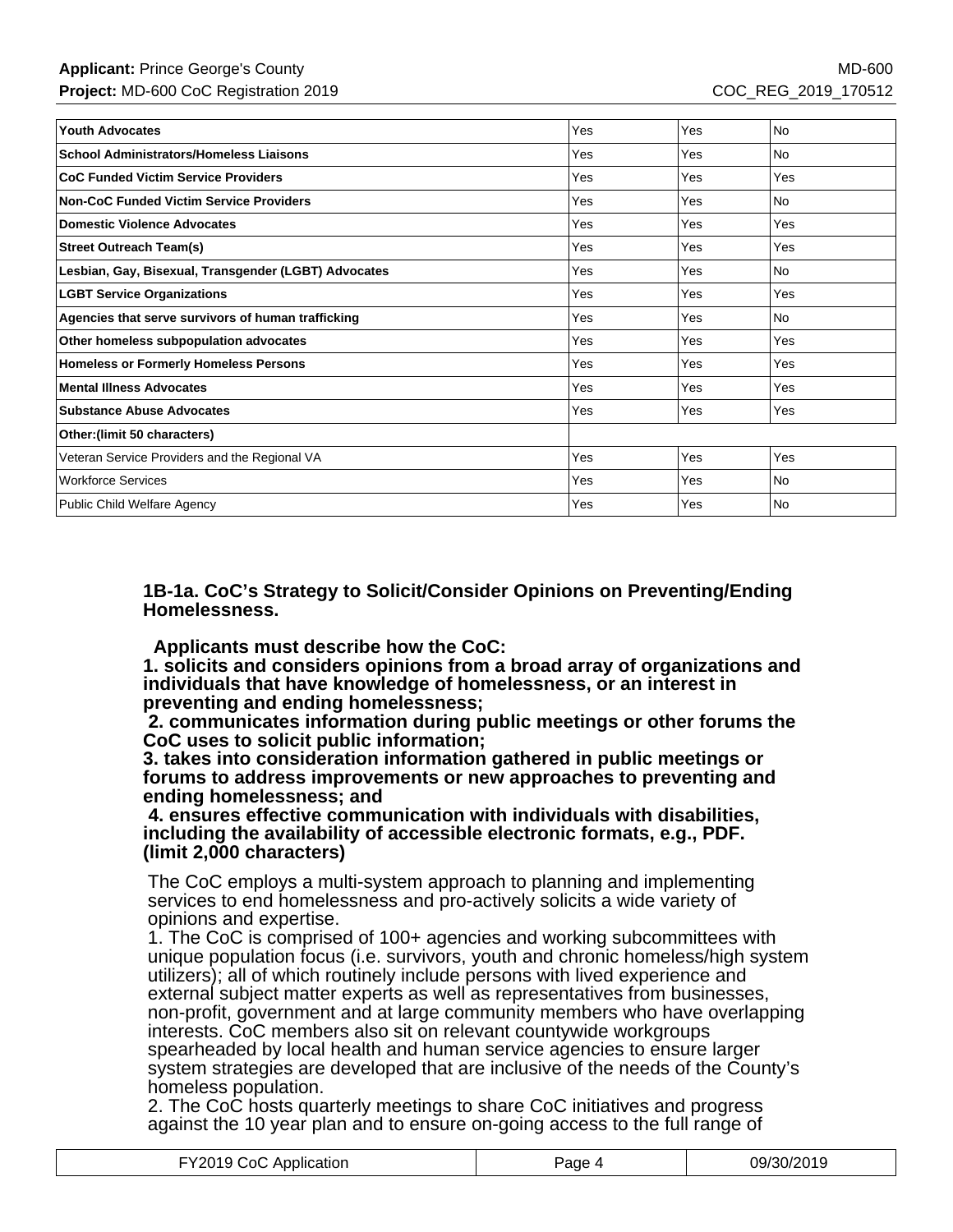opinions in designing and delivering homeless services. This continuously open and inclusive process ensures that the CoC receives real time information necessary for effective program design and decision making and this crosspollination between agencies has led to a number of successful partnerships and new Federal and State grants being awarded.

3. The CoC uses information collected during the year to inform initiatives, expand local understanding of universal needs and best practices, and improve CoC programs and policies including: One Roof, Pay for Success, 100 Day Challenge, Coordinated Entry Collaborative and CLASP PATH for TAY (national), Student Housing Pilot, ACIS 1115 waiver, RRH collaborative, and UHY tuition waiver (state), and the Safe Housing Study (local). 4. The CoC uses several mediums to solicit opinions including written documents, listening sessions, electronic and in person surveys (English/Spanish), focus groups, text, 24/7 hotline, County website, direct street outreach and in person meetings with ASL/TTY capability.

### **1B-2. Open Invitation for New Members.**

 **Applicants must describe:**

 **1. the invitation process;**

 **2. how the CoC communicates the invitation process to solicit new members;**

**3. how the CoC ensures effective communication with individuals with disabilities, including the availability of accessible electronic formats; 4. how often the CoC solicits new members; and**

 **5. any special outreach the CoC conducted to ensure persons experiencing homelessness or formerly homeless persons are encouraged to join the CoC.**

### **(limit 2,000 characters)**

1. New members may join at any time by attending a CoC's plenary or subcommittee meeting and are automatically added to the master list to begin receiving CoC emails, meeting notices and materials. In addition, CoC members routinely attend non CoC meetings that impact services and are empowered to invite representatives to join the CoC; the CoC reviews its membership quarterly, scanning for gaps, and reaches out to targeted representatives to educate them about the CoC and invite them to join; and finally, the CoC issues special invitations to regional/national experts to provide data, expertise and technical assistance to the CoC regarding national best practices with the potential for maximum CoC priority area impact.

2. All CoC meetings are publicly announced by posting on the County's website and through various electronic listserves as well as by personal invitation by CoC members throughout the year.

3. The CoC uses several mediums to reach its diverse population including, written documents, in person events, online platforms (i.e. webpage, twitter, facebook, and Instagram), electronic messaging boards (i.e. MVA and Public Welfare offices), text, 24/7/365 hotline, and direct street outreach, telephonic and in-person translation services, and ASL / TTY capability.

4. The CoC has a continuous open membership process that allows members to join at any time.

5. Members of the CoC leadership include persons with lived experience and the CoC's Youth Action Board (a voting subcommittee of the CoC) is made up entirely of homeless or previously homeless youth and young adults. In

| FY2019 CoC Application | Page : | 09/30/2019 |
|------------------------|--------|------------|
|------------------------|--------|------------|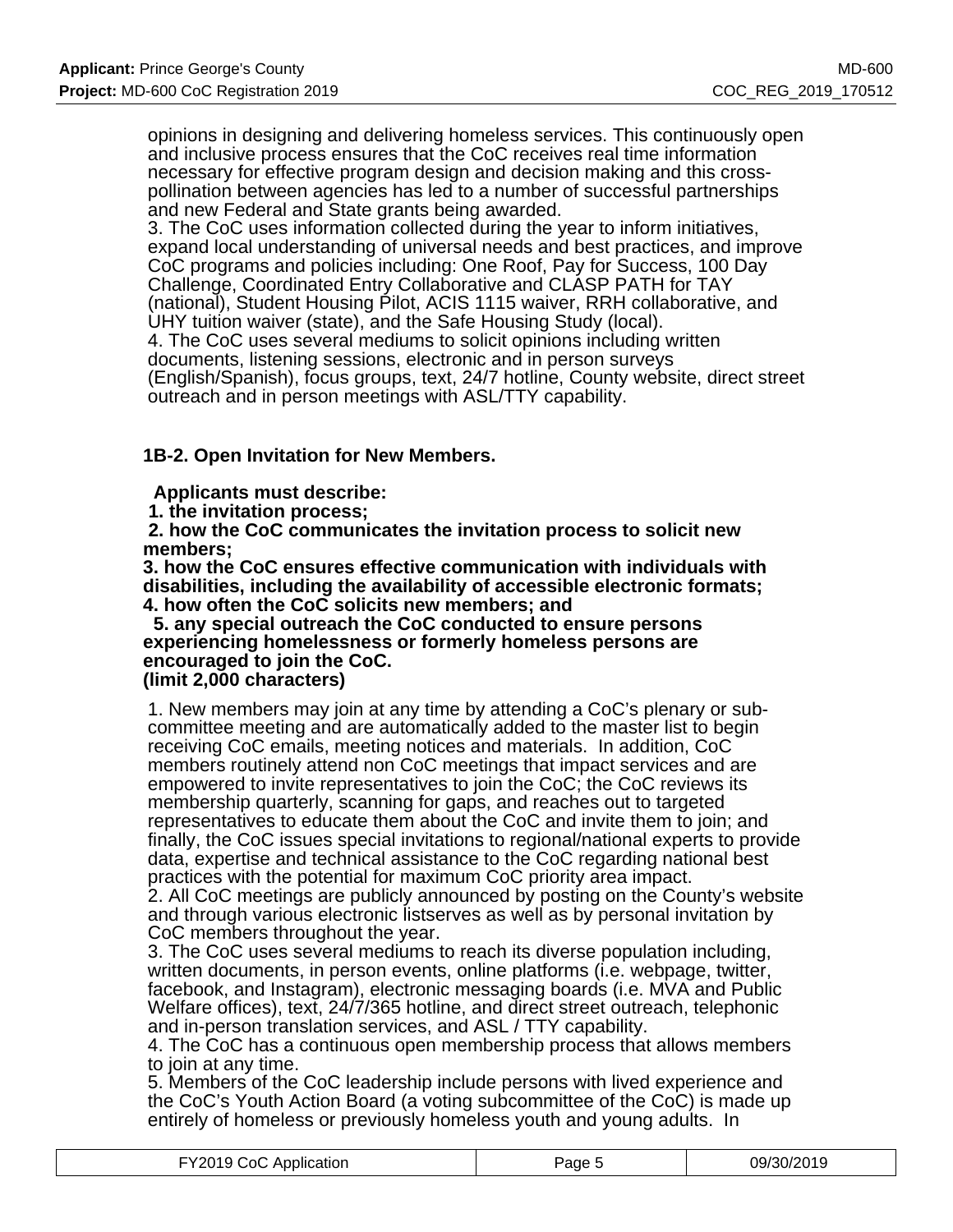addition, all other CoC sub-committees include persons with lived experience in their population target group as a member of their team. Finally, the CoC uses resident action councils, its annual homeless resource day, street outreach and other methods to encourage homeless and formerly homeless persons to join or inform the work of the CoC.

#### **1B-3. Public Notification for Proposals from Organizations Not Previously Funded.**

#### **Applicants must describe:**

 **1. how the CoC notifies the public that it is accepting project application proposals, and that it is open to and will consider applications from organizations that have not previously received CoC Program funding, as well as the method in which proposals should be submitted; 2. the process the CoC uses to determine whether the project application will be included in the FY 2019 CoC Program Competition process; 3. the date(s) the CoC publicly announced it was open to proposal; 4. how the CoC ensures effective communication with individuals with disabilities, including the availability of accessible electronic formats; and 5. if the CoC does not accept proposals from organizations that have not previously received CoC Program funding or did not announce it was open to proposals from non-CoC Program funded organizations, the applicant must state this fact in the response and provide the reason the CoC does not accept proposals from organizations that have not previously received CoC Program funding.**

### **(limit 2,000 characters)**

The CoC continues to actively recruit new providers and had increased its portfolio by 67% since 2012.

1. CoC plenary meetings are used to disseminate information months before the competition opens providing critical information about the CoC, its operations, and funding opportunities. In addition, the CoC actively reached out to new organizations to advise them of the pending NOFA and encourage them to apply. The CoC hosted a learning session on 6/13/19 to prepare interested applicants for the success in the new competition and a follow up meeting on 7/19/19 with organizations pursuing bonus projects to review program designs and offer feedback for proposal improvements. 4 providers (3 new) attended this meeting and 2 (both new) had an application included in this year's competition.

2. The CoC's has a comprehensive ranking policy that is provided in advance to all prospective applicants and an independent CoC ranking panel responsible for the evaluation and scoring of proposals. The 2019 panel met on 8/27/19 to review, score and rank all applications according to CoC published guidelines and resulting recommendations were reviewed and approved by the CoC plenary on 9/5/19. Notifications sent to all applicants with the CoC decision and appeal process. No appeals were filed.

3. Notice of the 2019 CoC NOFA and availability of bonus funds went out to the CoC listserve on 7/10/19 and was publicly posted on 7/12/2019 with 2019 CoC ranking and selection criteria, the process for submitting renewals and new projects, and 2019 CoC submission deadlines.

4. The CoC uses written documents, listserve emails, the County website, and in person and telephonic contact with translation assistance as needed to ensure equal access to the competition. In addition, 1-1 technical assistance

| FY2019 CoC Application | Page 6 | 09/30/2019 |
|------------------------|--------|------------|
|                        |        |            |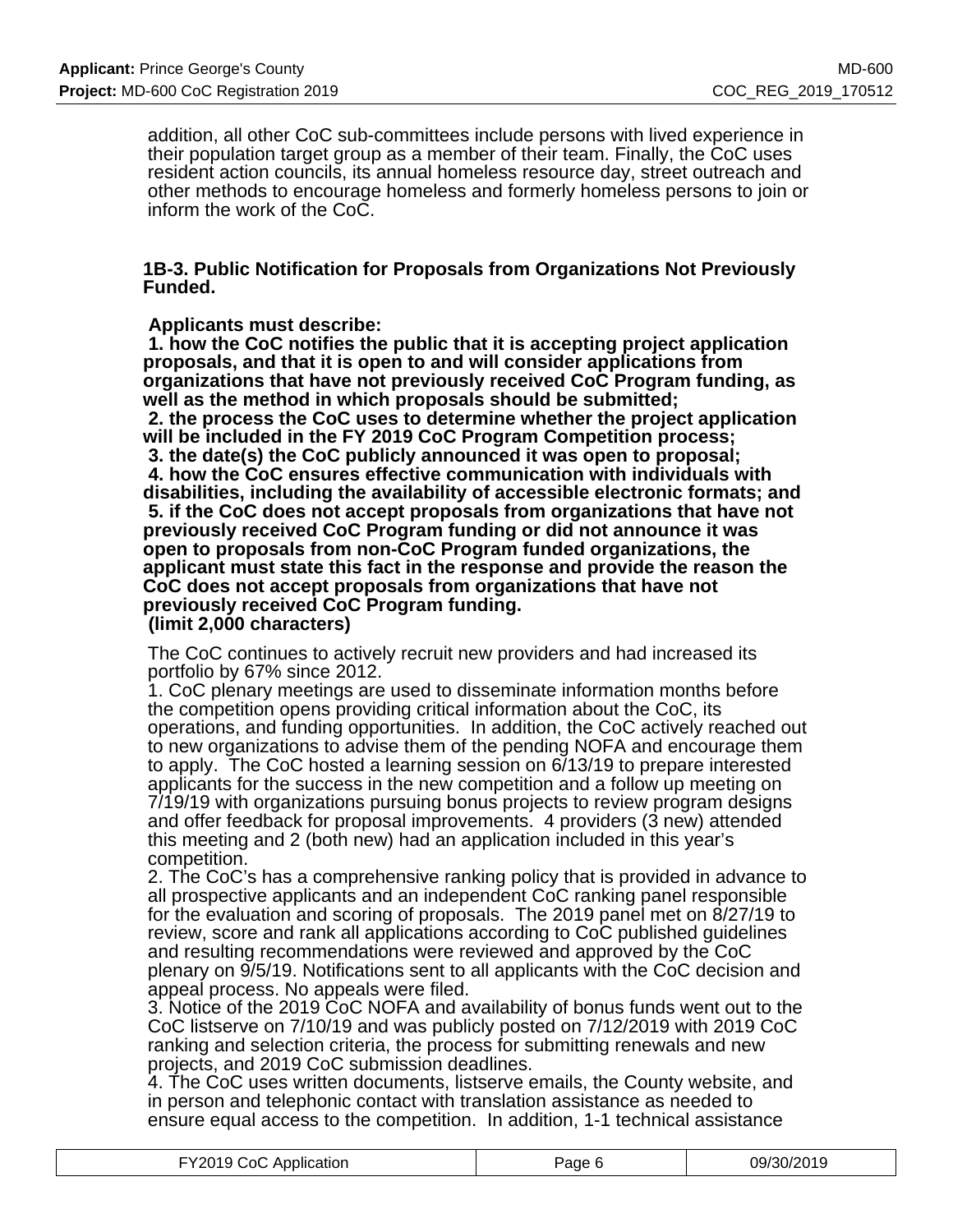was offered to all renewing and new organizations from 7/19/19 through 8/16/19 to ensure successful submission of projects.

5. The CoC accepts proposals from all interested organizations.

| TY2019 CoC Application | Page | 09/30/2019 |
|------------------------|------|------------|
|------------------------|------|------------|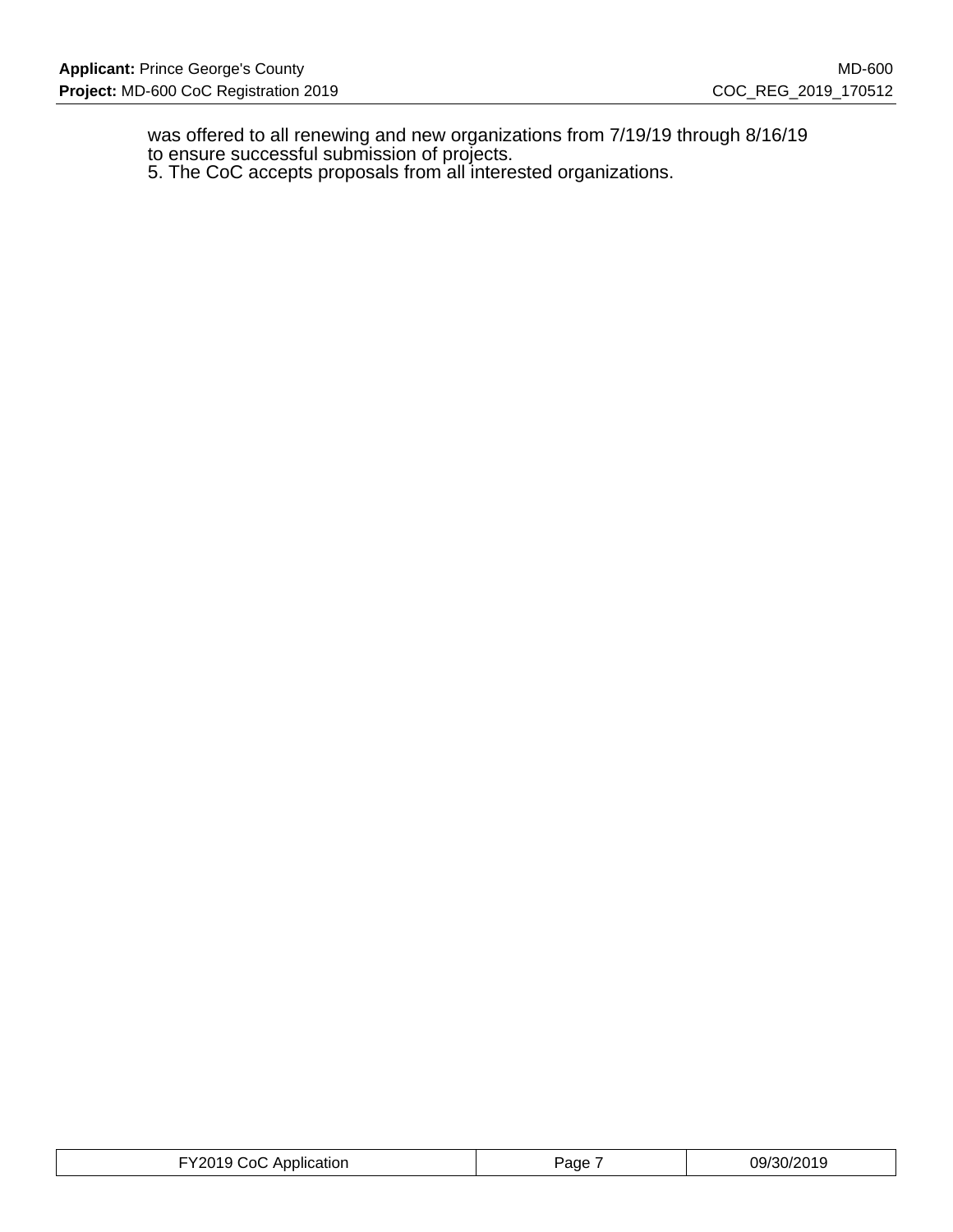# **1C. Continuum of Care (CoC) Coordination**

#### **Instructions:**

Guidance for completing the application can be found in the FY 2019 CoC Program Competition Notice of Funding Availability and in the FY 2019 CoC Application Detailed Instructions. Please submit technical questions to the HUD Exchange Ask-A-Question at

https://www.hudexchange.info/program-support/my-question/

Resources:

 The FY 2019 CoC Application Detailed Instruction can be found at: https://www.hudexchange.info/e-snaps/guides/coc-program-competition-resources The FY 2019 CoC Program Competition Notice of Funding Availability at: https://www.hudexchange.info/programs/e-snaps/fy-2019-coc-program-nofa-coc-programcompetition/#nofa-and-notices

#### **Warning! The CoC Application score could be affected if information is incomplete on this formlet.**

**1C-1. CoCs Coordination, Planning, and Operation of Projects.**

 **Applicants must select the appropriate response for each federal, state, local, private, other organizations, or program source the CoC included in the planning and operation of projects that serve individuals experiencing homelessness, families experiencing homelessness, unaccompanied youth experiencing homelessness, persons who are fleeing domestic violence, or persons at risk of homelessness.**

| Entities or Organizations the CoC coordinates planning and operation of projects                                                | <b>Coordinates with Planning</b><br>and Operation of Projects |
|---------------------------------------------------------------------------------------------------------------------------------|---------------------------------------------------------------|
| Housing Opportunities for Persons with AIDS (HOPWA)                                                                             | Yes                                                           |
| Temporary Assistance for Needy Families (TANF)                                                                                  | Yes                                                           |
| <b>Runaway and Homeless Youth (RHY)</b>                                                                                         | Yes                                                           |
| <b>Head Start Program</b>                                                                                                       | Yes                                                           |
| <b>Funding Collaboratives</b>                                                                                                   | Yes                                                           |
| <b>Private Foundations</b>                                                                                                      | Yes                                                           |
| Housing and services programs funded through U.S. Department of Justice (DOJ) Funded Housing and<br><b>Service Programs</b>     | Yes                                                           |
| Housing and services programs funded through U.S. Health and Human Services (HHS) Funded Housing and<br><b>Service Programs</b> | Yes                                                           |
| Housing and service programs funded through other Federal resources                                                             | Yes                                                           |
| Housing and services programs funded through State Government                                                                   | Yes                                                           |
| Housing and services programs funded through Local Government                                                                   | Yes                                                           |
| Housing and service programs funded through private entities, including foundations                                             | Yes                                                           |
| Other: (limit 50 characters)                                                                                                    |                                                               |
| Workforce Innovation and Opportunity Programs                                                                                   | Yes                                                           |

| FY2019 CoC Application | Page 8 | 09/30/2019 |
|------------------------|--------|------------|
|------------------------|--------|------------|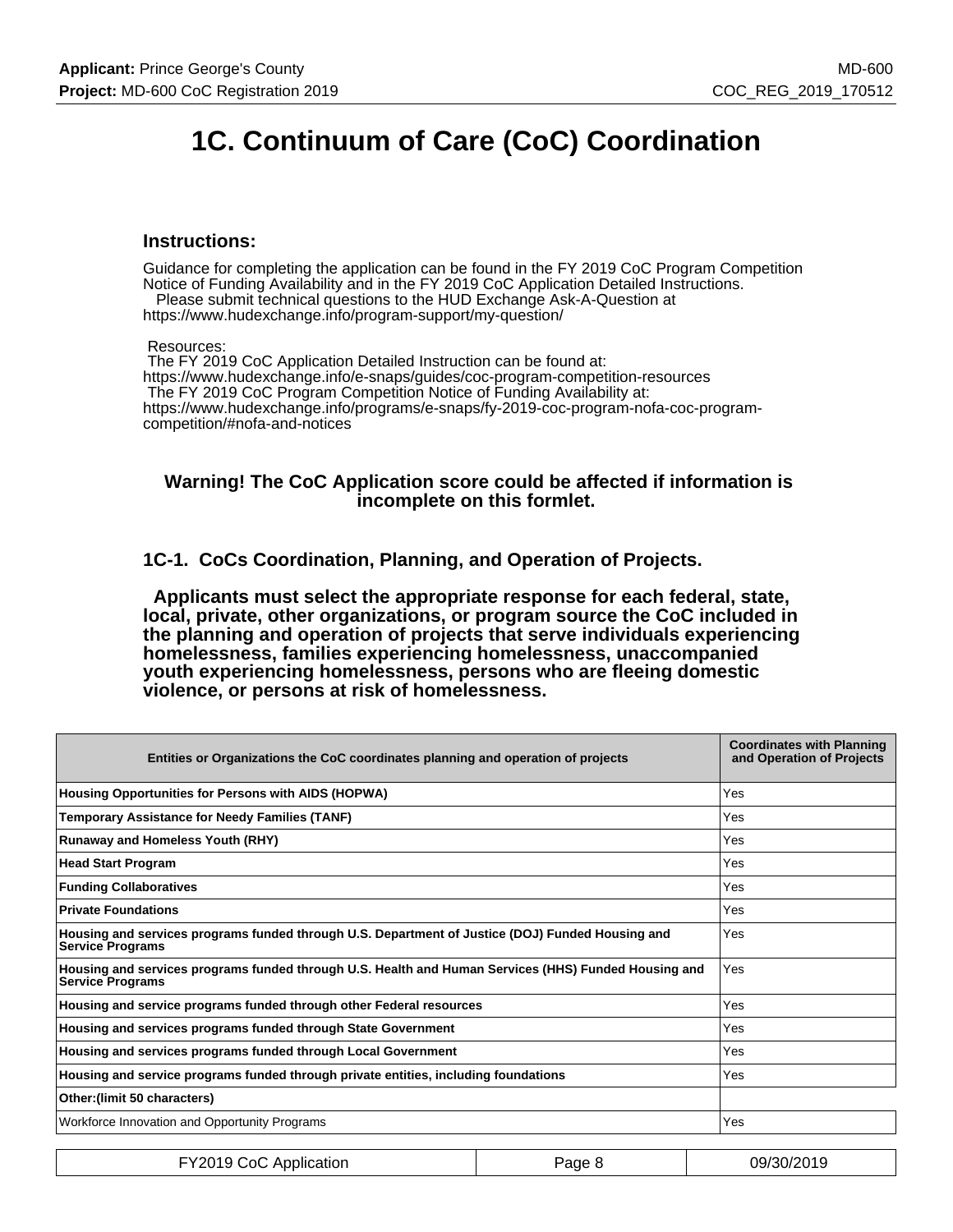Local Management Board Programs Yes

**1C-2. CoC Consultation with ESG Program Recipients.**

 **Applicants must describe how the CoC:**

 **1. consulted with ESG Program recipients in planning and allocating ESG funds;**

 **2. participated in the evaluating and reporting performance of ESG Program recipients and subrecipients; and**

 **3. ensured local homelessness information is communicated and addressed in the Consolidated Plan updates. (limit 2,000 characters)**

The CoC has three ESG program recipients operating within the physical borders of its community (the County, the City of Bowie and the State of Maryland) and all are active members of the CoC.

1. All ESG recipient and sub-recipient organizations are active members of the CoC plenary and Coordinated Entry sub-committee and routinely participate in higher-level discussions regarding housing priorities impacting the County's homeless population. DSS, which also serves as the lead agency for the CoC, is the sub-recipient of all County ESG funds and conducts an annual realignment of funding priorities based on the CoC's 10 Year Plan progress; level and type of current need (HMIS); CoC System Performance Measures; Annual turn-away and service type call data from the Homeless Hotline; and availability of other funds. This ensures funds are targeted to the most pressing needs and adjustments made in real time based on the most current data available.

2. All ESG recipient service data is maintained in HMIS and system reports are used by the CoC in the evaluation and reporting of ESG sub-recipient performance against identified performance outcomes. In addition, the ESG recipients actively funding CoC programs and services also conduct an independent annual monitoring separate and apart from the CoC of ESG subrecipient to track performance measures and report on outcomes to ensure accountability and efficacy of performance.

3. The homeless sections of the County and City Consolidated Plans are prepared by the CoC using PIT, CAPER, AHAR, APRs, HIC, UHY counts, HMIS and other data and shared with the State for inclusion in the State plan. The CoC meets quarterly with the Maryland Interagency Council on Homelessness to help set statewide homeless priorities. These efforts ensure alignment between all plans.

### **1C-2a. Providing PIT and HIC Data to** Yes to both **Consolidated Plan Jurisdictions.**

 **Applicants must indicate whether the CoC provided Point-in-Time (PIT) and Housing Inventory Count (HIC) data to the Consolidated Plan jurisdictions within its geographic area.**

**1C-2b. Providing Other Data to Consolidated** Yes

| FY2019 CoC Application | Page 9 | 09/30/2019 |
|------------------------|--------|------------|
|------------------------|--------|------------|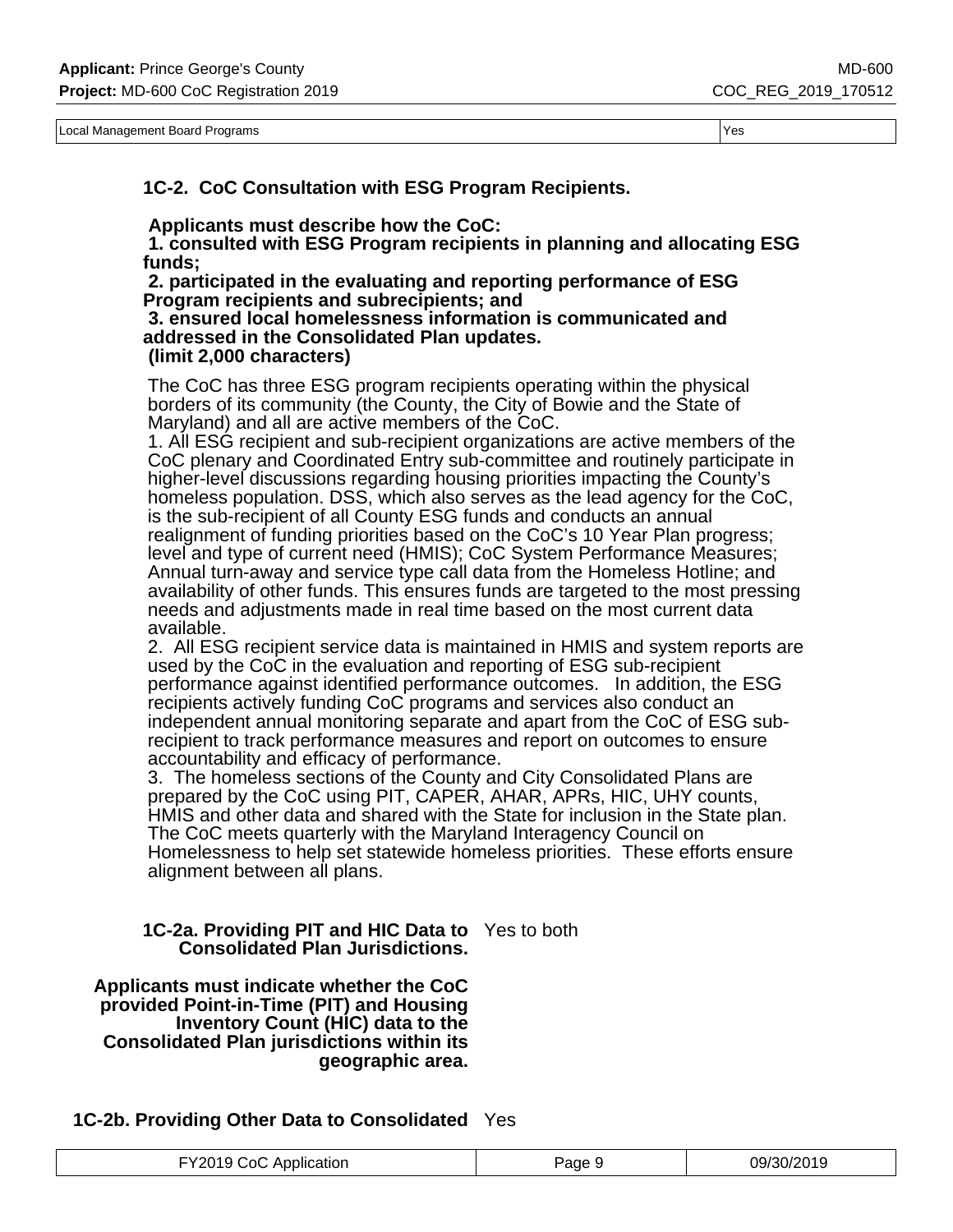### **Plan Jurisdictions.**

 **Applicants must indicate whether the CoC ensured local homelessness information is communicated to Consolidated Plan Jurisdictions within its geographic area so it can be addressed in Consolidated Plan updates.**

> **1C-3. Addressing the Safety Needs of Domestic Violence, Dating Violence, Sexual Assault, and Stalking Survivors.**

 **Applicants must describe:**

 **1. the CoC's protocols, including protocols for coordinated entry and the CoC's emergency transfer plan, that prioritize safety and incorporate trauma-informed, victim-centered services; and**

#### **2. how the CoC, through its coordinated entry, maximizes client choice for housing and services while ensuring safety and confidentiality. (limit 2,000 characters)**

1. The County maintains a separate call center to respond to calls from victims seeking immediate assistance and call takers are trained to assess and mitigate lethality risk and ensure rapid placement when appropriate in the CoC's 50-bed trauma informed, victim centered "safe" shelter. All first responders and victims service providers have well established confidentiality protocols in place that prioritize safety including the protection of a victim's identity, location and plan while rapid linkages are made to appropriate systems. Unaccompanied youth presenting at risk are linked to Child Protective Services and/or the CoC's homeless youth emergency shelter (which also serves as an extraction point for youth seeking to exit a gang or escape a trafficker) until longer term interventions can be implemented. Survivors requiring higher acuity housing are advanced to the CoC's Coordinated Entry Team for prioritization and placement into other COC housing assets using de-identified data to protect the survivor. The CoC has an emergency transfer protocol in place should a survivor experience a repeat violent offense to ensure swift re-access to safety at an alternative site and subsequent relocation to another appropriate housing solution.

2. The CoC has a number of resources available that enable it to maximize client choice for housing and resources while ensuring safety and confidentiality, including but not limited to, special traveler's aid services targeting rapid relocation of victims to safe accommodations in other parts of the Country, a victim's resiliency fund for supportive service and relocation needs (i.e. security systems, door, window and lock replacement, safety bars, moving, housing search, and transportation), short term housing subsidies, CoC and non-CoC funded rapid re-housing, joint TH-RRH and PSH housing and set aside housing choice vouchers.

### **1C-3a. Training–Best Practices in Serving DV Survivors.**

 **Applicants must describe how the CoC coordinates with victim services providers to provide training, at least on an annual basis, for: 1. CoC area project staff that addresses safety and best practices (e.g.,**

| FY2019 CoC Application | Page 10 | 09/30/2019 |
|------------------------|---------|------------|
|------------------------|---------|------------|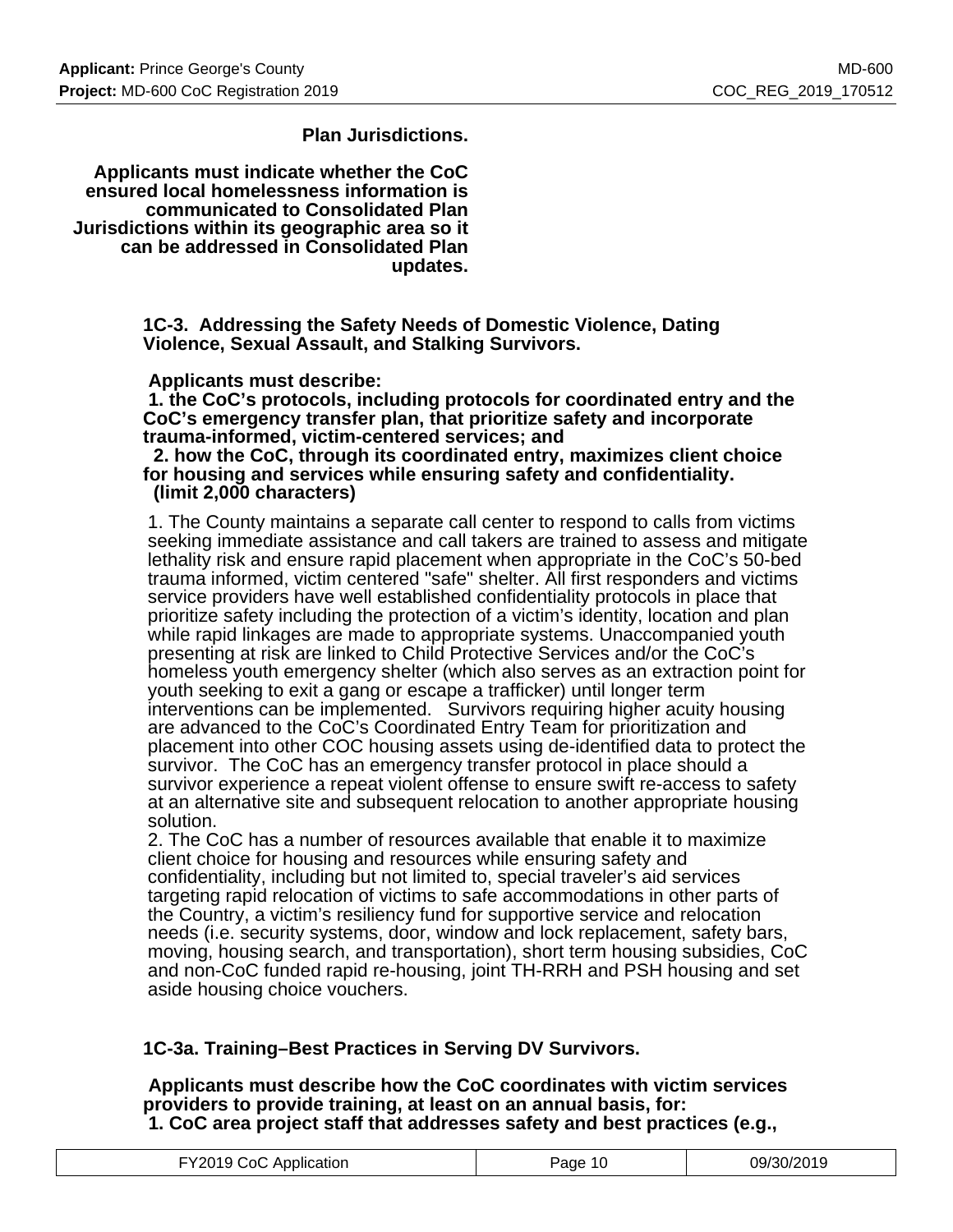#### **trauma-informed, victim-centered) on safety and planning protocols in serving survivors of domestic violence; and 2. Coordinated Entry staff that addresses safety and best practices (e.g., Trauma Informed Care) on safety and planning protocols in serving survivors of domestic violence. (limit 2,000 characters)**

1. CoC leadership works closely with the County's Domestic Violence and Human Trafficking Division to ensure appropriate training is provided regularly to the CoC and that access to services and supports occur in real time. Recent trainings included identifying red flags, the dynamics of domestic violence, crisis intervention, the Power & Control Wheel, legal interventions, and resources available to victims and survivors. Additionally, the CoC provides related training to all its members on trauma informed care, motivational interviewing, and mental health first aid. Several of the County's victim services providers including the Prince George's County Department of Family Services, the Health Department's Domestic Violence Coordinator, Representatives from the Police Department's Domestic Violence Unit, the State's Attorney's Office, House of Ruth, the Family Justice Center, and Community Advocates for Family and Youth are all members of the CoC and actively share information regarding trends, trainings, and best practices at CoC plenary meetings. 2. Victims services providers are represented on the CoC Coordinated Entry team ensuring confidentiality protocols are enforced for the protection of victims seeking CoC resources and in addition to the annual trainings provided to the CoC at large, these representatives provide victims centered care coordination and safety planning for victims cases presented at the bi-weekly meetings.

## **1C-3b. Domestic Violence–Community Need Data.**

#### **Applicants must describe how the CoC uses de-identified aggregate data from a comparable database to assess the special needs related to domestic violence, dating violence, sexual assault, and stalking. (limit 2,000 characters)**

In addition to the HMIS data and de-identified data from CoC connected victims services providers, the CoC uses a variety of external data sources to assess community needs of victims including: the Prince George's County State's Attorney's Office (SAO) Special Victims and Family Violence Unit (SVFVU) surveys, 911, 211 and DV hotline calls, Uniformed Crime Reports, Family Justice Center usage reports, PCWA child and adult abuse and exploitation deidentified data, Support, Advocacy, Freedom and Empowerment (SAFE) Center for Human Trafficking Survivors, the National Human Trafficking Resource Center, National Network to End Domestic Violence reports, and District Court domestic filings. This information is then aggregated to create a simulated analysis of community need and used for CoC planning purposes. In addition to the data systems above, the CoC has engaged the services of the National Alliance for Safe Housing, Inc, to critically evaluate and improve access to safe housing for survivors of domestic violence, trafficking and sexual assault using a three phase comprehensive multi-system approach. Phase 1 is an independent assessment of how well the current system is working for survivors by engaging homeless/housing and victim service providers, community stakeholders and survivors themselves through online surveys, listening sessions and key informant interviews. This data is currently being collected and will be used by NASH to generate a set of recommendations to

| FY2019 CoC Application | Page 11 | 09/30/2019 |
|------------------------|---------|------------|
|------------------------|---------|------------|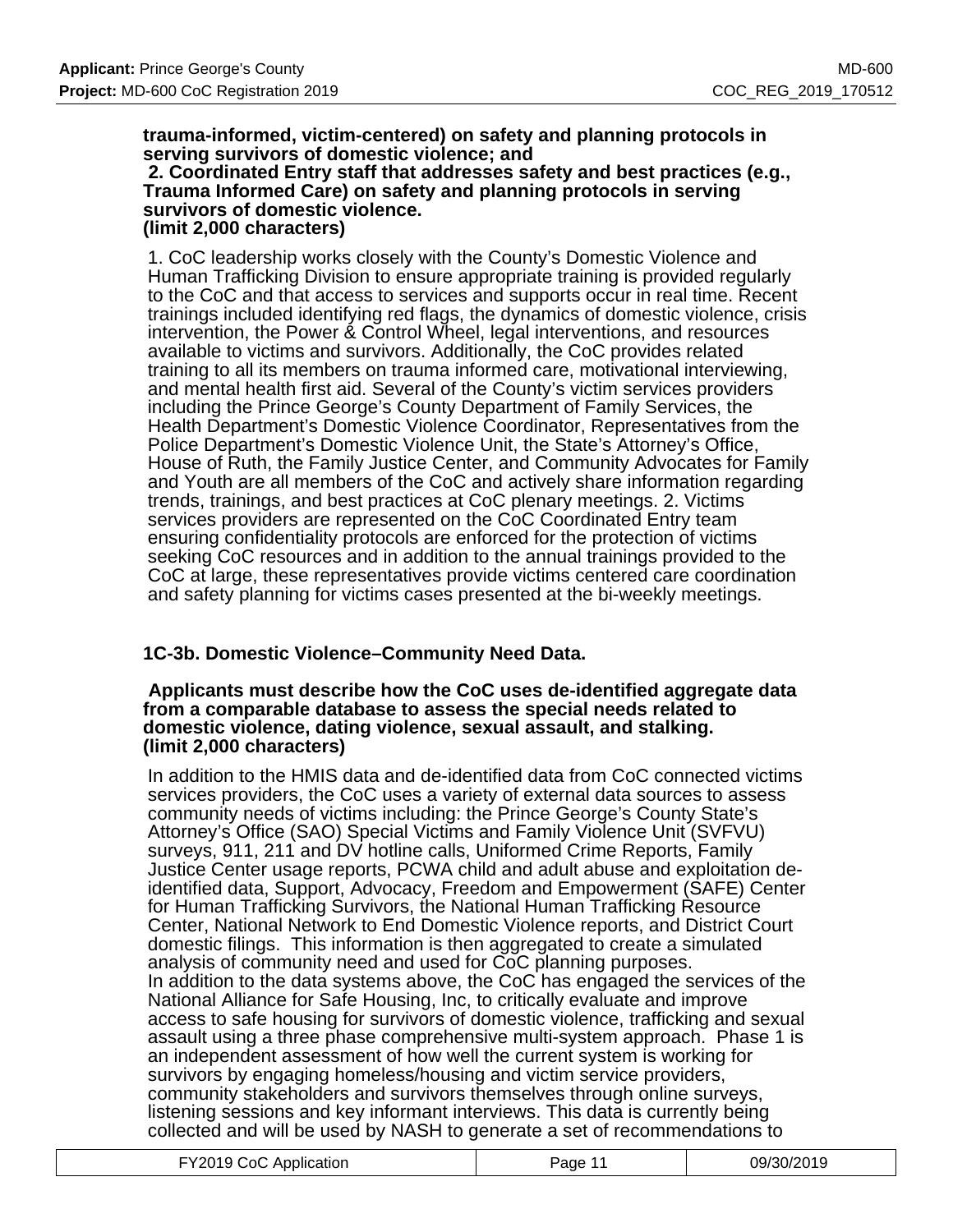CoC for action. Phase 2 is the development of a Safe Housing Strategic Plan for Prince George's County based on Phase 1 recommendations and community priorities and Phase 3 is implementation of the Plan including ongoing provision of technical assistance and training support by NASH to the CoC to ensure system shifts and improvements are implemented with efficacy and in accordance with best practices.

### **\*1C-4. PHAs within CoC. Attachments Required.**

 **Applicants must submit information for the two largest PHAs or the two PHAs with which the CoC has a working relationship within the CoC's geographic area.**

| <b>Public Housing Agency Name</b>           | % New Admissions into Public Housing<br>and Housing Choice Voucher Program<br>during FY 2018 who were experiencing<br>homelessness at entry | <b>PHA has General or</b><br><b>Limited Homeless</b><br><b>Preference</b> | <b>PHA has a Preference for</b><br>current PSH program<br>participants no longer<br>needing intensive<br>supportive services, e.g.,<br><b>Moving On</b> |
|---------------------------------------------|---------------------------------------------------------------------------------------------------------------------------------------------|---------------------------------------------------------------------------|---------------------------------------------------------------------------------------------------------------------------------------------------------|
| Housing Authority of Prince George's County |                                                                                                                                             | 13.00%   Yes-Both                                                         | Yes-Both                                                                                                                                                |
|                                             |                                                                                                                                             |                                                                           |                                                                                                                                                         |

**1C-4a. PHAs' Written Policies on Homeless Admission Preferences.**

#### **Applicants must:**

 **1. provide the steps the CoC has taken, with the two largest PHAs within the CoC's geographic area or the two PHAs the CoC has working relationships with, to adopt a homeless admission preference–if the CoC only has one PHA within its geographic area, applicants may respond for one; or**

#### **2. state that the CoC does not work with the PHAs in its geographic area. (limit 2,000 characters)**

The CoC works very closely with the local PHA to develop and implement policies that best serve the County's homeless and low-income population and the PHA is an active member of the CoC. The PHA has adopted several policies supporting prioritization of housing resources for the homeless including:

1. A homeless admissions preference in the PHA's Administrative Plan;

2. Additional admissions preferences for targeted subpopulations prioritized by the CoC (veterans, transitional housing move out, and disabled);

3. CoC set aside vouchers for survivors, mentally ill and disabled, veterans, homeless families in crisis, homeless, family unification, family unification-youth, and VASH;

4. Homeless Eligibility preference question on Public Housing and HCV applications allowing for designation of the applicant as homeless;

5. Protocol for coordination with the CoC and local mainstream benefit agency to assist with identification and location of homeless people who were on the wait list but who did not respond to mailings so they can maintain their eligibility for housing; and

6. Implementation by the CoC of a housing stabilization program with intensive

| VQ 04<br>ാറ<br>Application<br>$\cdots$ . $\cdots$ . $\cdots$<br>. | ane |  |
|-------------------------------------------------------------------|-----|--|
|-------------------------------------------------------------------|-----|--|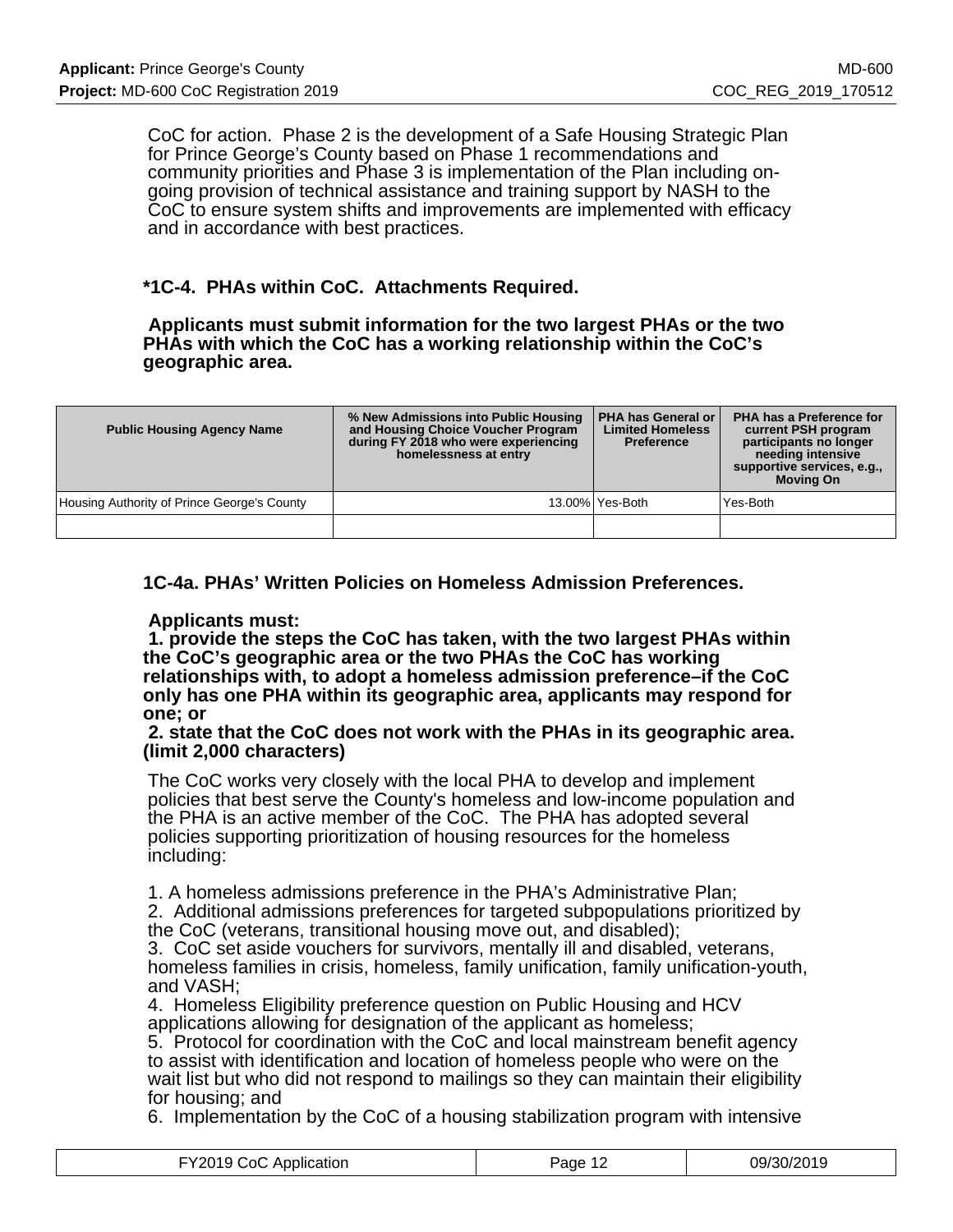case management targeting individuals and families receiving PHA housing assistance who are identified by the PHA as at risk of losing their voucher to ensure appropriate supports are in place to keep homeless persons in public housing once they're placed.

In addition, the CoC and PHA are currently building on these successes by partnering on four additional initiatives targeting emerging CoC priorities that will create additional housing opportunities in the next 12 months: Submission of applications for VASH and Mainstream vouchers, set aside vouchers for non systems UHY and ACIS/PFS high system utilizers, expansion of successful strategies to two smaller municipal PHAs in the County to create access to the new FYI vouchers for youth exiting care, and an affordable housing strategy for seniors.

### **1C-4b. Moving On Strategy with Affordable Housing Providers.**

 **Applicants must indicate whether the CoC has a Moving On Strategy with affordable housing providers in its jurisdiction.**

Yes

**If "Yes" is selected above, describe the type of provider, for example, multifamily assisted housing owners, PHAs, Low Income Tax Credit (LIHTC) developments, or local low-income housing programs. (limit 1,000 characters)**

The CoC has partnered with the PHA, apartment complexes, and private landlords to develop effective "Move On" strategies for families & singles residing in PSH programs. Bi-annual scans of the PSH network identify households that no longer require intensive services and have demonstrated the ability to live independently. These households are prioritized for referral to mainstream housing opportunities including regular and set aside housing vouchers, public housing, project-based voucher units, first time homebuyer programs, low-income senior housing, and regular market rent housing. Additional resources and services are offered to these PSH residents to incentivize the shift to lower intervention housing opportunities including second chance credit preferences, financial literacy classes, low income tax credits, credit counseling, financial move out assistance, housing search, landlord/tenant mediation, rent negotiation and concessions, and post transition follow up support services to ensure stabilization. These strategies allow the CoC to free up high acuity units and services and maximize limited resources.

### **1C-5. Protecting Against Discrimination.**

**Applicants must describe the actions the CoC has taken to address all forms of discrimination, such as discrimination based on any protected classes under the Fair Housing Act and 24 CFR 5.105(a)(2) – Equal Access to HUD-Assisted or -Insured Housing. (limit 2,000 characters)**

The CoC has a universal anti-discrimination policy that is inclusive of all protected classes under the fair housing Act and 24 CFR 5.105(a)(2) and all

| FY2019 CoC Application<br>09/30/2019<br>Page 13 |
|-------------------------------------------------|
|-------------------------------------------------|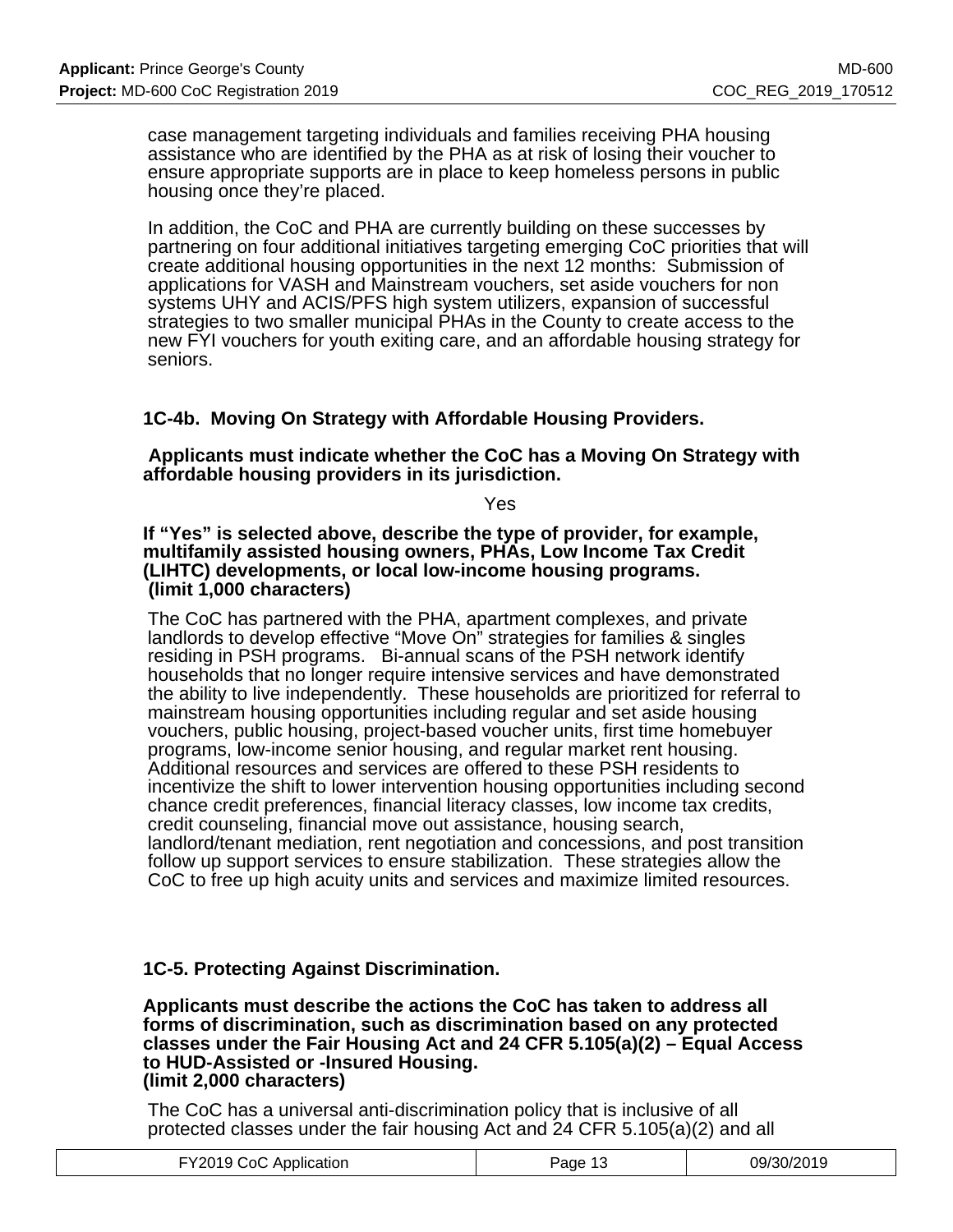member organizations include this policy in their programs and protocols. The CoC requires all providers to maintain and post, an anti-discrimination policy that ensures eligible households are not screened out or denied service based on race, color, national origin, religion, sex, gender identity, sexual orientation, age, familial status or disability. Providers are also required to have policies that eliminate Limited English Proficiency barriers to any service or program providing services to those persons who do not speak English as their primary language, have a limited ability to read, write, speak, and/or understand the English language, or are hearing or visually impaired. CoC deployable resources include bi-lingual staff, access to telephonic interpreter services through the Language Line or similar service, and TRS/TTY/TTD or Video Remote Interpreting for the hearing impaired. Representatives from the local Department of Housing and Community Development and the Housing Authority sit on the CoC and provide on-going technical assistance to the CoC regarding fair housing issues that may arise and the CoC monitors annually for compliance and has an appeal process in place for participants who believe that their rights under these protections have been violated. Finally, the CoC continuously works with non CoC landlords, housing providers, faith communities and other service providers to facilitate equal access to community housing assets and to ensure that homeless persons served by the CoC are not subject to discriminatory action.

### **\*1C-5a. Anti-Discrimination Policy and Training.**

#### **Applicants must indicate whether the CoC implemented an antidiscrimination policy and conduct training:**

| 1. Did the CoC implement a CoC-wide anti-discrimination policy that applies to all projects regardless of funding source?                                                                         | Yes |
|---------------------------------------------------------------------------------------------------------------------------------------------------------------------------------------------------|-----|
| 2. Did the CoC conduct annual CoC-wide training with providers on how to effectively address discrimination based on any<br>protected class under the Fair Housing Act?                           | Yes |
| 3. Did the CoC conduct annual training on how to effectively address discrimination based on any protected class under 24<br> CFR 5.105(a)(2) – Equal Access to HUD-Assisted or -Insured Housing? | Yes |

### **\*1C-6. Criminalization of Homelessness.**

 **Applicants must select all that apply that describe the strategies the CoC implemented to prevent the criminalization of homelessness in the CoC's geographic area.**

| 1. Engaged/educated local policymakers:     |         | X          |
|---------------------------------------------|---------|------------|
| 2. Engaged/educated law enforcement:        |         | X          |
| 3. Engaged/educated local business leaders: |         | X          |
| 4. Implemented communitywide plans:         |         | X          |
| 5. No strategies have been implemented:     |         |            |
| FY2019 CoC Application                      | Page 14 | 09/30/2019 |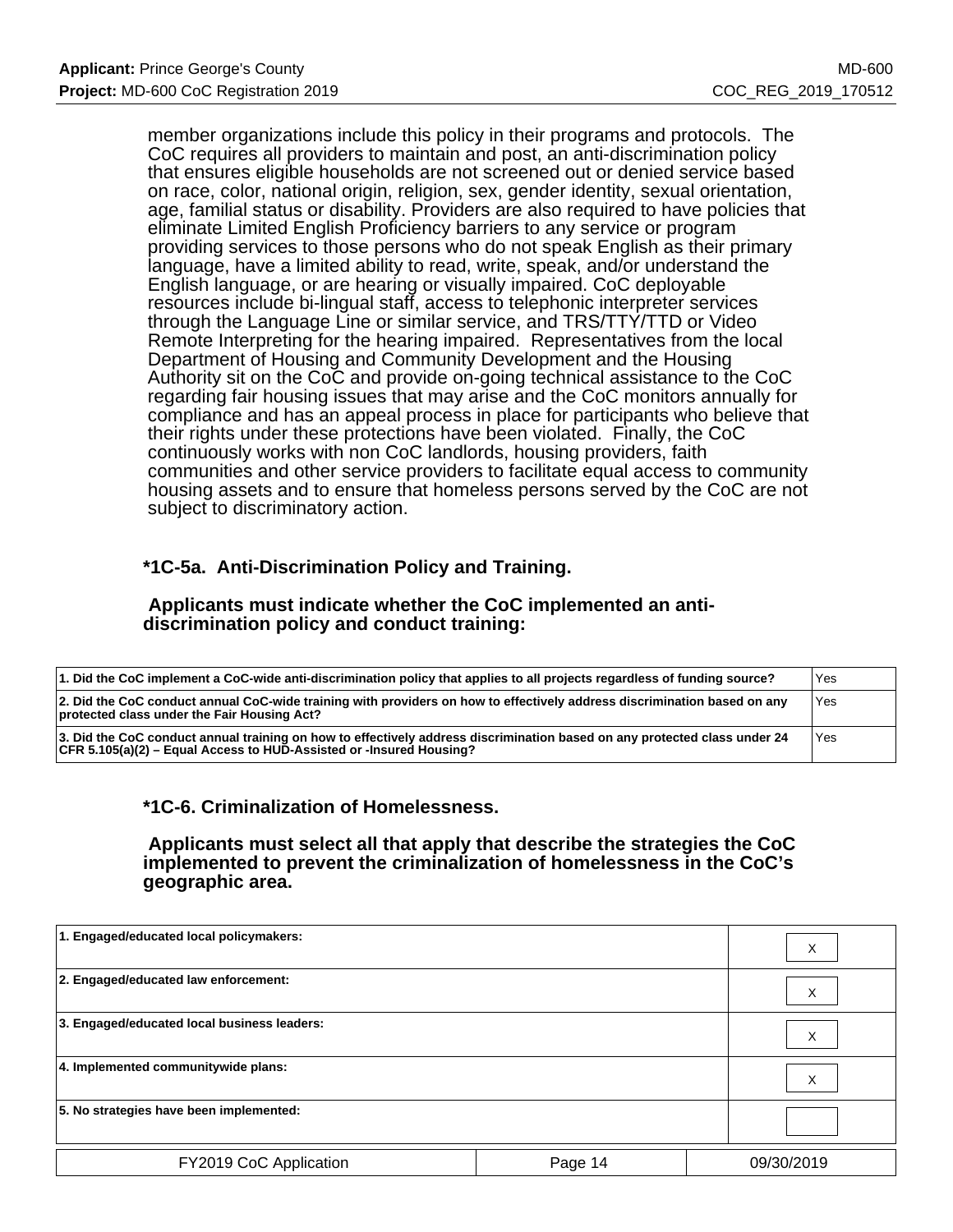| 6. Other: (limit 50 characters)                |  |
|------------------------------------------------|--|
| Engaged/educated municipal leaders             |  |
| Engaged/educated correctional facility leaders |  |
| EngagedEducated the Court System leaders       |  |

#### **1C-7. Centralized or Coordinated Assessment System. Attachment Required.**

 **Applicants must:**

 **1. demonstrate the coordinated entry system covers the entire CoC geographic area;**

 **2. demonstrate the coordinated entry system reaches people who are least likely to apply for homelessness assistance in the absence of special outreach; and**

 **3. demonstrate the assessment process prioritizes people most in need of assistance and ensures they receive assistance in a timely manner. (limit 2,000 characters)**

1. The CoC Coordinated Entry System covers the entire CoC geographic area. The Homeless Hotline, a long established, language agnostic, toll-free number communicated across many print, digital, and social media, which is widely known throughout the homeless services community. The Hotline matches callers to all available services, including diversion, prevention, mainstream housing and/or short term emergency shelter. If rapid exit and permanency is not achieved through these interventions, participants are then referred to a second tier for access to higher acuity CoC RRH, Joint TH-RRH, and PSH resources.

2. Outreach teams and homeless Drop-in Centers work to reach individuals who are less likely to apply for homelessness assistance by working with special populations, including at-risk youth, individuals experiencing mental health crises, non-English speakers, justice connected homeless persons, and veterans. Partnerships with law enforcement, Fire/EMA mobile integrated health teams, faith communities, and local non-profit organizations ensure that experiencing homelessness in any urban, suburban, or rural area of the County is not a barrier to being connected to services.

3. The Coordinated Entry Team meets bi-weekly and reviews the by name list using a robust set of data points including HMIS, standardized assessment tools (Housing Prioritization Tool and VI-SPDATs), and case conferencing to prioritize and match homeless residents to CoC assets based on level of acuity, vulnerability and chronicity. Case conferencing among client referrers, supportive housing providers, and other stakeholders results in a transparent, multi-disciplinary, mutually accountable, and client centered process and ensures that all homeless individuals are fairly and expeditiously assessed, prioritized, and connected to the most appropriate and least restrictive services needed to ensure that their homelessness is a brief, one-time experience.

| FY2019 CoC Application | Page 15 | 09/30/2019 |
|------------------------|---------|------------|
|------------------------|---------|------------|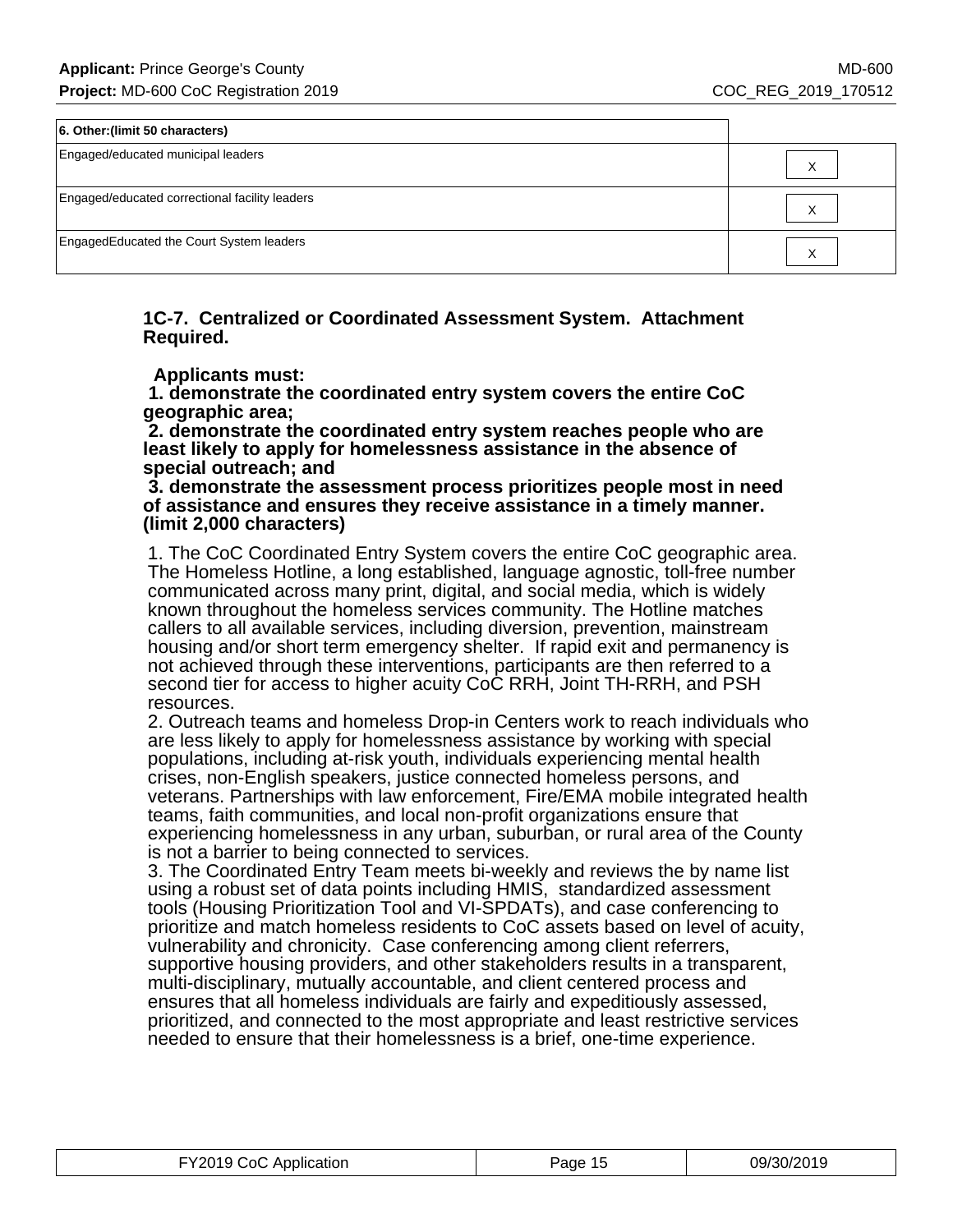# **1D. Continuum of Care (CoC) Discharge Planning**

#### **Instructions:**

Guidance for completing the application can be found in the FY 2019 CoC Program Competition Notice of Funding Availability and in the FY 2019 CoC Application Detailed Instructions. Please submit technical questions to the HUD Exchange Ask-A-Question at

https://www.hudexchange.info/program-support/my-question/

Resources:

 The FY 2019 CoC Application Detailed Instruction can be found at: https://www.hudexchange.info/e-snaps/guides/coc-program-competition-resources The FY 2019 CoC Program Competition Notice of Funding Availability at: https://www.hudexchange.info/programs/e-snaps/fy-2019-coc-program-nofa-coc-programcompetition/#nofa-and-notices

#### **Warning! The CoC Application score could be affected if information is incomplete on this formlet.**

### **1D-1. Discharge Planning Coordination.**

**Applicants must indicate whether the CoC actively coordinates with the systems of care listed to ensure persons who have resided in them longer than 90 days are not discharged directly to the streets, emergency shelters, or other homeless assistance programs. Check all that apply (note that when "None:" is selected no other system of care should be selected).**

| Foster Care:                    | X |
|---------------------------------|---|
| <b>Health Care:</b>             | X |
| Mental Health Care:             | X |
| <b>Correctional Facilities:</b> | X |
| None:                           |   |

| FY2019 CoC Application | Page<br>-16 | 09/30/2019 |
|------------------------|-------------|------------|
|------------------------|-------------|------------|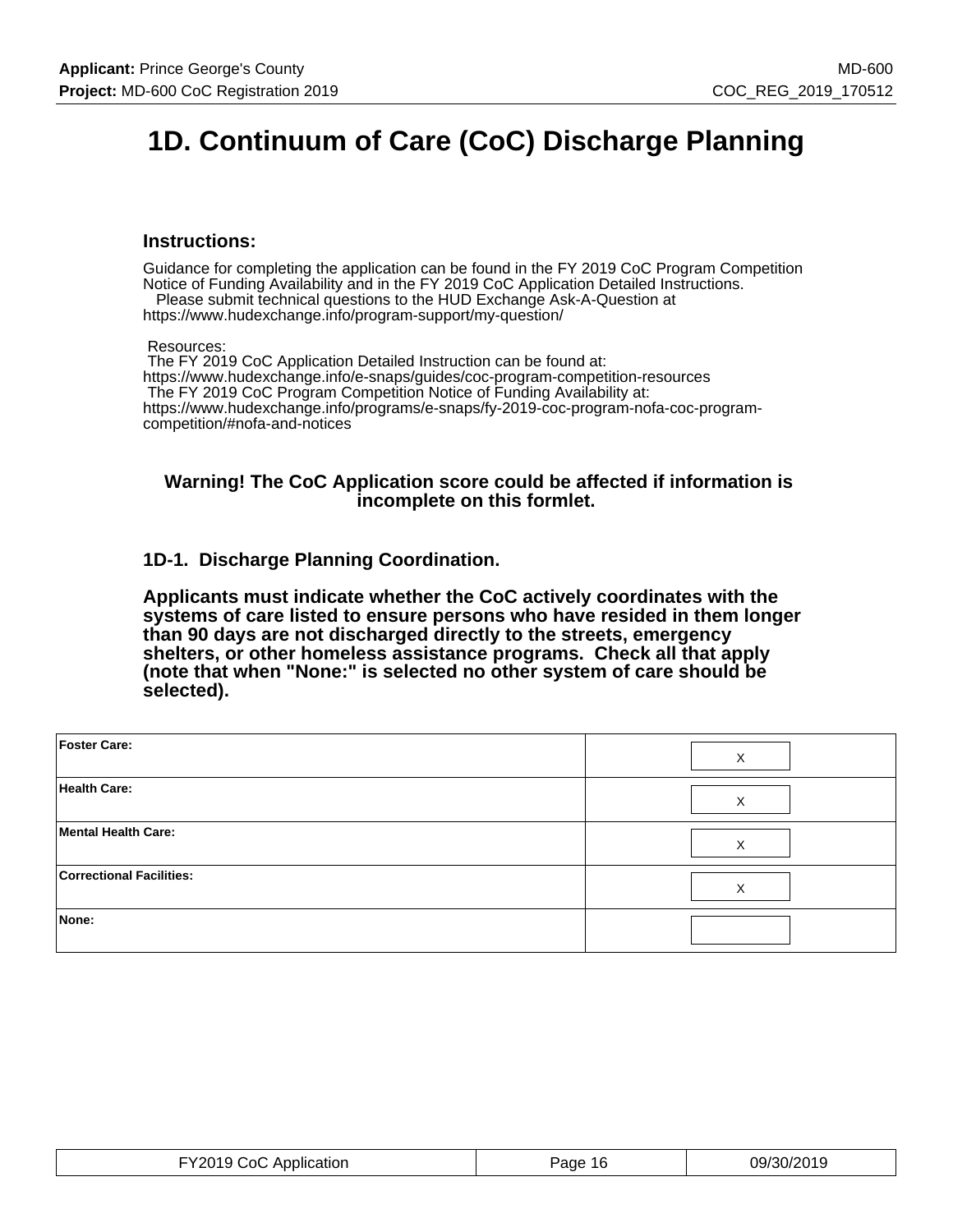# **1E. Local CoC Competition**

#### **Instructions**

Guidance for completing the application can be found in the FY 2019 CoC Program Competition Notice of Funding Availability and in the FY 2019 CoC Application Detailed Instructions. Please submit technical questions to the HUD Exchange Ask-A-Question at

https://www.hudexchange.info/program-support/my-question/

#### Resources:

 The FY 2019 CoC Application Detailed Instruction can be found at: https://www.hudexchange.info/e-snaps/guides/coc-program-competition-resources The FY 2019 CoC Program Competition Notice of Funding Availability at: https://www.hudexchange.info/programs/e-snaps/fy-2019-coc-program-nofa-coc-programcompetition/#nofa-and-notices

#### **Warning! The CoC Application score could be affected if information is incomplete on this formlet.**

#### **\*1E-1. Local CoC Competition–Announcement, Established Deadline, Applicant Notifications. Attachments Required.**

#### **Applicants must indicate whether the CoC:**

| 1. informed project applicants in its local competition announcement about point values or other ranking criteria the CoC would<br>use to rank projects on the CoC Project Listings for submission to HUD for the FY 2019 CoC Program Competition;                  | Yes   |
|---------------------------------------------------------------------------------------------------------------------------------------------------------------------------------------------------------------------------------------------------------------------|-------|
| 2. established a local competition deadline, and posted publicly, for project applications that was no later than 30 days before the<br><b>FY 2019 CoC Program Competition Application submission deadline:</b>                                                     | l Yes |
| 3. notified applicants that their project application(s) were being rejected or reduced, in writing along with the reason for the<br>decision, outside of e-snaps, at least 15 days before the FY 2019 CoC Program Competition Application submission deadline; and | Yes   |
| 4. notified applicants that their project applications were accepted and ranked on the CoC Priority Listing in writing, outside of e-<br>snaps, at least 15 days before the FY 2019 CoC Program Competition Application submission deadline.                        | Yes   |

### **1E-2. Project Review and Ranking–Objective Criteria.**

 **Applicants must indicate whether the CoC used the following to rank and select project applications for the FY 2019 CoC Program Competition:**

| 1. Used objective criteria to review and rank projects for funding (e.g., cost effectiveness of the project, performance data, type of<br>population served);                                                                                     | Yes |
|---------------------------------------------------------------------------------------------------------------------------------------------------------------------------------------------------------------------------------------------------|-----|
| 2. Included one factor related to improving system performance (e.g., exits to permanent housing (PH) destinations, retention of PH, $ Y$ es<br>length of time homeless, returns to homelessness, job/income growth, etc.); and                   |     |
| 3. Included a specific method for evaluating projects submitted by victim services providers that utilized data generated from a<br>comparable database and evaluated these projects on the degree they improve safety for the population served. | Yes |

### **1E-3. Project Review and Ranking–Severity of Needs and Vulnerabilities.**

| EV2010<br>``∩(∶<br>Application | Page | 09/30/2019 |
|--------------------------------|------|------------|
|--------------------------------|------|------------|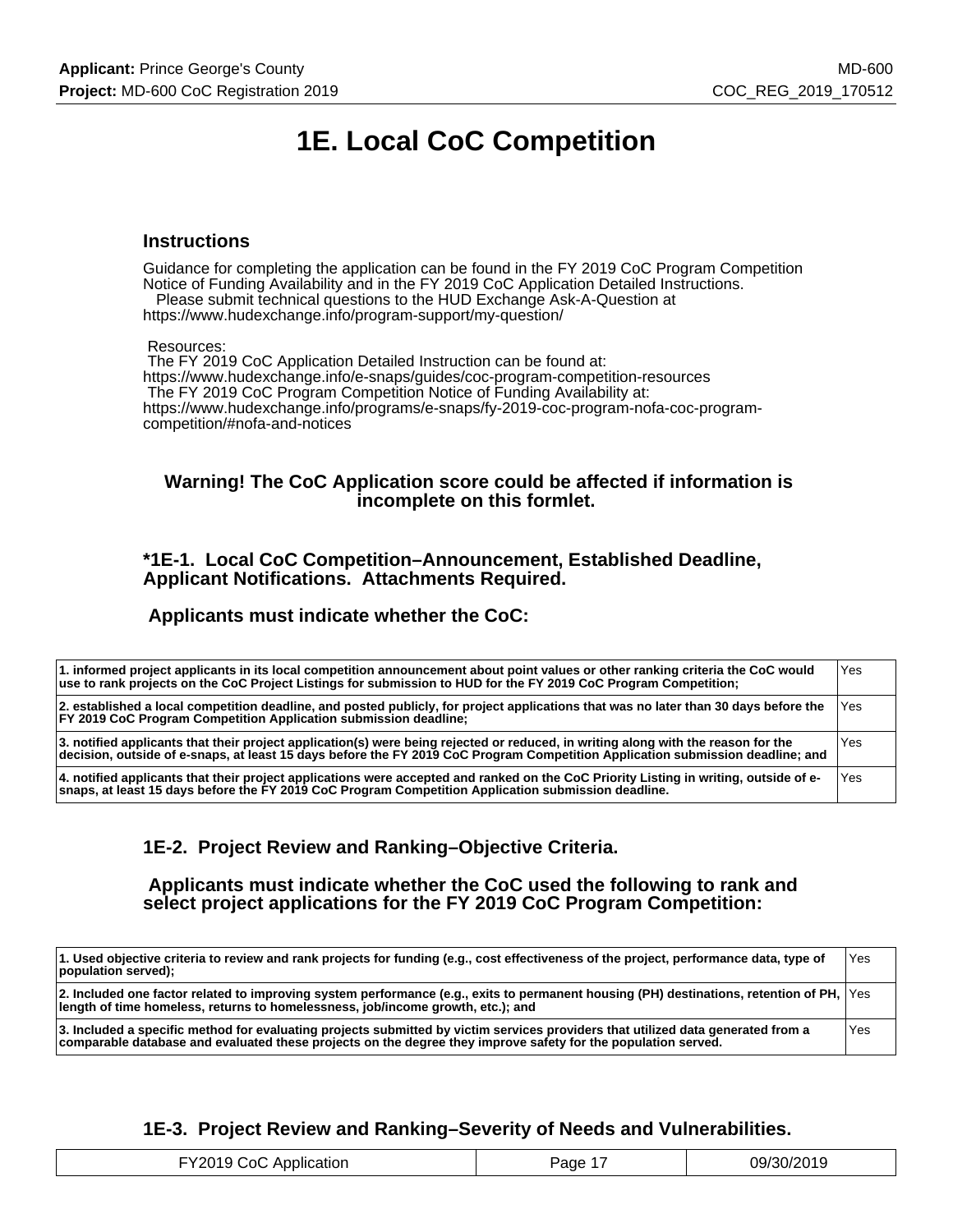### **Applicants must describe:**

 **1. the specific severity of needs and vulnerabilities the CoC considered when reviewing and ranking projects; and**

 **2. how the CoC takes severity of needs and vulnerabilities into account when reviewing and ranking projects. (limit 2,000 characters)**

1. The severity of needs of the population served, the demand for the service, and programmatic barriers to serving the homeless were taken into consideration during the ranking process with low barrier programs and those programs providing services to higher need populations receiving higher scores. The CoC considers the following vulnerabilities while ranking projects: significant health or behavioral health challenges, unaccompanied homeless youth, and/or victims of DV or human trafficking. Indicators of severe needs include high utilization of crisis and emergency services including hospitals, jails & psychiatric facilities, and longer lengths of chronicity. The vulnerabilities and severity of the needs of the population served are taken into account when comparing provider outcomes, as are program designs and services that specifically address the needs of these populations and/or reduce their barriers to accessing services.

2. Recognizing that people with severe needs can be more difficult to serve and that the CoC needs more programs that are equipped to effectively serve this population, programs serving or proposing to serve a high percentage of people with severe high needs are awarded additional points in the ranking process. The CoC ranking panel was made up of subject matter experts in key CoC priority areas (Youth and LGBTQ, re-entry, and behavioral health) as well as municipal government whose experiences allowed them to fully evaluate services offered by the applicants. In addition, the CoC scoring criteria allocated escalating point values for applications that addressed certain vulnerabilities and severity of needs (i.e.; Applicants that targeted chronic homeless and persons with severe behavioral health challenges in their application were eligible for 5 points whereas projects that did not were not eligible for those points).

### **1E-4. Public Postings–CoC Consolidated Application. Attachment Required.**

### **Applicants must:**

 **1. indicate how the CoC made public the review and ranking process the CoC used for all project applications; or**

 **2. check 6 if the CoC did not make public the review and ranking process; and**

 **3. indicate how the CoC made public the CoC Consolidated Application–including the CoC Application and CoC Priority Listing that includes all project applications accepted and ranked or rejected–which HUD required CoCs to post to their websites, or partners websites, at least 2 days before the FY 2019 CoC Program Competition application submission deadline; or**

 **4. check 6 if the CoC did not make public the CoC Consolidated Application.**

| FY2019 CoC Application | Page 18 | 09/30/2019 |
|------------------------|---------|------------|
|------------------------|---------|------------|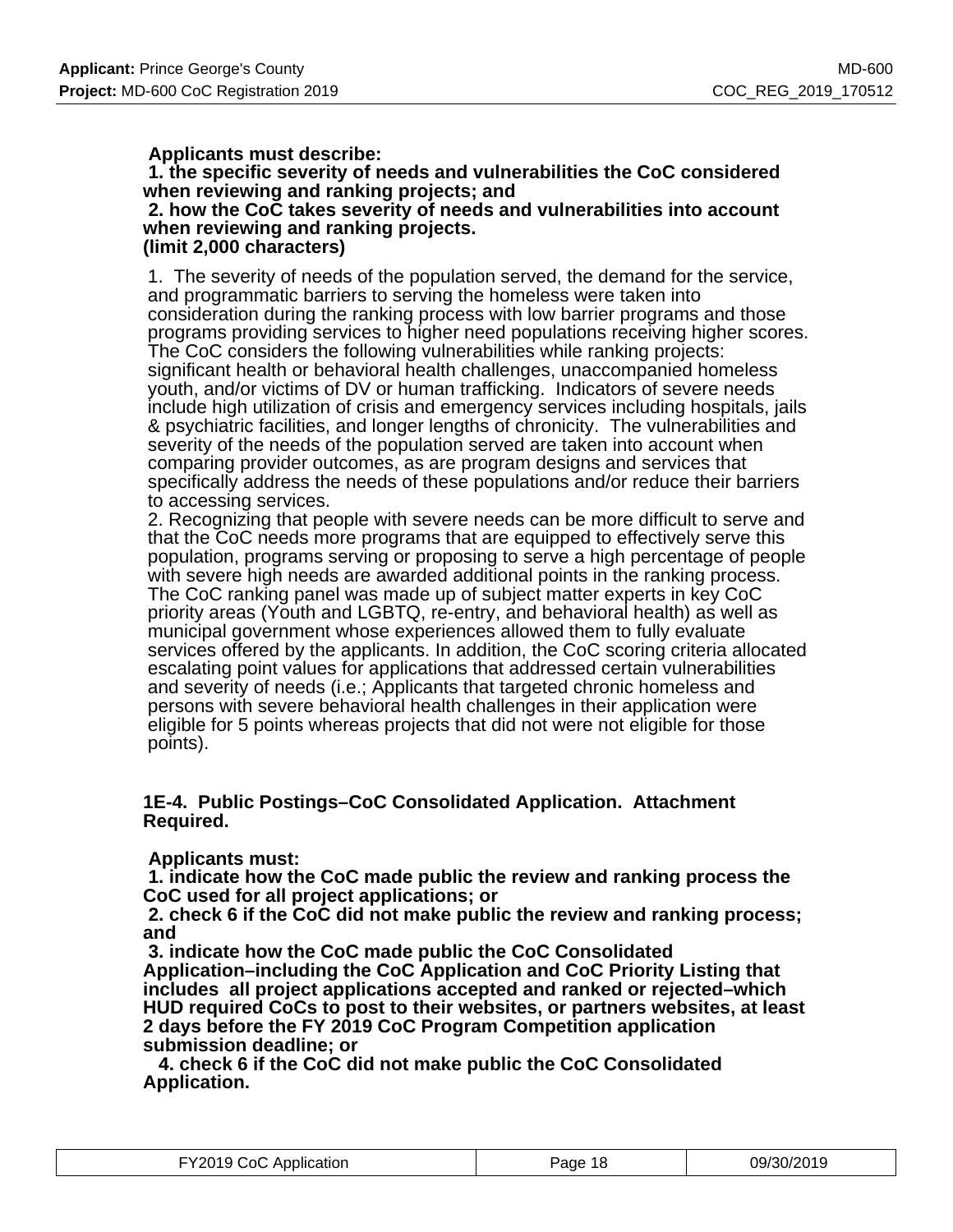| <b>Public Posting of Objective Review and Ranking</b><br><b>Process</b> |   | <b>Public Posting of CoC Consolidated Application</b><br>including: CoC Application, CoC Priority Listing,<br><b>Project Listings</b> |   |
|-------------------------------------------------------------------------|---|---------------------------------------------------------------------------------------------------------------------------------------|---|
| 1. Email                                                                | X | 1. Email                                                                                                                              | х |
| 2. Mail                                                                 |   | 2. Mail                                                                                                                               |   |
| 3. Advertising in Local Newspaper(s)                                    |   | 3. Advertising in Local Newspaper(s)                                                                                                  |   |
| 4. Advertising on Radio or Television                                   |   | 4. Advertising on Radio or Television                                                                                                 |   |
| 5. Social Media (Twitter, Facebook, etc.)                               | X | 5. Social Media (Twitter, Facebook, etc.)                                                                                             | X |
| 6. Did Not Publicly Post Review and Ranking Process                     |   | 6. Did Not Publicly Post CoC Consolidated Application                                                                                 |   |

**1E-5. Reallocation between FY 2015 and FY 2018.**

 **Applicants must report the percentage of the CoC's ARD that was reallocated between the FY 2015 and FY 2018 CoC Program Competitions.**

**Reallocation:** 31%

**1E-5a. Reallocation–CoC Review of Performance of Existing Projects.**

 **Applicants must:**

 **1. describe the CoC written process for reallocation;**

 **2. indicate whether the CoC approved the reallocation process;**

 **3. describe how the CoC communicated to all applicants the reallocation process;**

 **4. describe how the CoC identified projects that were low performing or for which there is less need; and**

 **5. describe how the CoC determined whether projects that were deemed low performing would be reallocated.**

**(limit 2,000 characters)**

The CoC uses reallocation as one of many tools to continuously realign system resources with community needs to improve overall CoC performance. 1. The CoC has a written reallocation policy. CoC Program funds may be reallocated either by a voluntary process or by a competitive system transformation process.

2. The CoC reallocation policy is reviewed annually and was last updated and approved by the full CoC membership during a monthly CoC plenary meeting on 8/2/19.

3. The reallocation policy is circulated to the membership once a year immediately following the CoC's annual review and ratification of its policies. In addition, these policies are posted on the County website for access by anyone at any time.

| FY2019 CoC Application | Page 19 | 09/30/2019 |
|------------------------|---------|------------|
|------------------------|---------|------------|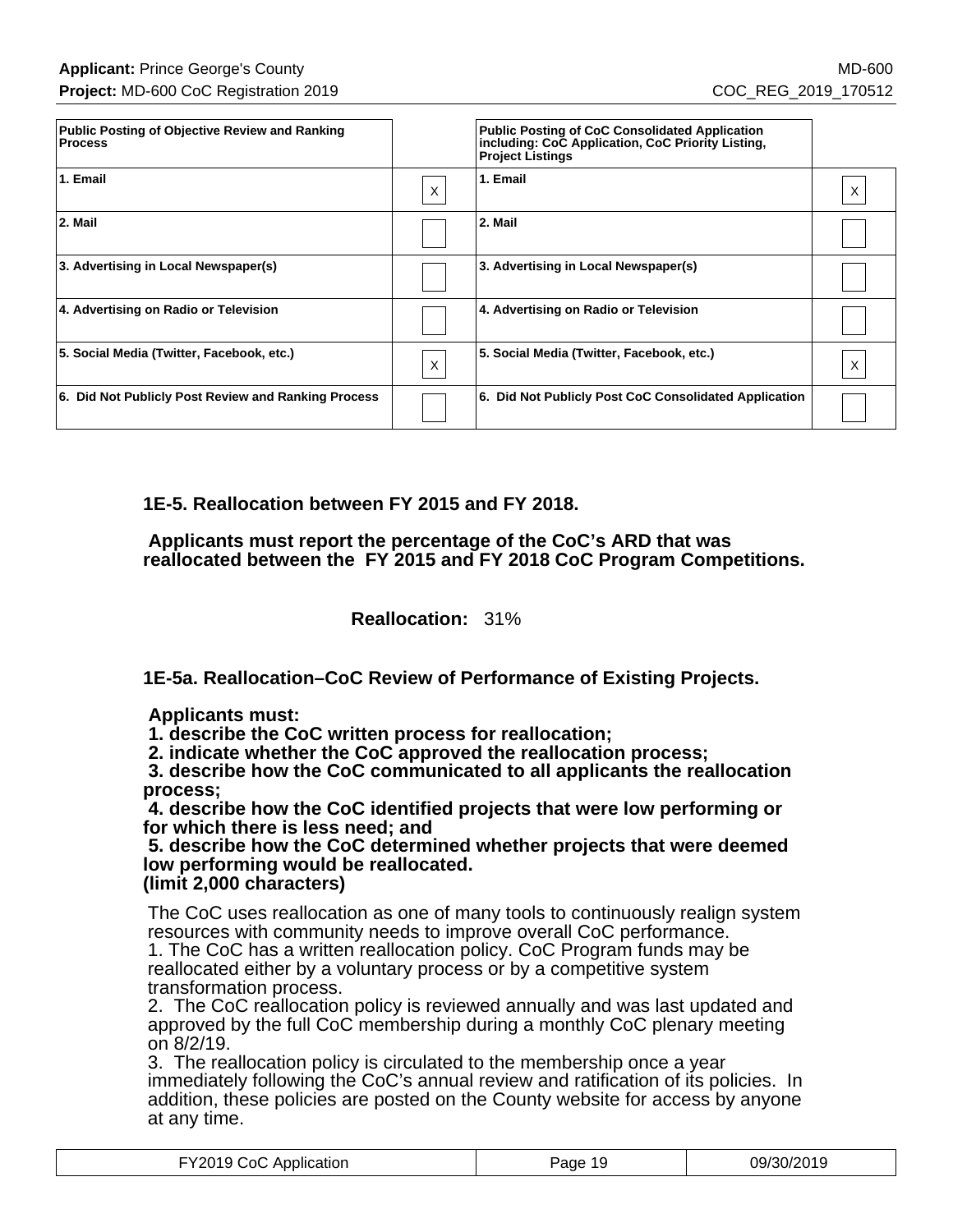4. A determination of low performance by the CoC is based on the following: Low project performance, which takes into consideration exits to permanency, returns to homelessness, maintenance of permanent housing, increases in participant income, and linkages to mainstream resources; Low utilization and effectiveness, which factors bed/unit operating capacity and cost effectiveness relative to project type and population served; Substandard participation in HMIS, including, but not limited to, bed coverage and data quality; and Ineffective grants management, which takes into consideration under-spending, timely draws, and recaptured funds. There were no CoC projects identified as at risk of reallocation due to low performance by the CoC in the 2019 competition.

5. If a project is deemed to be low performing, the CoC Lead Agency will initiate a process by which the low performing project works with the CoC Lead agency to develop a project improvement plan. If, in the timeframe outlined in the project improvement plan, the project has not made significant changes to improve its performance or meet set targets, the CoC reserves the right to reallocate the project. There were no reallocations recommended in the 2019 competition.

| 09/30/2019<br>FY2019 CoC Application<br>Page 20 |
|-------------------------------------------------|
|-------------------------------------------------|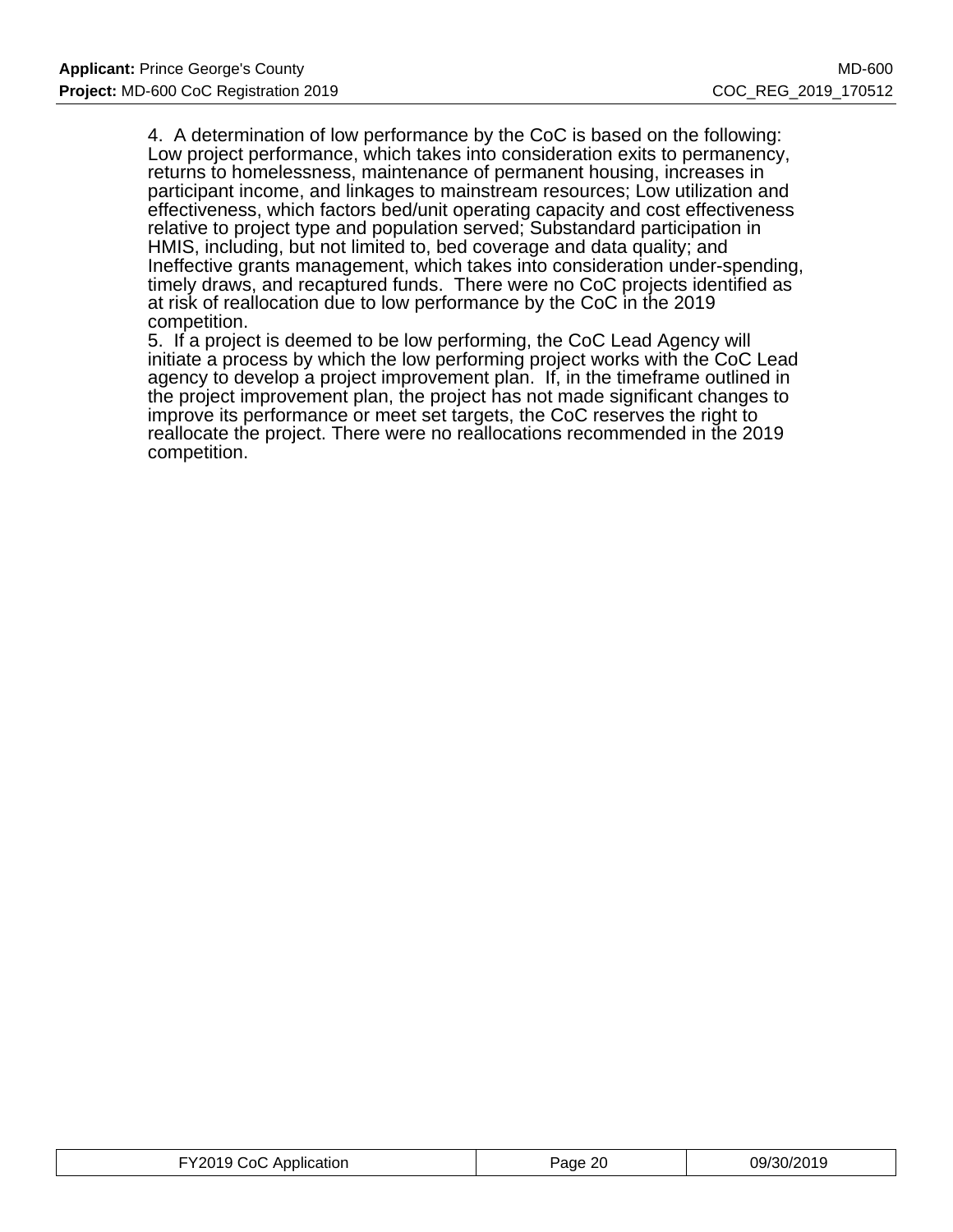# **DV Bonus**

#### **Instructions**

Guidance for completing the application can be found in the FY 2019 CoC Program Competition Notice of Funding Availability and in the FY 2019 CoC Application Detailed Instructions. Please submit technical questions to the HUD Exchange Ask-A-Question at

https://www.hudexchange.info/program-support/my-question/

Resources:

 The FY 2019 CoC Application Detailed Instruction can be found at: https://www.hudexchange.info/e-snaps/guides/coc-program-competition-resources The FY 2019 CoC Program Competition Notice of Funding Availability at: https://www.hudexchange.info/programs/e-snaps/fy-2019-coc-program-nofa-coc-programcompetition/#nofa-and-notices

#### **Warning! The CoC Application score could be affected if information is incomplete on this formlet.**

### **1F-1 DV Bonus Projects.**

**Applicants must indicate whether the CoC is** Yes **requesting DV Bonus projects which are included on the CoC Priority Listing:**

> **1F-1a. Applicants must indicate the type(s) of project(s) included in the CoC Priority Listing.**

| 1. PH-RRH                |  |
|--------------------------|--|
| 2. Joint TH/RRH          |  |
| 3. SSO Coordinated Entry |  |

**Applicants must click "Save" after checking SSO Coordinated Entry to view questions 1F-3 and 1F-3a.**

**\*1F-2. Number of Domestic Violence Survivors in CoC's Geographic Area.**

 **Applicants must report the number of DV survivors in the CoC's geographic area that:**

**Need Housing or Services** 7,604.00

| FY2019 CoC Application | Page 21 | 09/30/2019 |
|------------------------|---------|------------|
|------------------------|---------|------------|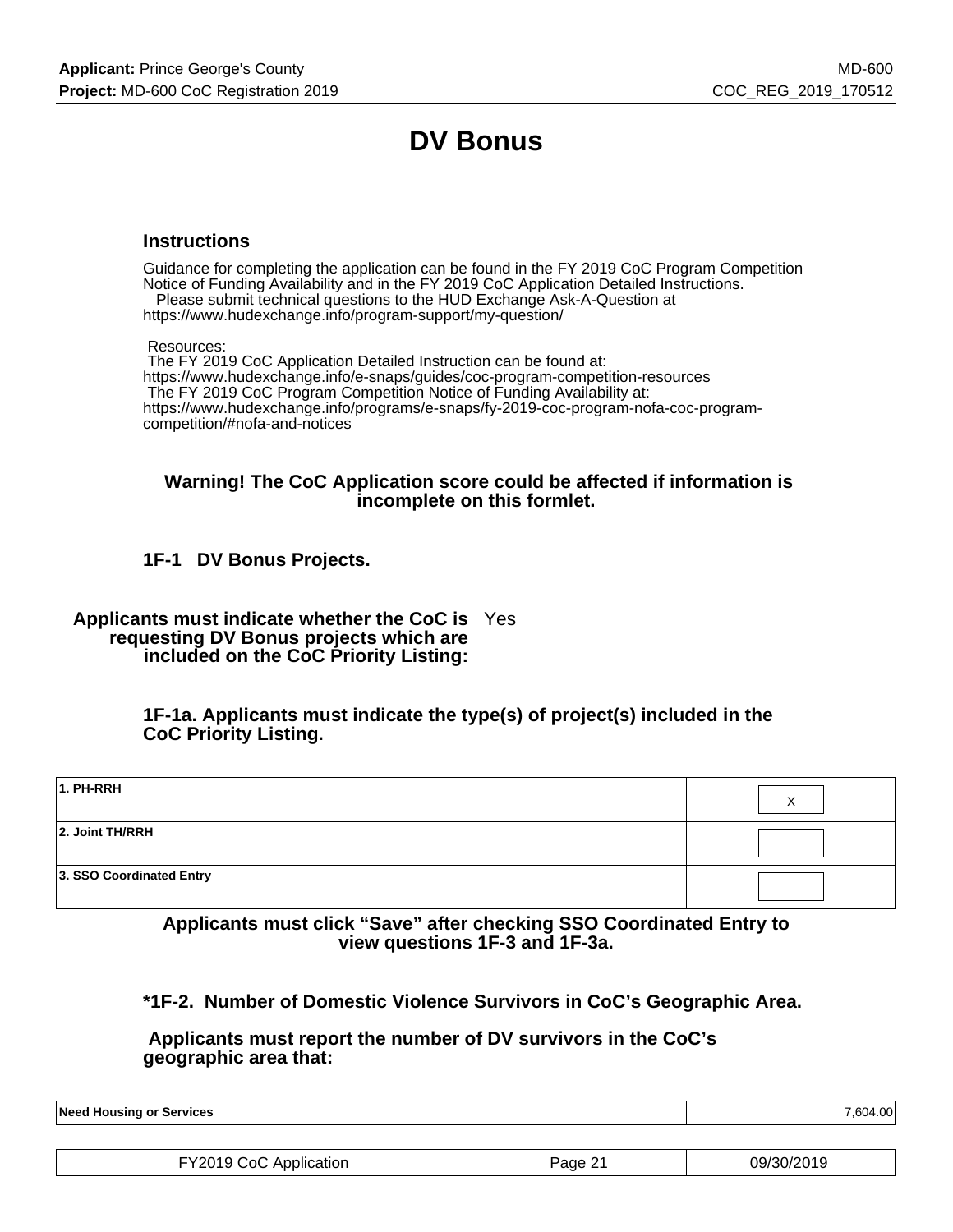**the CoC is Currently Serving** 597.00

**1F-2a. Local Need for DV Projects.**

 **Applicants must describe: 1. how the CoC calculated the number of DV survivors needing housing or service in question 1F-2; and 2. the data source (e.g., HMIS, comparable database, other administrative data, external data source). (limit 500 characters)**

1. Last year there were 4870 discrete calls to the DV hotline, 1,509 on the homeless hotline, and 1,225 on 2-1-1, for at total of 7,604 count residents calling for services and/or housing assistance because of domestic violence. 2. The CoC does not fund any victim services providers at this time and relied on data reported in HMIS to determine survivors served in the most recent reporting year in the response to 1F-2a.2 above.

### **1F-4. PH-RRH and Joint TH and PH-RRH Project Applicant Capacity.**

 **Applicants must provide information for each unique project applicant applying for PH-RRH and Joint TH and PH-RRH DV Bonus projects which the CoC is including in its CoC Priority Listing–using the list feature below.**

| <b>Applicant Name</b> | <b>DUNS Number</b> |
|-----------------------|--------------------|
| House of Ruth Mar     | 45383642           |

| Application<br>∍ CoC. | 'age | 19<br>$1 - 1$<br>ו ⁄וור |
|-----------------------|------|-------------------------|
|-----------------------|------|-------------------------|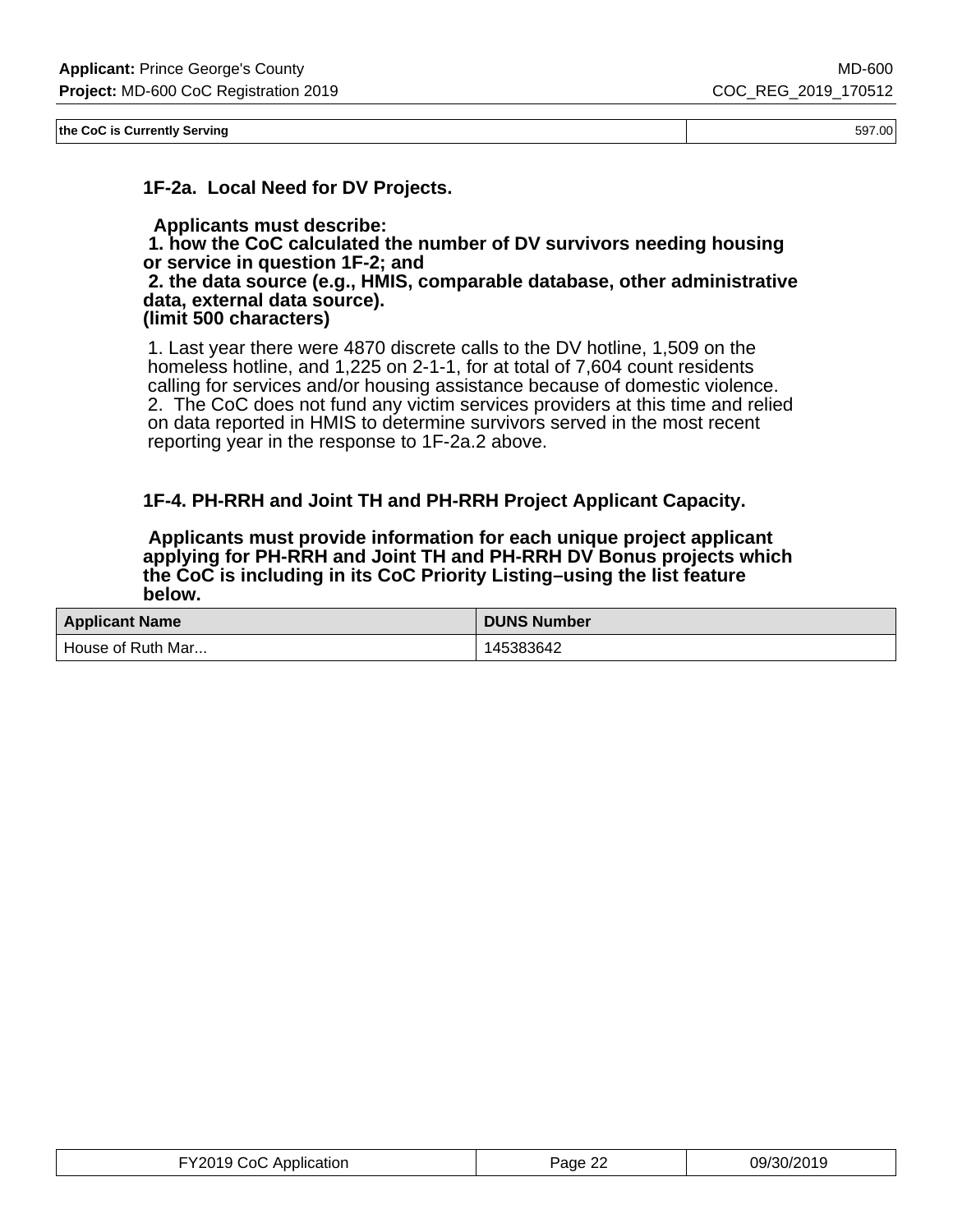# **1F-4. PH-RRH and Joint TH and PH-RRH Project**

### **Applicant Capacity**

| DUNS Number:                                          | 145383642                    |  |
|-------------------------------------------------------|------------------------------|--|
| <b>Applicant Name:</b>                                | House of Ruth Maryland, Inc. |  |
| Rate of Housing Placement of DV Survivors-Percentage: | 88.00%                       |  |
| Rate of Housing Retention of DV Survivors-Percentage: | 92.00%                       |  |

**1F-4a. Rate of Housing Placement and Housing Retention.**

 **Applicants must describe:**

 **1. how the project applicant calculated the rate of housing placement and rate of housing retention reported in the chart above; and 2. the data source (e.g., HMIS, comparable database, other administrative data, external data source). (limit 500 characters)**

1. Placement/retention rates were calculated using data from other House of Ruth Maryland's (HRM) Safe Homes Strong Communities Rapid Re-Housing programs operating in an adjacent community and included entry, exit, and reentry data to forecast rates for the new project.

2. The data resides in a comparable database (Social Solutions) using a Measuring Success Outcomes model developed by IPV practitioners and experts focused on 3 key outcomes and 10 indicators of survivor safety and success.

### **1F-4b. DV Survivor Housing.**

#### **Applicants must describe how project applicant ensured DV survivors experiencing homelessness were assisted to quickly move into permanent housing. (limit 2,000 characters)**

The proposed project is new however HRM has over 40 years of experience providing intimate partner violence services and 10 years of experience providing rapid re-housing programs that move survivors into permanent housing; successfully placing an average of 88% of all survivors served with a 92% retention rate. In addition, HRM has operated programs aimed at special sub-sets of survivors requiring additional levels of trauma response including immigrant populations and has developed a database of housing resources available for those harder to serve survivors.

All survivors served by HRM are assigned a skilled Community Advocate (CA), who uses client interviews and the Campbell Danger Assessment to determine partner lethality so survivors may decide if rapid re-housing is appropriate and safe. A needs assessment is conducted, rapid re-housing is explained, and the CA works with the survivor on stability building including: obtaining documents; DV safety planning; referrals for health/mental health care and workforce development; connections to HRM legal support; applications for mainstream benefits and other victim centered services for which they are eligible in order to facilitate access to – and stability in - more permanent housing.

| FY2019 CoC Application | Page 23 | 09/30/2019 |
|------------------------|---------|------------|
|------------------------|---------|------------|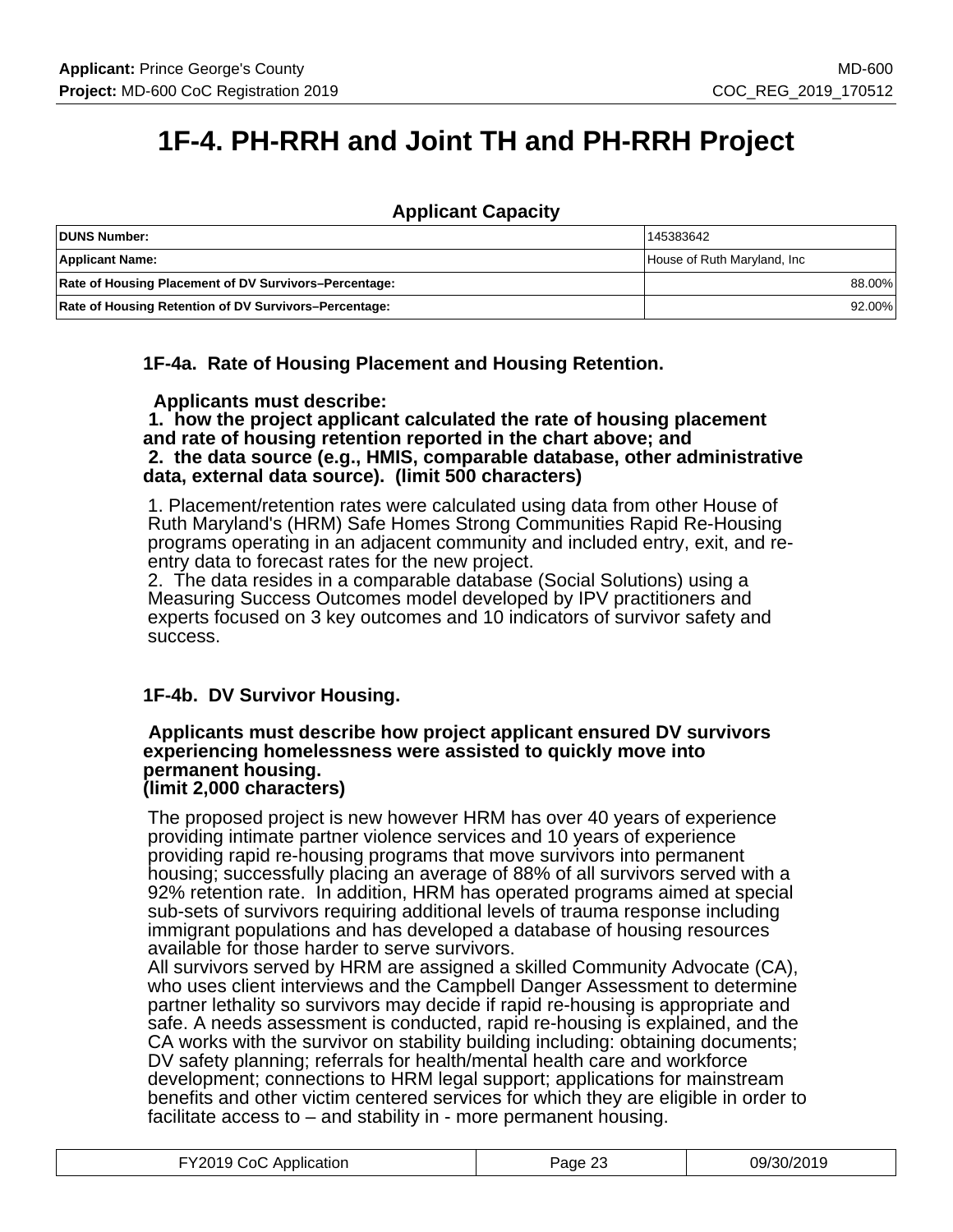HRM's RRH programs work closely with coordinated entry to link housing and needed services with DV survivors as soon as they are identified by the CoC. They maintain strong relationships with landlords and property management companies throughout the region in order to ensure that they can quickly assist survivors in moving into safe housing in the area of their choice. Housing and supportive services are tailored specifically to survivors and survivors are usually placed in permanent housing within 30 days. HRM's staff is highly experienced in providing services to survivors and is trained in trauma-informed responses.

### **1F-4c. DV Survivor Safety.**

 **Applicants must describe how project applicant:**

 **1. ensured the safety of DV survivors experiencing homelessness by: (a) training staff on safety planning;**

 **(b) adjusting intake space to better ensure a private conversation;**

 **(c) conducting separate interviews/intake with each member of a couple;**

 **(d) working with survivors to have them identify what is safe for them as it relates to scattered site units and/or rental assistance;**

 **(e) maintaining bars on windows, fixing lights in the hallways, etc. for congregate living spaces operated by the applicant;**

 **(f) keeping the location confidential for dedicated units and/or congregate living spaces set-aside solely for use by survivors; and**

 **2. measured its ability to ensure the safety of DV survivors the project served.**

### **(limit 2,000 characters)**

1. HRM has confidentiality protocols that meet HIPAA and trauma-centered guidelines that safe guard a victim's identity, location and service plan and uses a number of strategies to ensure the safety of homeless survivors, including: a. A partnership with CoC leadership and the County's Domestic Violence and Human Trafficking Division to ensure appropriate training is provided regularly to the CoC and that access to survivor safety services and supports occur in real time; b. Enclosed offices for intake and assessment to ensure private conversation; c. Policies for interviewing household members and other family members separately to provide safe opportunities for disclosure; d. Case management that focuses on continuous safety planning and identification of neighborhoods and/or apartment complexes that meet their safety needs including consideration of other housing related amenities including access to public transportation and proximity to work/schools that impact safety; e. Access a victim's resiliency fund for security needs including security systems, door, window and lock replacement, and safety bars (the applicant does not operate any congregate housing); and f. Maintenance of unit bed availability and location confidentiality for units dedicated to survivors and. In addition, HRM uses confidentiality protocols including a de-identified referral process, survivor specific coordinated entry and safety planning for victims cases presented at the bi-weekly meetings, and use of an alternative comparable database along with victim centered care coordination to ensure ongoing survivor safety. 2. HRM measures its ability to safeguard survivors using several indicators including survivor ability to do intentional safety planning, episodes of new abuse, and requests for emergency relocation and continuously evaluates its policies and protocols to ensure implementation of best practices from the field.

| FY2019 CoC Application | Page 24 | 09/30/2019 |
|------------------------|---------|------------|
|------------------------|---------|------------|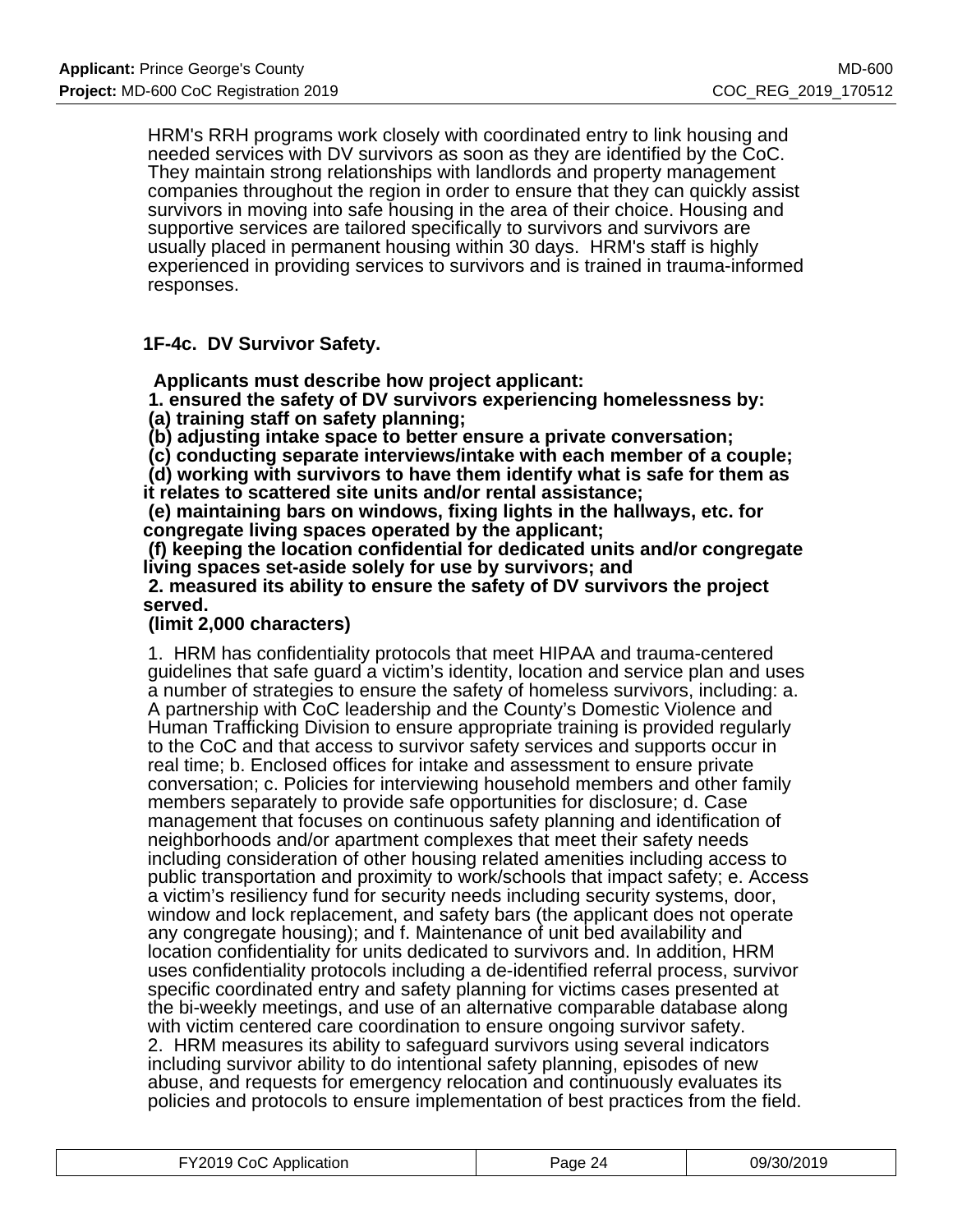### **1F-4d. Trauma-Informed, Victim-Centered Approaches.**

 **Applicants must describe:**

 **1. project applicant's experience in utilizing trauma-informed, victimcentered approaches to meet needs of DV survivors; and**

 **2. how, if funded, the project will utilize trauma-informed, victim-centered approaches to meet needs of DV survivors by:**

**(a) prioritizing participant choice and rapid placement and stabilization in permanent housing consistent with participants' preferences;**

**(b) establishing and maintaining an environment of agency and mutual respect, e.g., the project does not use punitive interventions, ensures program participant staff interactions are based on equality and minimize power differentials;**

**(c) providing program participants access to information on trauma, e.g., training staff on providing program participant with information on trauma;**

**(d) placing emphasis on the participant's strengths, strength-based coaching, questionnaires and assessment tools include strength-based measures, case plans include assessments of program participants strengths and works towards goals and aspirations;**

**(e) centering on cultural responsiveness and inclusivity, e.g., training on equal access, cultural competence, nondiscrimination;**

**(f) delivering opportunities for connection for program participants, e.g., groups, mentorships, peer-to-peer, spiritual needs; and**

#### **(g) offering support for parenting, e.g., parenting classes, childcare. (limit 4,000 characters)**

1. HRM has 40 years experience meeting the needs of domestic abuse survivors and is a national leader in using a trauma-informed victim-centered approach. HRM provides evidence-based trauma reduction therapy to address past and current abuse and the resulting emotional impact, and utilizes Trauma Focused Cognitive Behavioral Therapy, motivational interviewing, and other evidence-based best practices in order to meet the recovery needs of participants. Janice Miller, HRM's Director of Programs and Clinical Services has presented at national conferences, provided technical assistance to other non-profits looking to replicate their model and success rates, and trained local CoCs on systems coordination and best practices for survivors.

2. If funded, HRM would utilize these same trauma-informed, victim centered approaches in this project and address survivor needs by implementing: a. Client choice policies that help survivors identify permanent housing options that serve their individual needs, taking into consideration their preferences in terms of location and type of housing. HRM has excellent relationships with both non-profit and for-profit landlords throughout Prince George's County who offer rental units at a discounted rate or are more lenient when rent payments are sometimes late. These relationships assure diverse housing options. b. Housing-first approaches that do not require survivors to meet certain standards in order to receive services or housing. Survivors are treated with respect and equality and staff use strength based practices and other case management tools to minimize the power differential, empower and engage survivors, and partner with them to support their transition to safe and fulfilling lives.

c. Practices that target and reduce the trauma symptoms hindering safety, long term economic/housing stability, and recovery. All HRM Therapists practice evidence based trauma reduction therapies such as TF-CBT and work with

| FY2019 CoC Application | Page 25 | 09/30/2019 |
|------------------------|---------|------------|
|------------------------|---------|------------|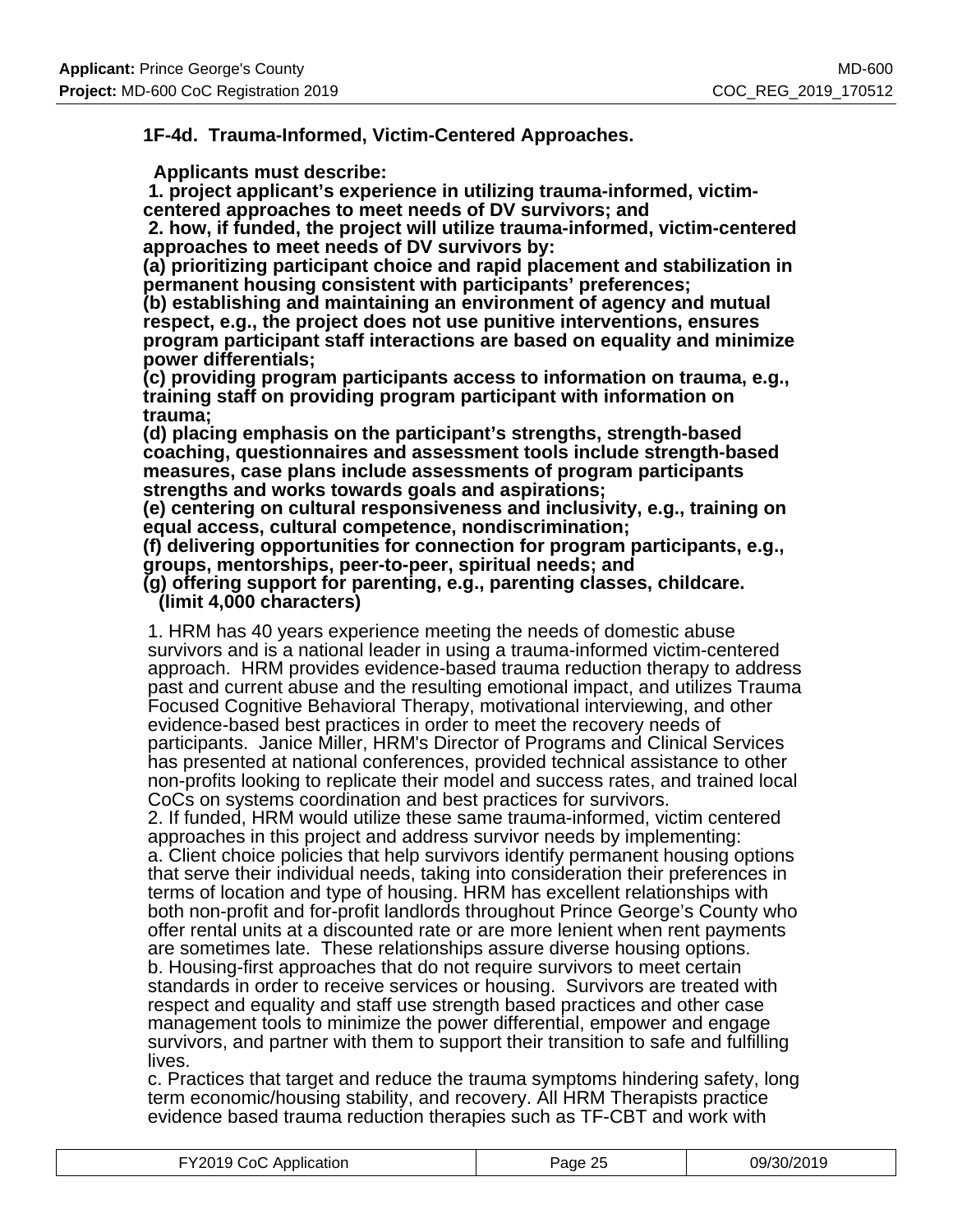adult survivors and child witnesses to educate the family on the effects of trauma and provide evidence-based therapy to reduce trauma symptoms. d. Policies that support a strength based approach at all levels of interaction including forms, assessment tools, case management and coaching practices, and case plans that focus on survivor strengths, interests, aspirations, talents, and resiliency and that help the survivor use those strengths to create the lives they want to live.

e. In-house trainings that ensure all staff is culturally competent and nondiscriminatory. HRM staff also attends County HSP trainings on nondiscrimination and case management meetings that focus on providing culturally sensitive services.

f. Formal counseling groups and informal opportunities for program participants to meet and connect with one another. Peer-to-peer mentors are used to provide inspiration and hope, and all participants are encouraged to become involved in community activities that are appealing to them.

g. Parenting classes and assistance with participant identification of – and access to - appropriate childcare when needed. HRM recognizes the multigenerational aspect of domestic violence and works with the family to address the trauma caused by DV and the patterns that tend to perpetuate it.

### **1F-4e. Meeting Service Needs of DV Survivors.**

 **Applicants must describe how the project applicant met services needs and ensured DV survivors experiencing homelessness were assisted to quickly move into permanent housing while addressing their safety needs, including:**

#### **- Child Custody**

- **Legal Services**
- **Criminal History**
- **Bad Credit History**
- **Education**
- **Job Training**
- **Employment**
- **Physical/Mental Healthcare**
- **Drug and Alcohol Treatment**
- **Childcare**

### **(limit 2,000 characters)**

HRM works closely with national partners to impact policies and practices governing provision of survivor services as well as local partners to leverage public/private funding and maximize opportunities for victims of violence to improve their safety and stability in the County. In addition to the macro work, HRM provides needed direct services such as community based RRH, service coordination, workforce development, evidence-based trauma therapy, and legal assistance. HRM also offers a large array of supportive services, including information on legal rights/representation at protective order hearings and assistance with child custody; transportation assistance to attend appointments, educational classes, and workforce development; funds for application fees, furniture and other moving costs; education and workforce development; employment assistance; financial literacy and credit repair; assistance with childcare; assistance with applications for mainstream benefits;

| FY2019 CoC Application | Page 26 | 09/30/2019 |
|------------------------|---------|------------|
|------------------------|---------|------------|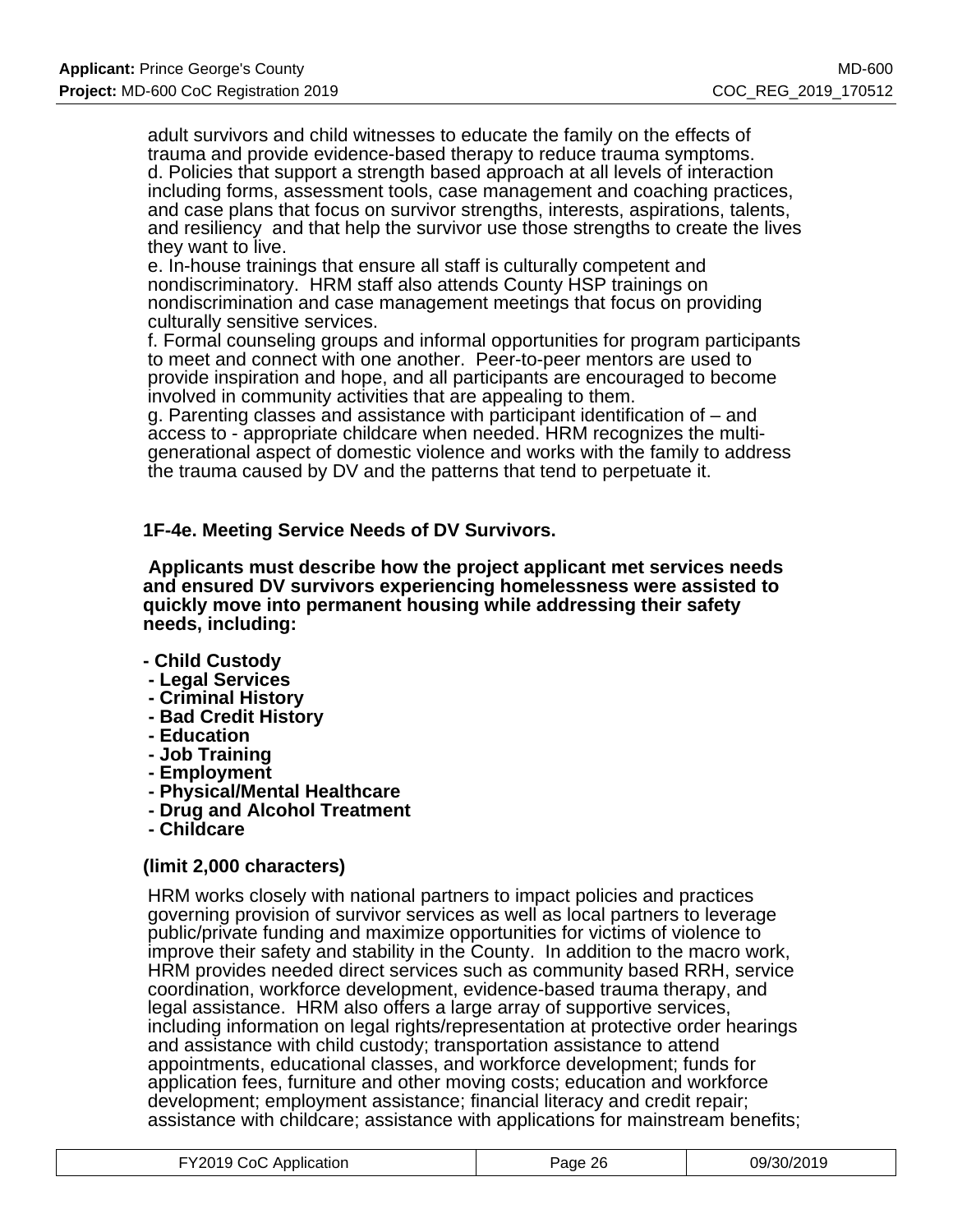and trauma-informed mental health services. HRM also works closely with local health care providers, substance abuse treatment centers, and art programming to support survivor families during recovery and re-stabilization.

HRM Therapists work with local churches to provide space for support groups that are in neighborhoods near underserved populations, thus reducing transportation barriers and accepts donations of material goods from the community for redistribution to survivors (diapers, clothing, etc.). Volunteer interns working toward their professional counseling and social work licenses provide individual and group therapy under a licensed supervisor. Victim service dollars are used to provide therapeutic services, legal assistance, and other services that reduce trauma and build safety for those fleeing domestic violence - all while the survivor is working to build roots in a safe community of their choice.

| FY2019 CoC Application | Page 27 | 09/30/2019 |
|------------------------|---------|------------|
|------------------------|---------|------------|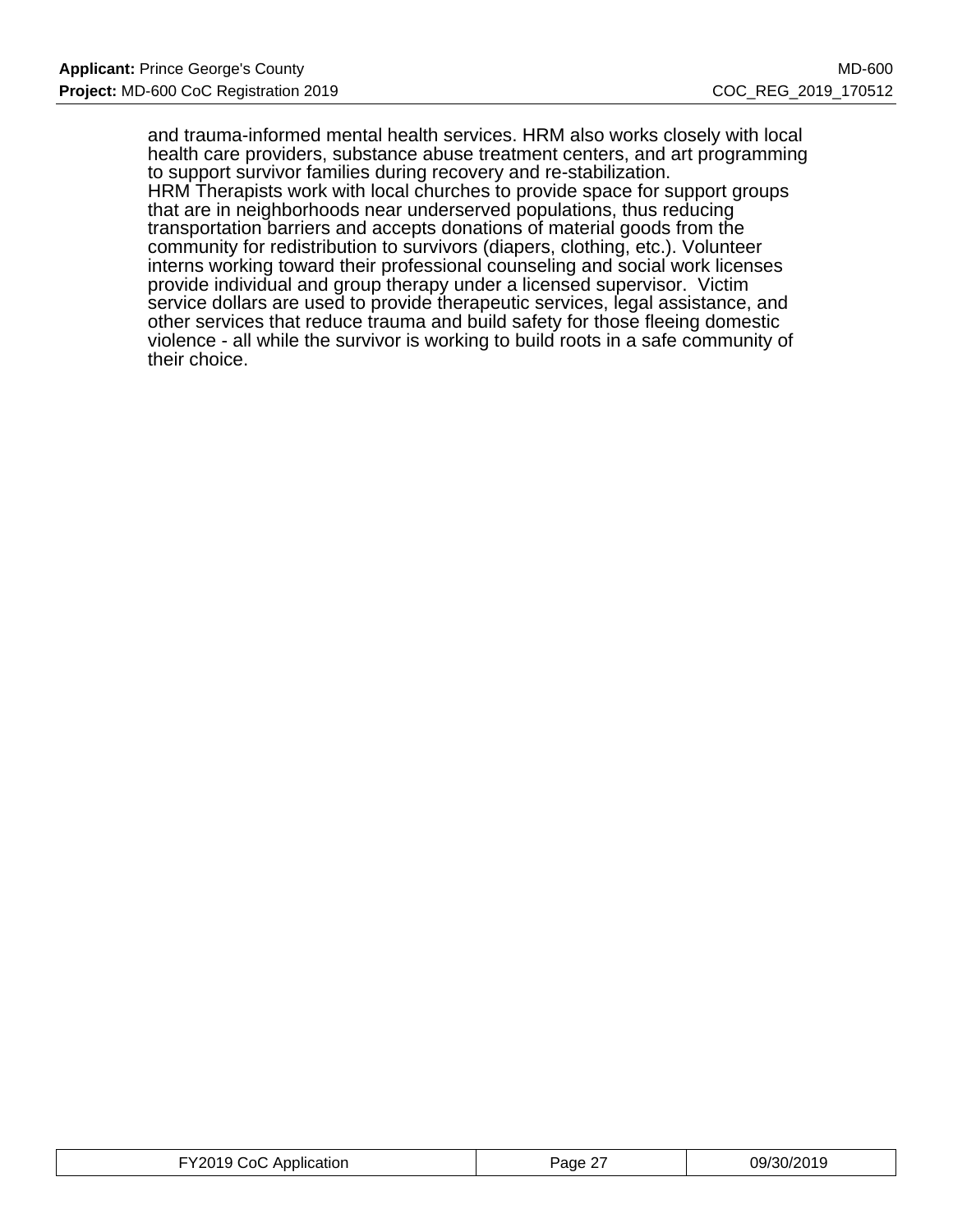## **2A. Homeless Management Information System (HMIS) Implementation**

#### **Intructions:**

Guidance for completing the application can be found in the FY 2019 CoC Program Competition Notice of Funding Availability and in the FY 2019 CoC Application Detailed Instructions. Please submit technical questions to the HUD Exchange Ask-A-Question at https://www.hudexchange.info/program-support/my-question/

#### Resources:

 The FY 2019 CoC Application Detailed Instruction can be found at: https://www.hudexchange.info/e-snaps/guides/coc-program-competition-resources The FY 2019 CoC Program Competition Notice of Funding Availability at: https://www.hudexchange.info/programs/e-snaps/fy-2019-coc-program-nofa-coc-programcompetition/#nofa-and-notices

#### **Warning! The CoC Application score could be affected if information is incomplete on this formlet.**

### **2A-1. HMIS Vendor Identification.** Mediware

 **Applicants must review the HMIS software vendor name brought forward from FY 2018 CoC Application and update the information if there was a change.**

### **2A-2. Bed Coverage Rate Using HIC and HMIS Data.**

#### **Using 2019 HIC and HMIS data, applicants must report by project type:**

| <b>Project Type</b>                            | <b>Total Number of Beds</b><br>in 2019 HIC | <b>Total Beds Dedicated</b><br>for DV in 2019 HIC | <b>Total Number of 2019</b><br><b>HIC Beds in HMIS</b> | <b>HMIS Bed</b><br><b>Coverage Rate</b> |
|------------------------------------------------|--------------------------------------------|---------------------------------------------------|--------------------------------------------------------|-----------------------------------------|
| <b>Emergency Shelter (ES) beds</b>             | 221                                        |                                                   | 221                                                    | 100.00%                                 |
| Safe Haven (SH) beds                           |                                            |                                                   |                                                        |                                         |
| <b>Transitional Housing (TH) beds</b>          | 153                                        |                                                   | 153                                                    | 100.00%                                 |
| Rapid Re-Housing (RRH) beds                    | 179                                        |                                                   | 179                                                    | 100.00%                                 |
| <b>Permanent Supportive Housing (PSH) beds</b> | 286                                        |                                                   | 286                                                    | 100.00%                                 |
| Other Permanent Housing (OPH) beds             | 197                                        |                                                   | 197                                                    | 100.00%                                 |

### **2A-2a. Partial Credit for Bed Coverage Rates at or Below 84.99 for Any Project Type in Question 2A-2.**

 **For each project type with a bed coverage rate that is at or below 84.99 percent in question 2A-2., applicants must describe:**

| :ഹ<br>המזו<br>Application<br>. | 0<br>ane | הר <i>חרו</i> חכ <i>י</i> י<br>JQ,<br>31177<br>$\sim$ |
|--------------------------------|----------|-------------------------------------------------------|
|--------------------------------|----------|-------------------------------------------------------|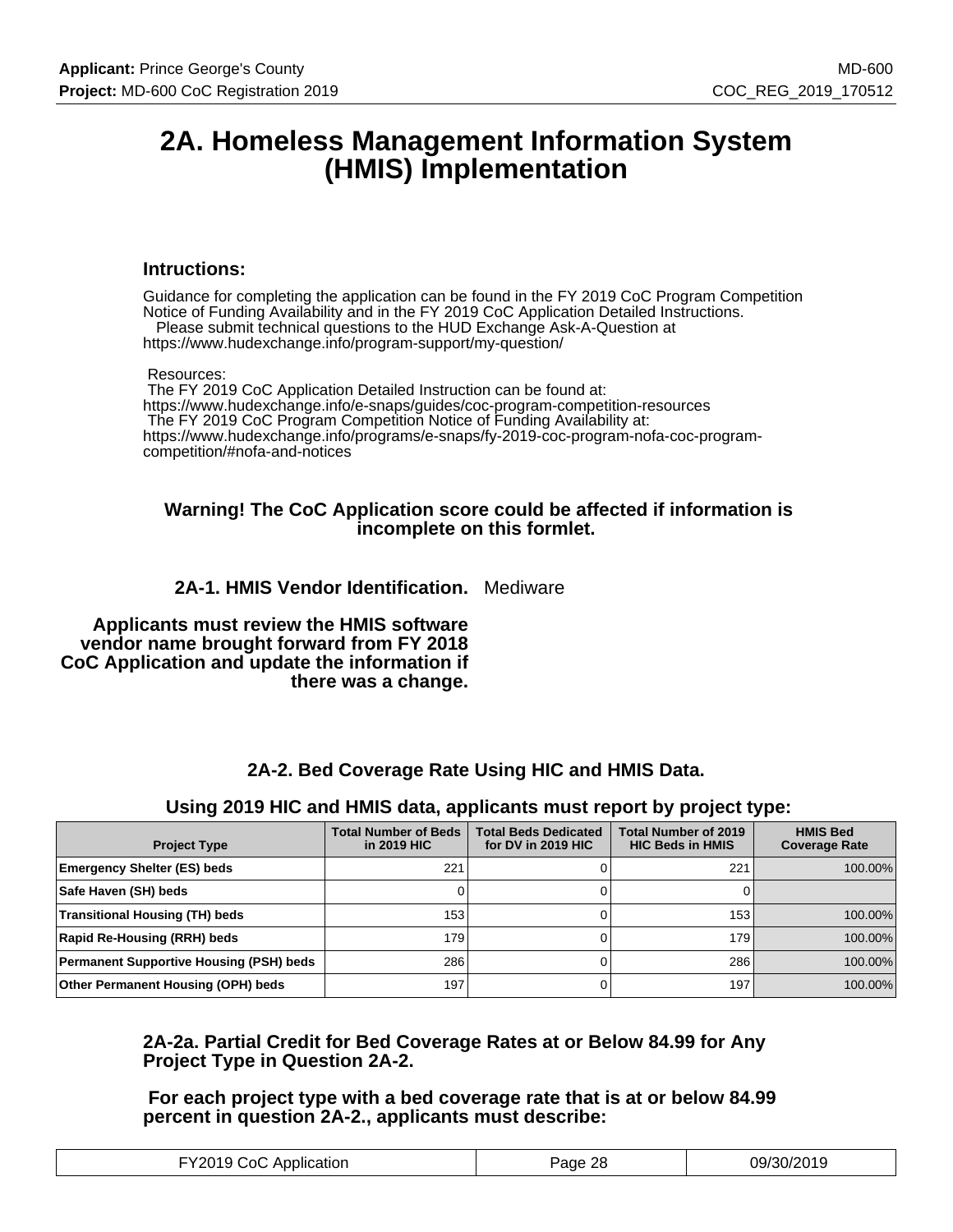#### **1. steps the CoC will take over the next 12 months to increase the bed coverage rate to at least 85 percent for that project type; and 2. how the CoC will implement the steps described to increase bed coverage to at least 85 percent. (limit 2,000 characters)**

Not applicable

### **\*2A-3. Longitudinal System Analysis (LSA) Submission.**

**Applicants must indicate whether the CoC** Yes **submitted its LSA data to HUD in HDX 2.0.**

**\*2A-4. HIC HDX Submission Date.**

**Applicants must enter the date the CoC** 04/30/2019 **submitted the 2019 Housing Inventory Count (HIC) data into the Homelessness Data Exchange (HDX). (mm/dd/yyyy)**

| FY2019 CoC Application | Page 29 | 09/30/2019 |
|------------------------|---------|------------|
|------------------------|---------|------------|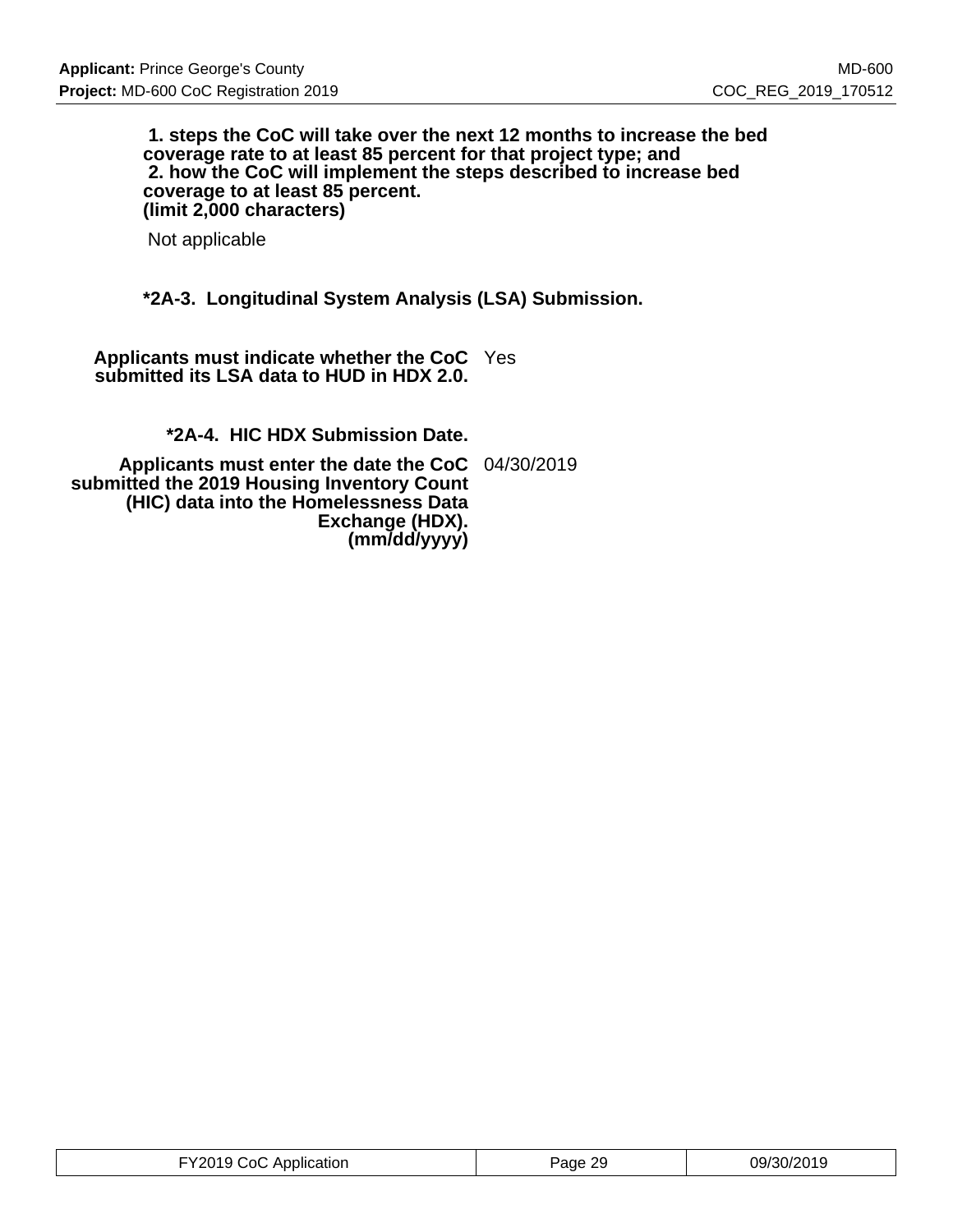# **2B. Continuum of Care (CoC) Point-in-Time Count**

#### **Instructions:**

Guidance for completing the application can be found in the FY 2019 CoC Program Competition Notice of Funding Availability and in the FY 2019 CoC Application Detailed Instructions. Please submit technical questions to the HUD Exchange Ask-A-Question at

https://www.hudexchange.info/program-support/my-question/

Resources:

 The FY 2019 CoC Application Detailed Instruction can be found at: https://www.hudexchange.info/e-snaps/guides/coc-program-competition-resources The FY 2019 CoC Program Competition Notice of Funding Availability at: https://www.hudexchange.info/programs/e-snaps/fy-2019-coc-program-nofa-coc-programcompetition/#nofa-and-notices

#### **Warning! The CoC Application score could be affected if information is incomplete on this formlet.**

**2B-1. PIT Count Date.** 01/23/2019 **Applicants must enter the date the CoC conducted its 2019 PIT count (mm/dd/yyyy).**

**2B-2. PIT Count Data–HDX Submission Date.** 04/20/2019 **Applicants must enter the date the CoC submitted its PIT count data in HDX (mm/dd/yyyy).**

**2B-3. Sheltered PIT Count–Change in Implementation.**

 **Applicants must describe:**

 **1. any changes in the sheltered count implementation, including methodology or data quality methodology changes from 2018 to 2019, if applicable; and**

 **2. how the changes affected the CoC's sheltered PIT count results; or 3. state "Not Applicable" if there were no changes. (limit 2,000 characters)**

The sheltered count went down from 393 in 2018 to 374 in 2019 which is largely attributed to a continued CoC reallocation of its inventory of traditional transitional housing to Permanent Supportive Housing.

1. The CoC uses HMIS and a quality bed utilization check system to conduct the sheltered count. There were no changes in the sheltered county implementation from 2018 to 2019.

- 2. Not applicable.
- 3. Not applicable.

| FY2019 CoC Application | Page 30 | 09/30/2019 |
|------------------------|---------|------------|
|------------------------|---------|------------|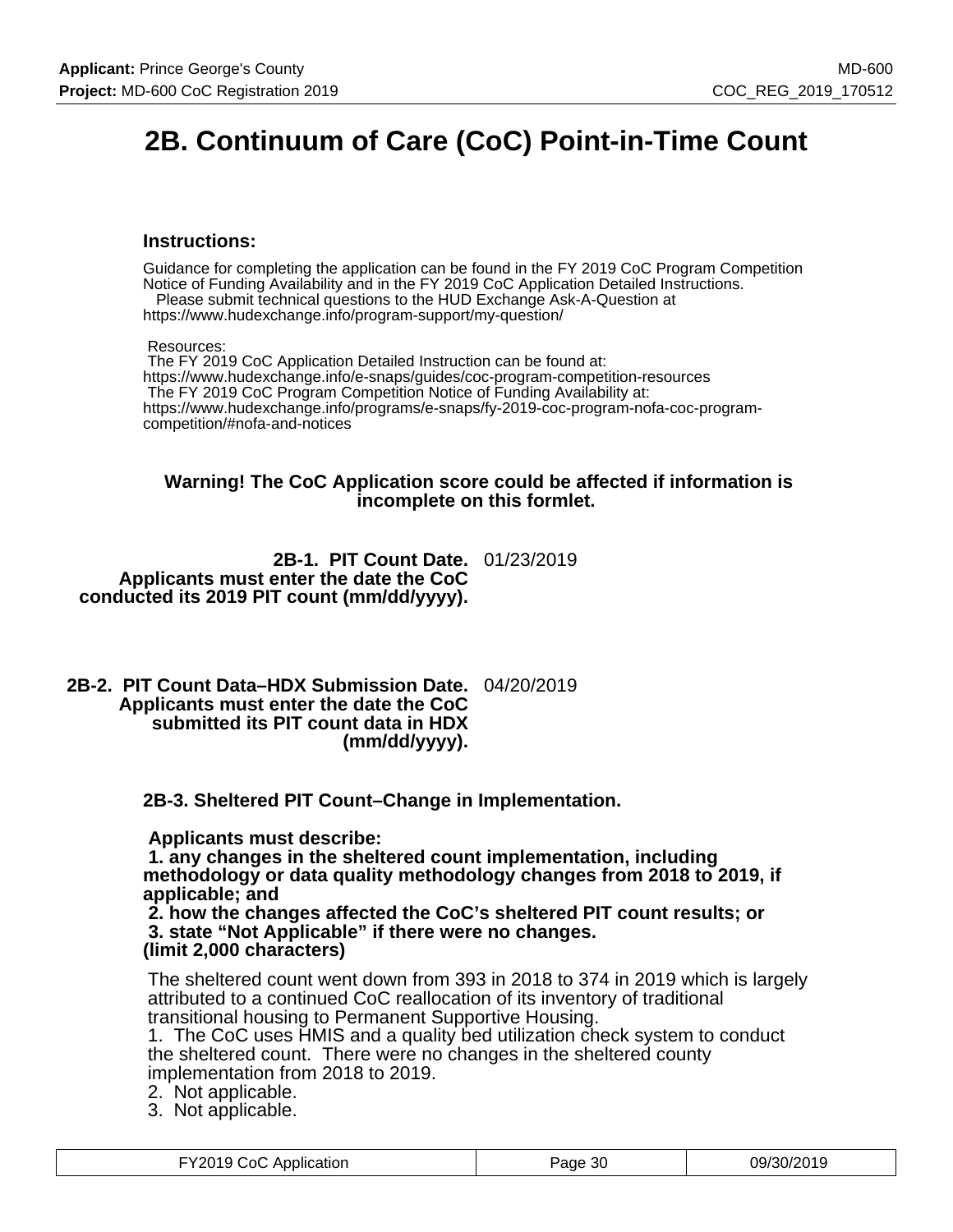### **\*2B-4. Sheltered PIT Count–Changes Due to Presidentially-declared Disaster.**

**Applicants must select whether the CoC** No **added or removed emergency shelter, transitional housing, or Safe-Haven inventory because of funding specific to a Presidentially-declared disaster, resulting in a change to the CoC's 2019 sheltered PIT count.**

**2B-5. Unsheltered PIT Count–Changes in Implementation.**

 **Applicants must describe:**

 **1. any changes in the unsheltered count implementation, including methodology or data quality methodology changes from 2018 to 2019, if applicable; and**

 **2. how the changes affected the CoC's unsheltered PIT count results; or 3. state "Not Applicable" if there were no changes. (limit 2,000 characters)**

The unsheltered count went down from 85 in 2018 to 73 in 2019.

1. The CoC uses an app based survey collection tool that eliminates duplication and provides for reduced errors in reporting backed up with paper surveys in the event technology fails on the day of the PIT which did not occur in 2019. The CoC expanded its existing outreach efforts in 2019 (Fire / EMS Mobile Integrated Health teams, Health Care Alliance Community Health Care Worker teams, Crisis Response teams, and Community Policing Outreach Teams) to include new non-profit providers with direct service storefronts, Homeland Security Emergency services staff, providers working with immigrant populations in an effort to overcome resistance and lower anxiety regarding survey completion by those residents, and faith based outreach ministries with local knowledge. This increased unsheltered PIT teams by 20% and expanded coverage territory and route frequency. In addition, implementation continued to make use of 2018 innovations including a. Tactical teams deployed in hard to reach rural areas of the County and hospital emergency rooms, b. Concentrated pre PIT outreach for 8 weeks prior to the Count to build rapport and identify new "hotspots' resulting in a central database that includes over 200 "push pin" locators for ongoing follow-up, and c. A County Command Center that provided support to the field, resolving crises that arose during enumeration; including food, supplies, immediate shelter placement, transportation, animal control, and on-call dispatch by hospitals, ACT teams, police and EMS.

2. These pre-PIT efforts expanded contacts with unsheltered homeless and facilitated immediate placement in shelter which reduced the unsheltered count by 14%. It is important to note however that anxiety related to ICE continues to have a negative impact on the willingness of immigrants to participate so this likely contributed in some part to the reduction.

### **\*2B-6. PIT Count–Identifying Youth Experiencing Homelessness.**

| FY2019 CoC Application | Page 31 | 09/30/2019 |
|------------------------|---------|------------|
|------------------------|---------|------------|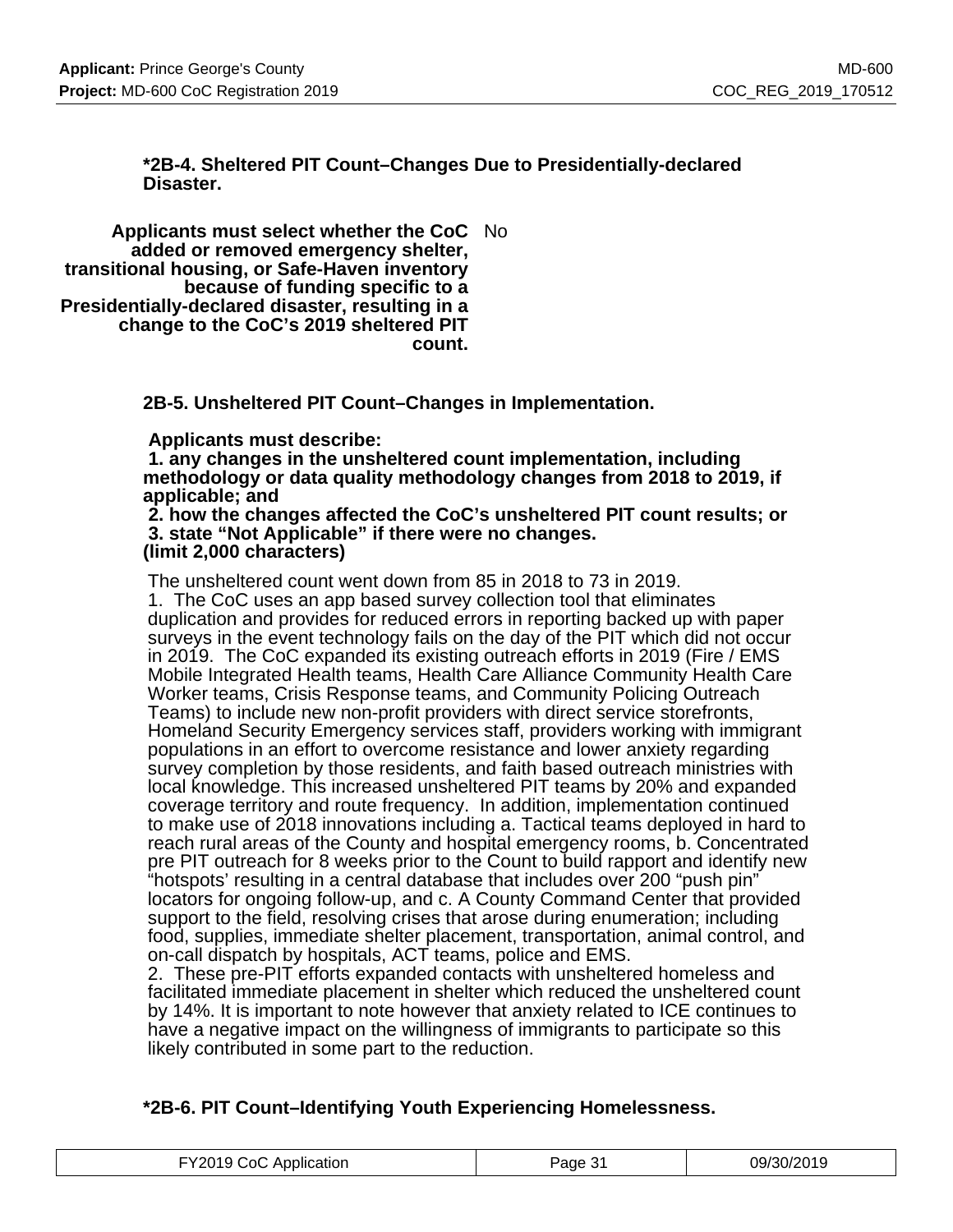**Applicants must:**

**Indicate whether the CoC implemented** Yes **specific measures to identify youth experiencing homelessness in their 2019 PIT count.**

**2B-6a. PIT Count–Involving Youth in Implementation.**

 **Applicants must describe how the CoC engaged stakeholders serving youth experiencing homelessness to:**

 **1. plan the 2019 PIT count; 2. select locations where youth experiencing homelessness are most likely to be identified; and 3. involve youth in counting during the 2019 PIT count.**

**(limit 2,000 characters)**

There were 0 unsheltered youth in the 2019 PIT. The CoC began annual counts of youth in 2012, adding them as a separate PIT subpopulation in 2015, and the effectiveness of these efforts is clearly reflected in continued reduction(unsheltered)/increase (sheltered) youth identified during the PIT. 1. The CoC's homeless youth sub-committee (adult advocates and youthserving service providers), 100 Day Challenge Team (joint adult/youth membership), and youth action board (youth with lived experience) were jointly engaged in the PIT planning process to ensure appropriate targeting of youth experiencing homelessness during the PIT. These groups are well established and comprised of all youth serving organizations in the County and routinely participate in the COC's annual enumerations

2. As a result of on-going consultation with these two sub-committees, several locations were identified for youth specific 2019 PIT survey deployment including: a. Student Union Centers at Prince George's Community College, Bowie State University, and the University of Maryland, b. Maryland National Capital Park and Planning Commission's Recreational Centers, c. Public Libraries, d. PCWA youth identified as AWOL on the day of the PIT, e. Health and Fitness centers typically used by UHY for showers and respite, and f. extended service hours by other key youth partners including Department of Juvenile Services, Healthy Teen Centers, Youth Service Bureaus, high traffic Community centers, and the Prince George's County Public School System's McKinney Vento office. Prioritization of traditionally under-identified Latino youth through collaboration with Maryland Multicultural Youth Center was also targeted for survey.

3. The CoC's Homeless Youth Action Team (an active sub-committee of the CoC comprised of youth with lived experience) were assigned to relevant PIT survey teams and provided peer to peer outreach and survey support with youth identified as homeless during the day of the PIT.

### **2B-7. PIT Count–Improvements to Implementation.**

 **Applicants must describe the CoC's actions implemented in its 2019 PIT count to better count:**

 **1. individuals and families experiencing chronic homelessness;**

 **2. families with children experiencing homelessness; and**

| FY2019 CoC Application | Page 32 | 09/30/2019 |
|------------------------|---------|------------|
|------------------------|---------|------------|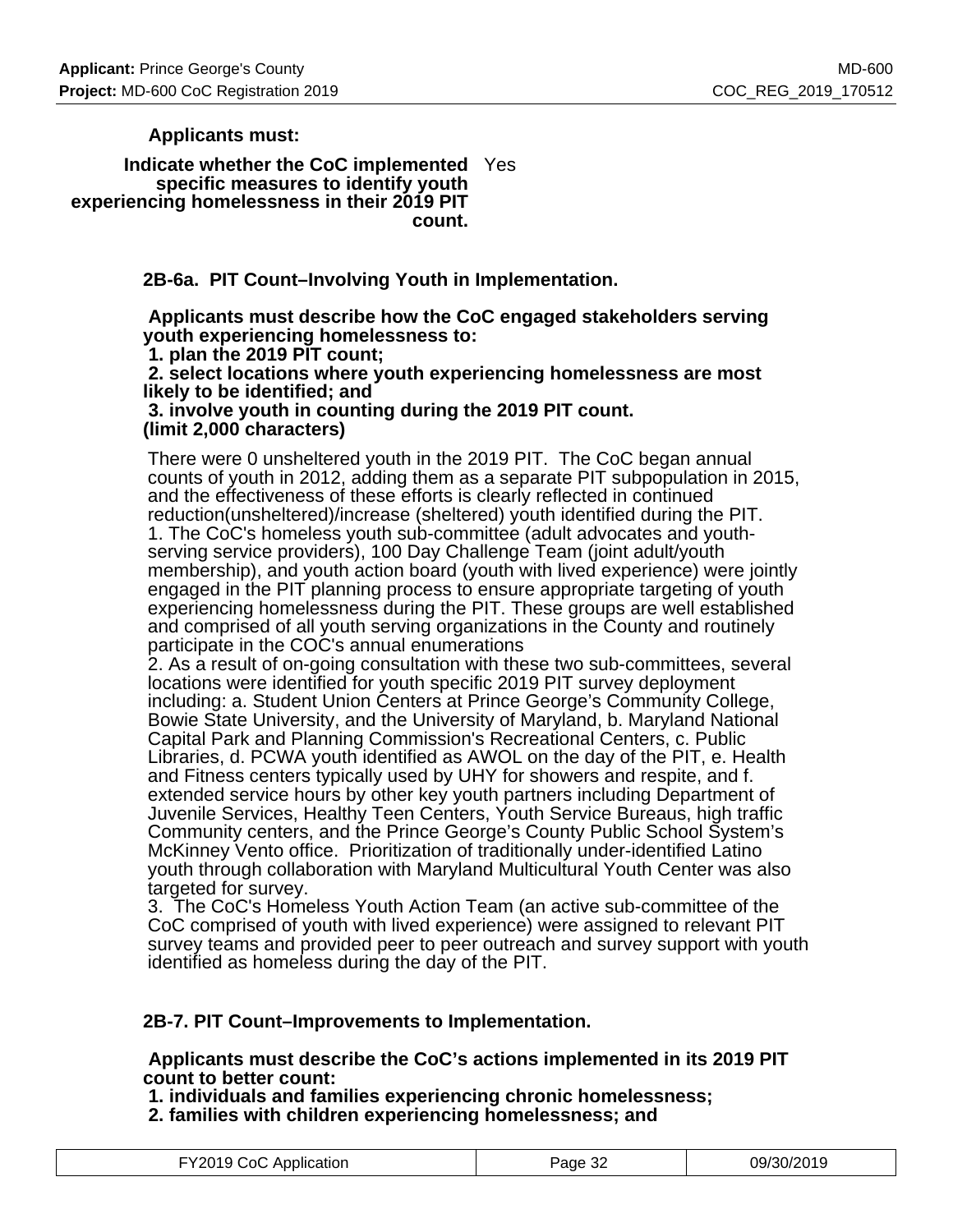#### **3. Veterans experiencing homelessness. (limit 2,000 characters)**

The CoC routinely conducts targeted outreach to its priority populations and 2019 PIT enhancements included:

1. Chronic homeless: The CoC trained and deployed the County's Assistance in Community Integration Services (ACIS) Community Health Pilot Team which works at the intersection of high acuity, high system utilizers as enumerators for this target group on the day of the PIT. The team includes members from Fire/EMS, hospitals, community health workers, corrections, the CoC, local TCM and ACT teams, and crisis response and has an on-going outreach initiative that ensured maximum coverage of this priority population on the day of the PIT. In addition, the CoC partnered with Mission of Love (a local low barrier non-profit) to serve as a drop-in center and "safe space" for homeless on the day of the PIT. Center volunteers helped visitors to complete surveys and connected them with appropriate support

2. Families with children: In addition to the traditional survey teams, the CoC engaged the County's TNI@Schools, a PCWA led initiative in 41 of the highest risk schools to survey all families with children meeting the HUD definition of homeless on the day of the PIT ensuring immediate connections were made to shelter and appropriate services for them and their families.

3. Veterans: VA and SSVF personnel served as enumerators for the Count helping to identify veterans and staff assigned to the regional center conducted surveys on all veterans presenting for services on the day of the PIT. Note: The closest VA hospital is located in DC which borders the County and homeless veterans often end up being counted in DC rather than in the County where they self-shelter so this number is frequently under-reported.

| FY2019 CoC Application | Page 33 | 09/30/2019 |
|------------------------|---------|------------|
|------------------------|---------|------------|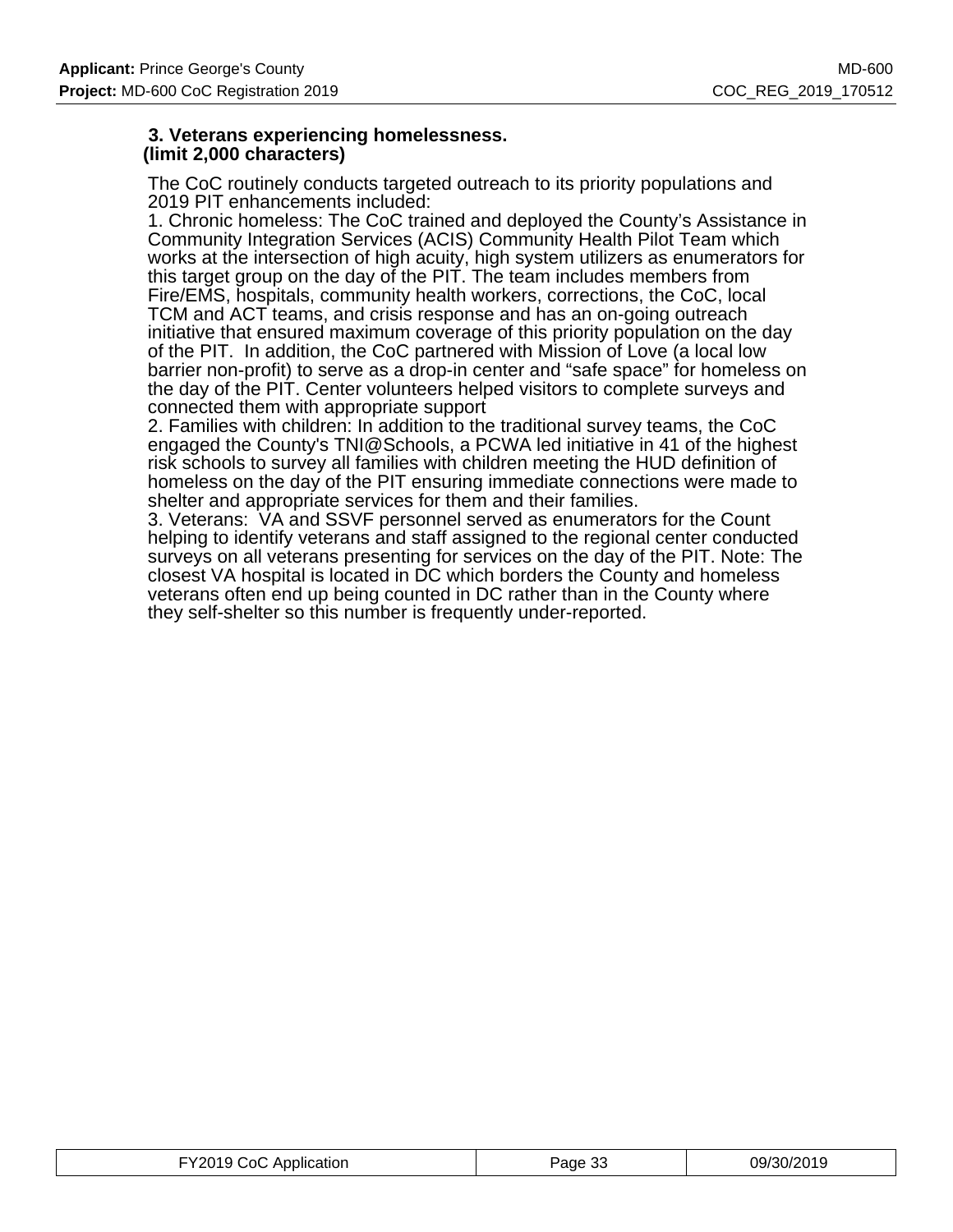## **3A. Continuum of Care (CoC) System Performance**

#### **Instructions**

Guidance for completing the application can be found in the FY 2019 CoC Program Competition Notice of Funding Availability and in the FY 2019 CoC Application Detailed Instructions. Please submit technical questions to the HUD Exchange Ask-A-Question at

https://www.hudexchange.info/program-support/my-question/

#### Resources:

 The FY 2019 CoC Application Detailed Instruction can be found at: https://www.hudexchange.info/e-snaps/guides/coc-program-competition-resources The FY 2019 CoC Program Competition Notice of Funding Availability at: https://www.hudexchange.info/programs/e-snaps/fy-2019-coc-program-nofa-coc-programcompetition/#nofa-and-notices

#### **Warning! The CoC Application score could be affected if information is incomplete on this formlet.**

### **\*3A-1. First Time Homeless as Reported in HDX.**

#### **Applicants must:**

**Report the Number of First Time Homeless as Reported in HDX.** 852

**3A-1a. First Time Homeless Risk Factors.**

#### **Applicants must:**

 **1. describe the process the CoC developed to identify risk factors the CoC uses to identify persons becoming homeless for the first time; 2. describe the CoC's strategy to address individuals and families at risk of becoming homeless; and**

 **3. provide the name of the organization or position title that is responsible for overseeing the CoC's strategy to reduce the number of individuals and families experiencing homelessness for the first time. (limit 2,000 characters)**

The CoC reported a reduction in first time homeless from 1,009 in 2017 to 852 in 2018.

1. The CoC uses several data sets to identify causal factors driving first time homelessness including housing distress data, national affordable housing studies, census information, eviction filings, HMIS, PCWA data, health indicators, public safety and corrections data, direct street outreach and drop in center data and detailed hotline call reports. The CoC uses this data to continuously evaluate and forecast shifts in population sets and proactively plan for newly emerging needs.

2. The CoC utilizes 211, a 24/7/365 hotline, as the front door for identifying

| FY2019 CoC Application | Page 34 | 09/30/2019 |
|------------------------|---------|------------|
|------------------------|---------|------------|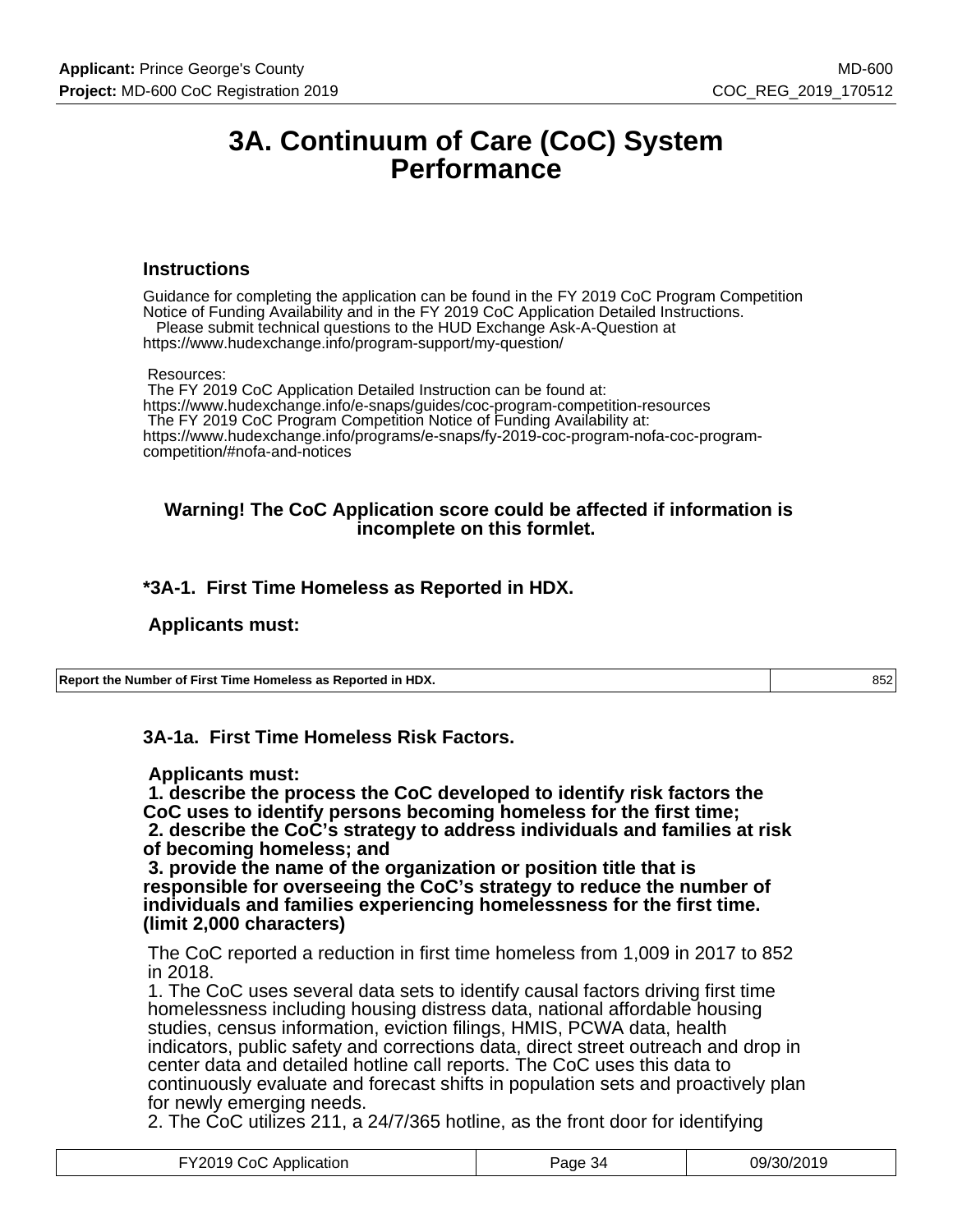families needing immediate intervention to avoid a housing disruption. 211 maintains an active database of over 6,000 resources and ensures callers are linked immediately to needed services. In addition, the CoC has a consortium of providers strategically located throughout the County who provide stabilization services and interventions requiring monetary assistance are coordinated by the CoC using a reservation system to ensure non-duplication of payment and a central banking system to ensure immediate access to funds necessary to resolve the crisis. All providers use a universal application and standardized protocols to ensure uniformity throughout the system and annual refresher training is conducted to ensure system efficacy. Finally, the CoC conducts outreach to FQHCs, municipal officials, pantries, libraries and churches to educate households about available resources, works with landlords and the Sheriff's Office to resolve pending evictions, the McKinney Vento liaison to identify families at risk or doubling up, the PCWA for co-case management of housing unstable families, and the PHA to target units at risk of losing their housing subsidy. In 2019 more than 800 households were successfully diverted from the CoC system.

3. The CoC Lead and 211 CEO oversee this strategy.

### **\*3A-2. Length of Time Homeless as Reported in HDX.**

#### **Applicants must:**

**Report Average Length of Time Individuals and Persons in Families Remained Homeless as Reported in HDX.** 165

### **3A-2a. Strategy to Reduce Length of Time Homeless.**

#### **Applicants must:**

 **1. describe the CoC's strategy to reduce the length of time individuals and persons in families remain homeless;**

 **2. describe how the CoC identifies and houses individuals and persons in families with the longest lengths of time homeless; and**

 **3. provide the name of the organization or position title that is responsible for overseeing the CoC's strategy to reduce the length of time individuals and families remain homeless. (limit 2,000 characters)**

The CoC reported an increase in LOT from 145 in 2017 to 165 in 2018, largely attributed to the impact of improved coordinated entry efforts and subsequent placement of higher acuity homeless households into TH with longer stays necessary for stabilization and permanency.

1. The CoC is working to reduce the length of time homeless in several ways, including but not limited to: a. Increased family mediation and reunification, b. Training all shelter staff in a FEMA ESF 6 model focused on assessment, triage, and rapid discharge to the least restrictive path to housing, c. rapid exit strategies including mini 100-day housing challenges in the emergency shelter system to engage front end providers in the CoC's rapid re-housing efforts, d. reframing of the upfront assessment process to focus more heavily on housing outcomes using a housing prioritization tool whose results more effectively target caseworker and housing locator efforts, e.bi-weekly multi-agency care coordination panel meetings to brainstorm exit strategies for high system

| FY2019 CoC Application | Page 35 | 09/30/2019 |
|------------------------|---------|------------|
|------------------------|---------|------------|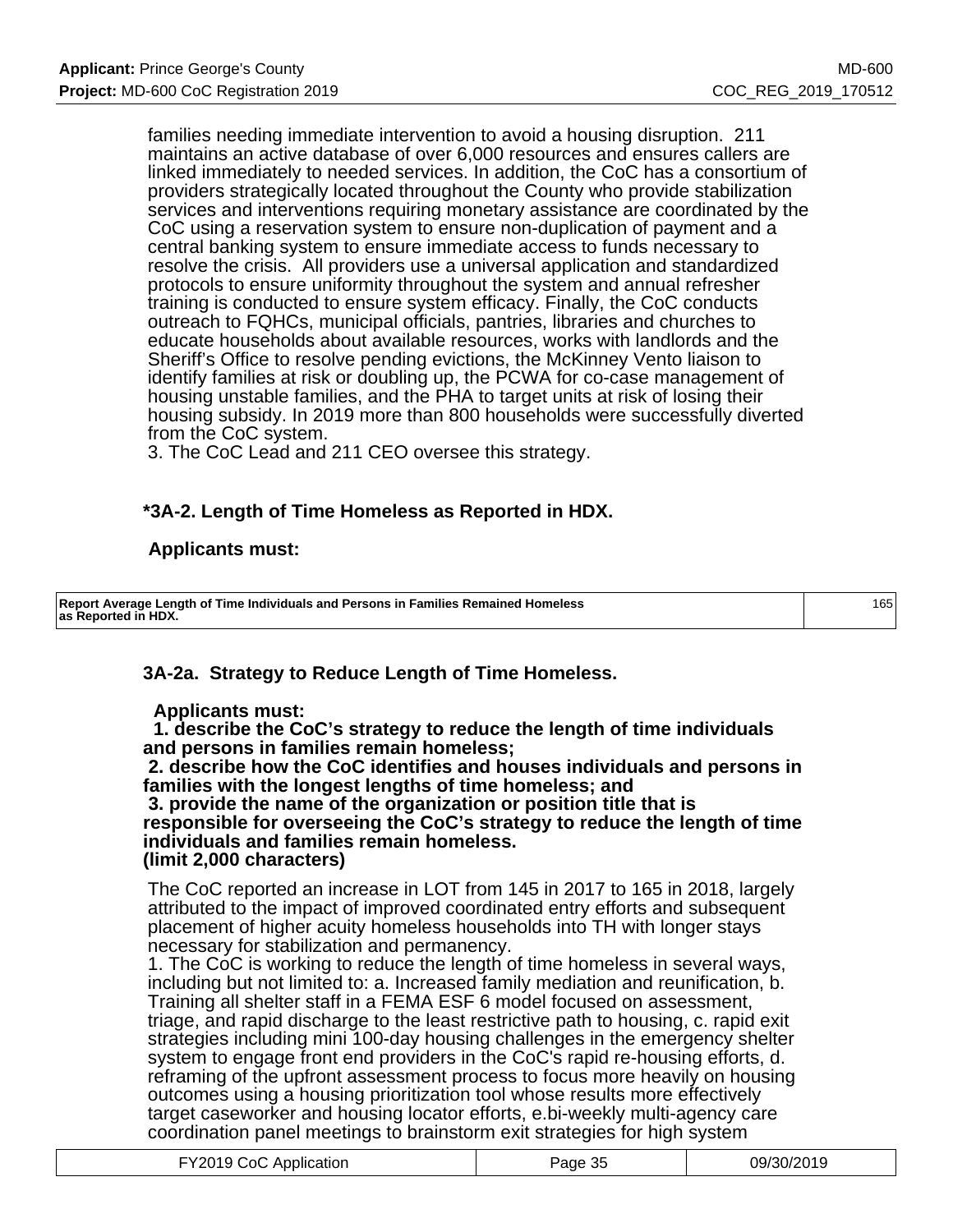utilizers, f. a Housing Authority liaison to expedite inspections reducing delays in system exit, g. flex funding for removal of barriers to lease-up (i.e.; security deposits, 1st month's rent, utility deposits, and vital record replacements),h. increased PH capacity (reallocations to CoC funded RRH, Joint TH-RRH and PSH and increased HCV/set aside vouchers for the homeless), and i. initiatives targeting priority sub-populations with higher LOT (1115 waiver, Pay for Success, and SAMSHA system of care expansion for TAY) for specialized housing and intensive wrap around services.

2. The Coordinated Entry Team uses HMIS to identify people with the longest lengths of time homeless and meets bi-weekly to create exit strategies and expedite appropriate connections between homeless persons and appropriate available housing.

3. The CoC planner and Coordinated Entry Manager oversee this strategy.

#### **\*3A-3. Successful Permanent Housing Placement and Retention as Reported in HDX.**

#### **Applicants must:**

|                                                                                                                                                                                                                                 | <b>Percentage</b> |
|---------------------------------------------------------------------------------------------------------------------------------------------------------------------------------------------------------------------------------|-------------------|
| 1. Report the percentage of individuals and persons in families in emergency shelter, safe havens, transitional housing,<br>and rapid rehousing that exit to permanent housing destinations as reported in HDX.                 | 54%               |
| 2. Report the percentage of individuals and persons in families in permanent housing projects, other than rapid<br>rehousing, that retain their permanent housing or exit to permanent housing destinations as reported in HDX. | 98%               |

#### **3A-3a. Exits to Permanent Housing Destinations/Retention of Permanent Housing.**

#### **Applicants must:**

 **1. describe the CoC's strategy to increase the rate at which individuals and persons in families in emergency shelter, safe havens, transitional housing and rapid rehousing exit to permanent housing destinations; 2. provide the organization name or position title responsible for overseeing the CoC's strategy to increase the rate at which individuals and persons in families in emergency shelter, safe havens, transitional housing and rapid rehousing exit to permanent housing destinations; 3. describe the CoC's strategy to increase the rate at which individuals and persons in families in permanent housing projects, other than rapid**

**rehousing, retain their permanent housing or exit to permanent housing destinations; and**

 **4. provide the organization name or position title responsible for overseeing the CoC's strategy to increase the rate at which individuals and persons in families in permanent housing projects, other than rapid rehousing, retain their permanent housing or exit to permanent housing destinations.**

#### **(limit 2,000 characters)**

The CoC reported an increase in permanent housing destinations from 52% in 2017 to 54% in 2018 and an increase in retention from 95% in 2017 to 98% in 2018.

1. The CoC employs several strategies to positively impact permanent housing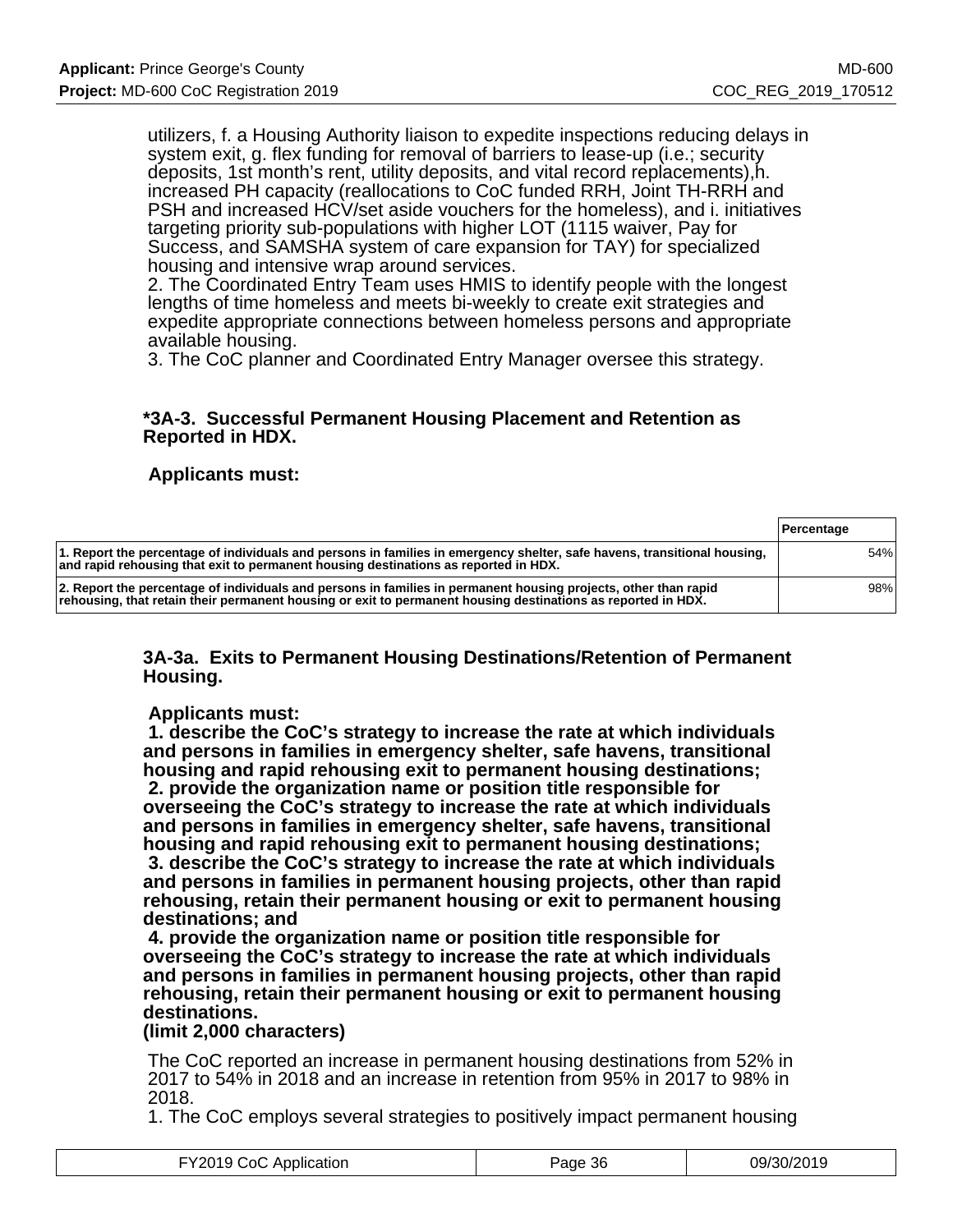exits including: a. Coordination with the local housing authority to create setasides for homeless and priority sub-populations (i.e.; veterans, survivors, mentally ill and disabled, PCWA connected families, high system utilizers, and youth), b. Creation of faith based transition housing units, c. Creation of second chance housing, d. A shared housing pilot for seniors and chronic homeless, e. Expanded non-CoC funded housing solutions for veterans and survivors (i.e.; SAFE, GOCCP, \$1.5M general funded survivor crisis fund, SSVF, GPD, and a faith base funded veterans crisis fund), f. Follow-up case management services for 18 months to ensure formerly homeless persons don't jeopardize their housing, and g. Ensuring all persons moving to PH are linked with mainstream resources to increase income and community support systems.

2. The CoC Lead and CoC Housing Sub-Committee co-chairs oversee this strategy.

3. The CoC employs several strategies to positively impact retention including: a. All CoC PH providers ensure housing continues to be low barrier and staff provide ongoing support and advocacy to ensure housing retention by participants is achieved whenever and wherever possible, b. Households identified as at imminent risk of losing their housing due to severe tenancy challenges are case staffed and additional services offered to prevent disruption, c. All PSH program terminations require prior review by the CoC to ensure every effort has been made to support client success, and d. Acquisition of 50 "move out" vouchers to support participant transition from PSH to lower acuity permanent housing solutions.

4. The CoC Steering Committee and CoC Planner oversee this strategy.

## **\*3A-4. Returns to Homelessness as Reported in HDX.**

### **Applicants must:**

|                                                                                                                                         | <b>Percentage</b> |
|-----------------------------------------------------------------------------------------------------------------------------------------|-------------------|
| 1. Report the percentage of individuals and persons in families returning to homelessness over a 6-month period as<br>reported in HDX.  | 2%                |
| 2. Report the percentage of individuals and persons in families returning to homelessness over a 12-month period as<br>reported in HDX. | 3%                |

### **3A-4a. Returns to Homelessness–CoC Strategy to Reduce Rate.**

 **Applicants must:**

 **1. describe the strategy the CoC has implemented to identify individuals and persons in families who return to homelessness;**

 **2. describe the CoC's strategy to reduce the rate of additional returns to homelessness; and**

 **3. provide the name of the organization or position title that is responsible for overseeing the CoC's strategy to reduce the rate individuals and persons in families return to homelessness. (limit 2,000 characters)**

The CoC reported a reduction in returns to homelessness for 0-6 months from 3% in 2017 to 2% in 2018 and for 6-12 months from 2% in 2017 to 1% in 2018. 1. The Data Subcommittee uses HMIS to track returns to homelessness and produces 2 documents: Monthly reports which track exits with subsequent

| -Y2019 CoC Application | Page 37 | 09/30/2019 |
|------------------------|---------|------------|
|------------------------|---------|------------|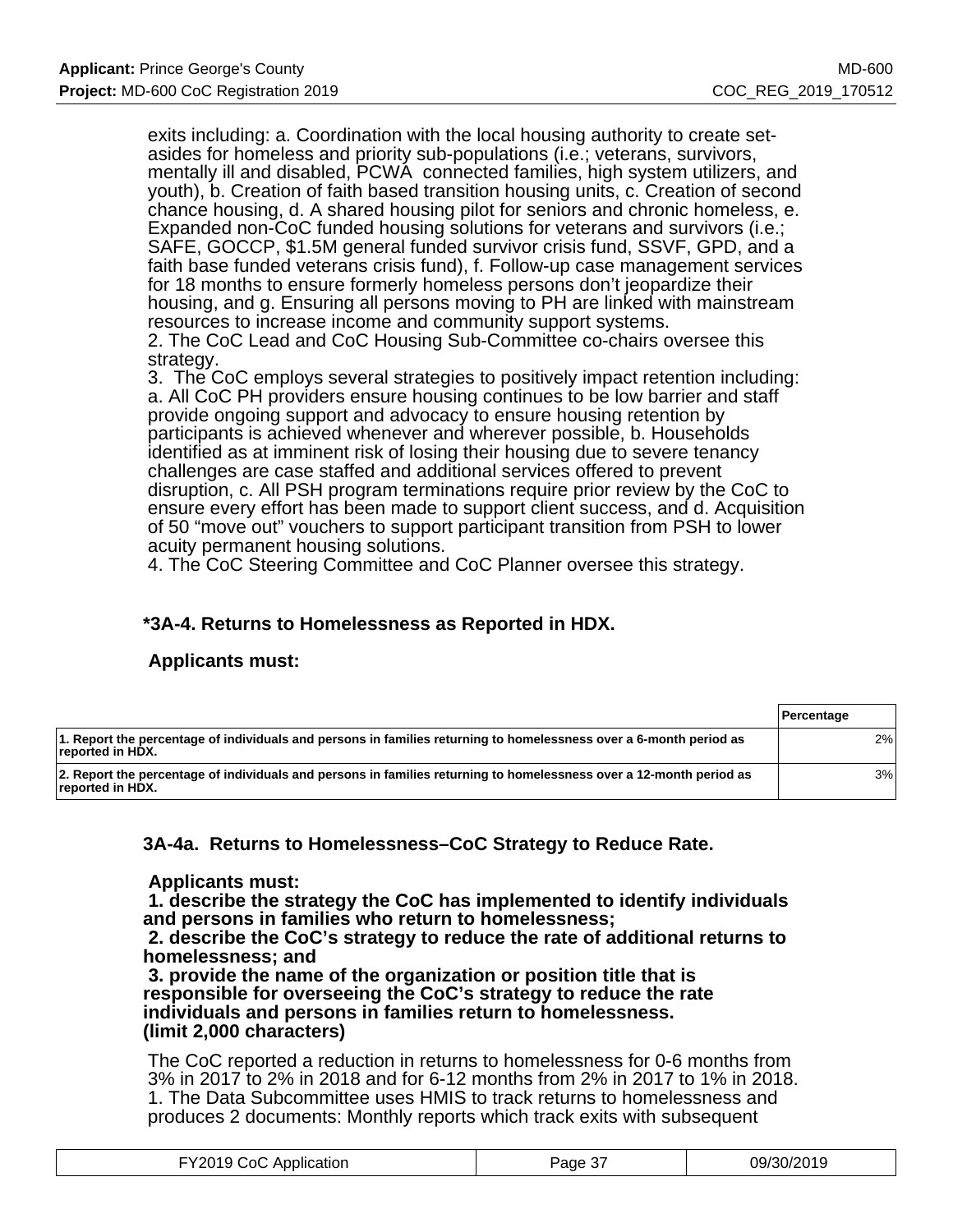placement for up to three years after exit (including RRH/HA case closures) and a report card that tracks recidivism by program. Data analysis of current "frequent flyers" in the homeless system is used to determine commonalities that may indicate risk for recidivism; this analysis includes cross-referencing with the criminal justice and health care system to identify patterns of usage between the 3 systems.

2. Strategies to reduce additional returns to homelessness include: a. Postplacement stabilization and follow-up for a minimum of 18 months for every permanent housing placement made by the CoC in an effort to reduce the spike in increased returns noted by the CoC for the 12-24 month period following placement; b. "Quick fix" rental, food, and utility assistance funds to solve reemerging housing crises; c. A housing retention liaison that targets voucher holders whose housing subsidies are in jeopardy for CoC crisis resolution; and d. linkages to the faith-based community for additional support.

3. The CoC Steering Committee and co-chairs of the CoC data subcommittee oversee this strategy.

### **\*3A-5. Cash Income Changes as Reported in HDX.**

### **Applicants must:**

|                                                                                                                                                                                                                                                                                 | Percentage |
|---------------------------------------------------------------------------------------------------------------------------------------------------------------------------------------------------------------------------------------------------------------------------------|------------|
| 1. Report the percentage of individuals and persons in families in CoC Program-funded Safe Haven, transitional housing,<br>rapid rehousing, and permanent supportive housing projects that increased their employment income from entry to exit as<br>reported in HDX.          | 20%        |
| 2. Report the percentage of individuals and persons in families in CoC Program-funded Safe Haven, transitional housing,<br>rapid rehousing, and permanent supportive housing projects that increased their non-employment cash income from entry<br>to exit as reported in HDX. | 14%        |

### **3A-5a. Increasing Employment Income.**

#### **Applicants must:**

 **1. describe the CoC's strategy to increase employment income;**

 **2. describe the CoC's strategy to increase access to employment;**

 **3. describe how the CoC works with mainstream employment**

**organizations to help individuals and families increase their cash income; and**

 **4. provide the organization name or position title that is responsible for overseeing the CoC's strategy to increase jobs and income from employment.**

### **(limit 2,000 characters)**

The CoC reported an increase in employment income from 19% in 2017 to 20% in 2018.

1. The CoC has several strategies to increase participant earned income including: a. Employment performance goals for all CoC providers and production of HMIS reports to measure progress; b. Coordination with local WIOA and Public Welfare agencies to ensure participant access to job assessment, readiness training and placement services; c. Employment assistance funds for employment related needs (i.e.; uniforms, certifications and vocational training), d. Development of "just in time" employers willing to hire transition age youth (18-24) needing immediate mentorship and employment,

| FY2019 CoC Application | Page 38 | 09/30/2019 |
|------------------------|---------|------------|
|------------------------|---------|------------|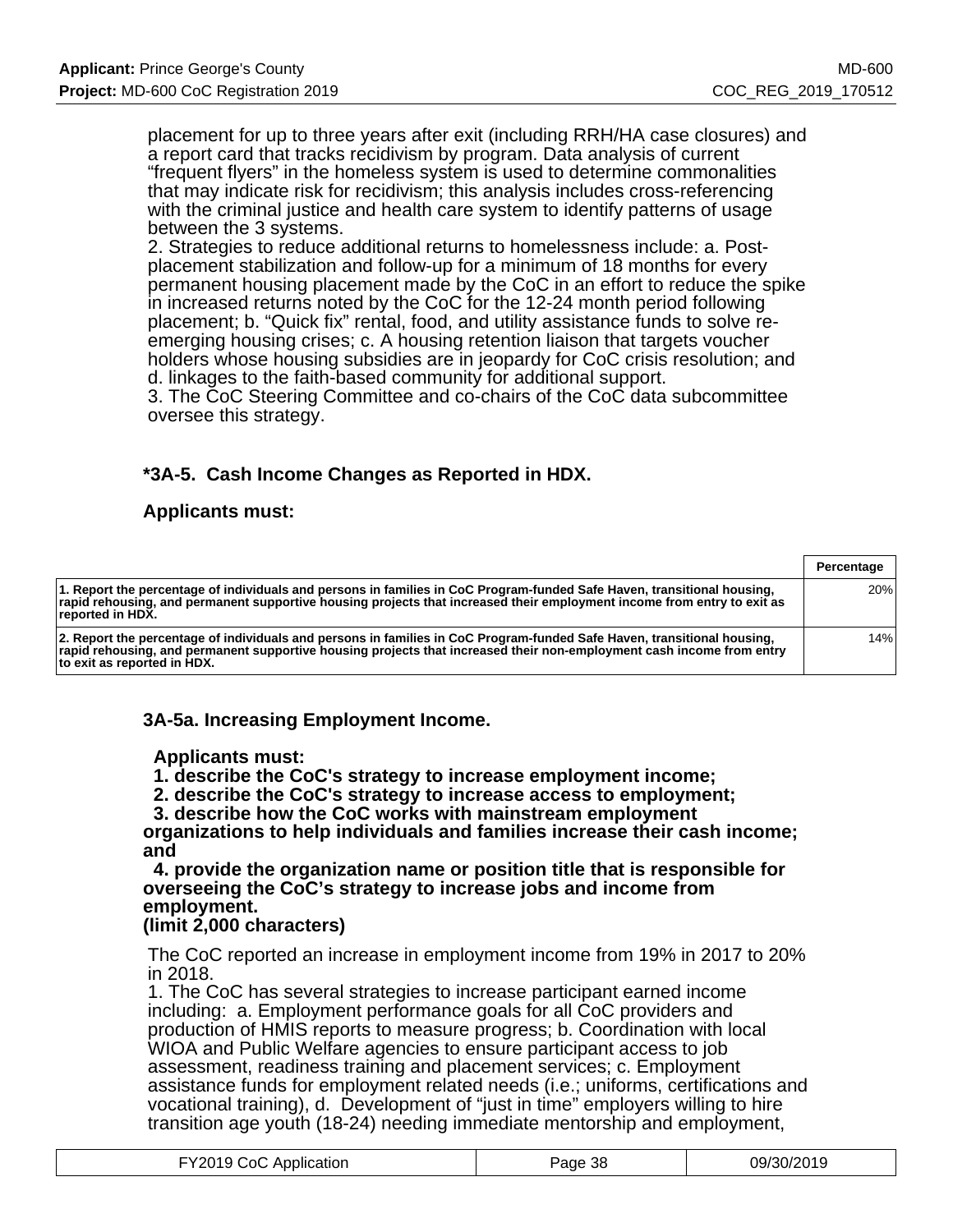and e. Rapid re-employment assistance for those who lose their job.

2. The CoC has several strategies to increase access to employment including:

a. Shelter staff training on how to access the County's employment system to ensure priority connections for participants presenting as unemployed/underemployed, b. Transportation assistance, c. Issuance of job

alerts to all providers, d. Targeted in-shelter and community job fairs, and e. Partnerships with unions and other trade organizations to create internships and on the job learning opportunities.

3. The CoC works closely with mainstream employment organizations to help participants increase income. Joint projects include: a. Partnership with the County's WIOA centers and local employers to increase work opportunities, local public welfare agency to leverage welfare to work activities, and the local developmental disabilities agency to leverage supportive employment opportunities, b. Coordination with the "Bridge Center at Adam's House" targeting rapid employment and supportive services for returning citizens, and c. Specialized employment training by the local community college in the 3 largest projected growth industries (transportation and warehousing, retail trade and medical).

4. The CoC Planner and CoC Data Committee oversees this strategy.

**3A-5b. Increasing Non-employment Cash Income.**

#### **Applicants must:**

 **1. describe the CoC's strategy to increase non-employment cash income; 2. describe the CoC's strategy to increase access to non-employment cash sources;**

 **3. provide the organization name or position title that is responsible for overseeing the CoC's strategy to increase non-employment cash income.**

The CoC reported a decrease in non-employment cash income from 18% in 2017 to 14% in 2018.

1. The CoC has implemented several strategies to increase non-employment cash sources including: a. Evaluation of all shelter entries within 72 hours to review eligibility for mainstream resources using a consolidated benefit application (TANF, SNAP and M/A), b. Quarterly program reviews to identify eligible participants who have lost benefits and/or who are still are not linked to non-employment cash resources to facilitate access and/or to help them with recertification, c. Training of street outreach and shelter staff to complete SSI/SSDI Outreach, Access, and Recovery (SOAR) and mainstream benefit program applications, and d. Creation of benefits liaisons within the local public welfare agency that are versed in all programs and help CoC staff and participants navigate complicated eligibility requirements and streamline the application process to ensure participants access mainstream resources whenever and wherever possible.

2. The CoC has a partnership with the local Department of Social Services' eligibility team that expedites all applications for mainstream benefits under their control (TANF, SNAP, M/A, DALP, and EAFC) as well as providing Affordable Care Act navigators for non-M/A insurance opportunities for CoC households. In addition, several CoC member organizations serve as mail stops for unsheltered homeless reducing loss of benefits due to their housing status and provide assistance with replacement of IDs, birth certificates, social security cards and other documents necessary for benefits processing. 3. The CoC Planner and CoC Data Committee oversees this strategy.

| FY2019 CoC Application | Page 39 | 09/30/2019 |
|------------------------|---------|------------|
|------------------------|---------|------------|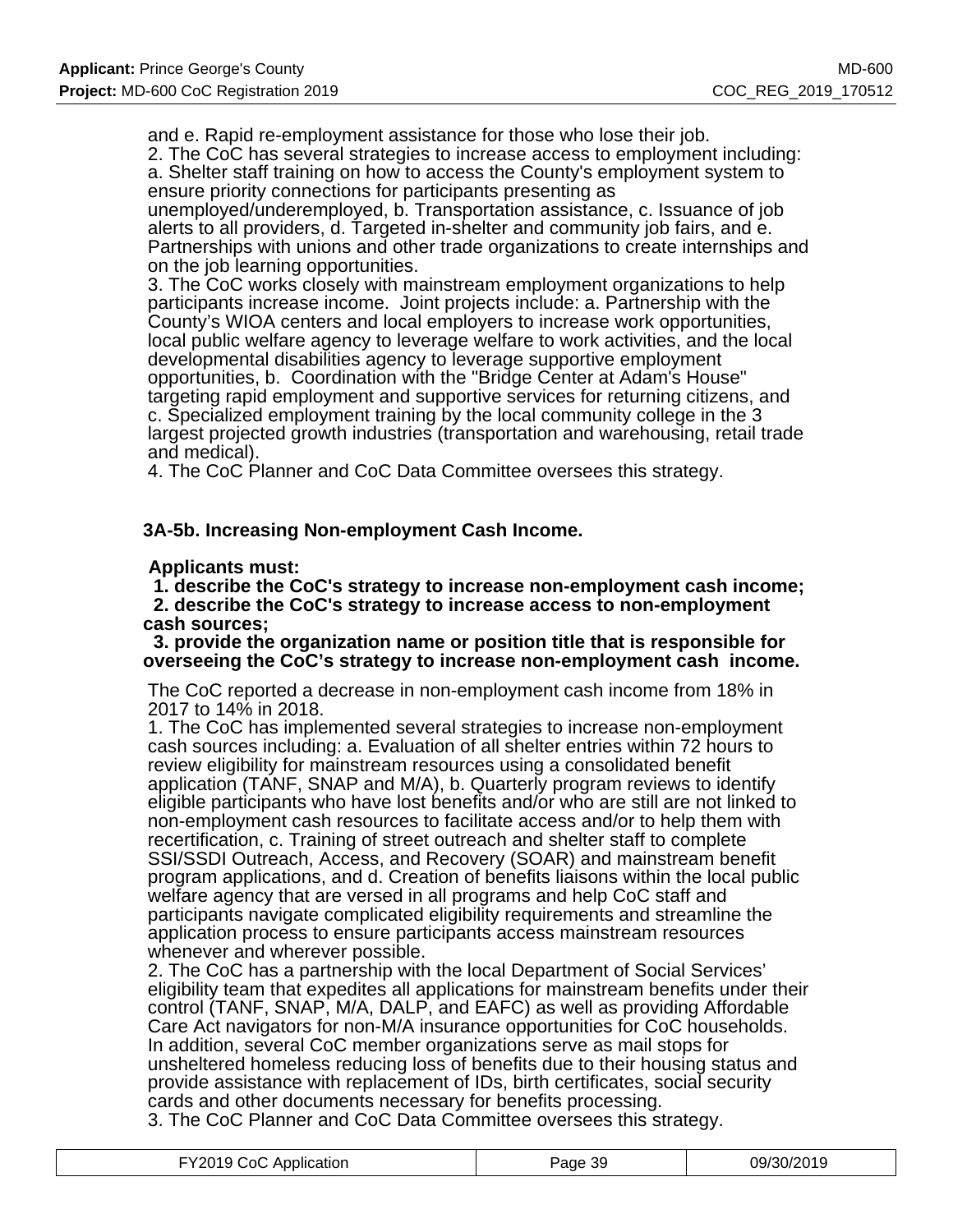**3A-5c. Increasing Employment. Attachment Required.**

#### **Applicants must describe how the CoC:**

 **1. promoted partnerships and access to employment opportunities with private employers and private employment organizations, such as holding job fairs, outreach to employers, and partnering with staffing agencies; and**

 **2. is working with public and private organizations to provide meaningful, education and training, on-the-job training, internship, and employment opportunities for residents of permanent supportive housing that further their recovery and well-being.**

#### **(limit 2,000 characters)**

1. The CoC has a number of members and extended partners that provide either access to, or direct promotion of, employment opportunities for persons who are homeless, including: a. One stop WIOA centers, b. Targeted job fairs (veterans, returning citizens, and youth), c. the annual Veteran Stand Down and Homeless Resource Day which hosts an average of 30 employers with open positions and direct hire authority the first weekend in November every year targeting unemployed/underemployed homeless, d. hiring preferences built in to County contracts, and e. creation of paid CoC positions for persons with lived experience.

2. The CoC has a written MOU (attached) with the local Workforce Development Board, local Economic Development Corporation, Maryland Department of Labor, Licensing and Regulation, Maryland Department of Education/Division of Rehabilitation Services, Career Development Services, the Community College, and other human service agencies that identifies the CoC Lead as an American Job Center System Partner, identifies the needs of those with barriers to employment are provided with access to services including technology and materials, and which prioritizes access to employment opportunities for individuals and families experiencing or at risk of homelessness. In addition, all CoC PSH providers have employment performance goals as part of their move on strategy and work closely with area employers and organizations to create employment opportunities that support both their recovery and their transition to lower acuity mainstream housing.

### **3A-5d. Promoting Employment, Volunteerism, and Community Service.**

#### **Applicants must select all the steps the CoC has taken to promote employment, volunteerism and community service among people experiencing homelessness in the CoC's geographic area:**

| 1. The CoC trains provider organization staff on connecting program participants and people experiencing homelessness with<br>education and job training opportunities.                                            |  |
|--------------------------------------------------------------------------------------------------------------------------------------------------------------------------------------------------------------------|--|
| 2. The CoC trains provider organization staff on facilitating informal employment opportunities for program participants and people<br>experiencing homelessness (e.g., babysitting, housekeeping, food delivery). |  |
| 3. The CoC trains provider organization staff on connecting program participants with formal employment opportunities.                                                                                             |  |
| 4. The CoC trains provider organization staff on volunteer opportunities for program participants and people experiencing<br>homelessness.                                                                         |  |
| 5. The CoC works with organizations to create volunteer opportunities for program participants.                                                                                                                    |  |

| FY2019 CoC Application | Page 40 | 09/30/2019 |
|------------------------|---------|------------|
|------------------------|---------|------------|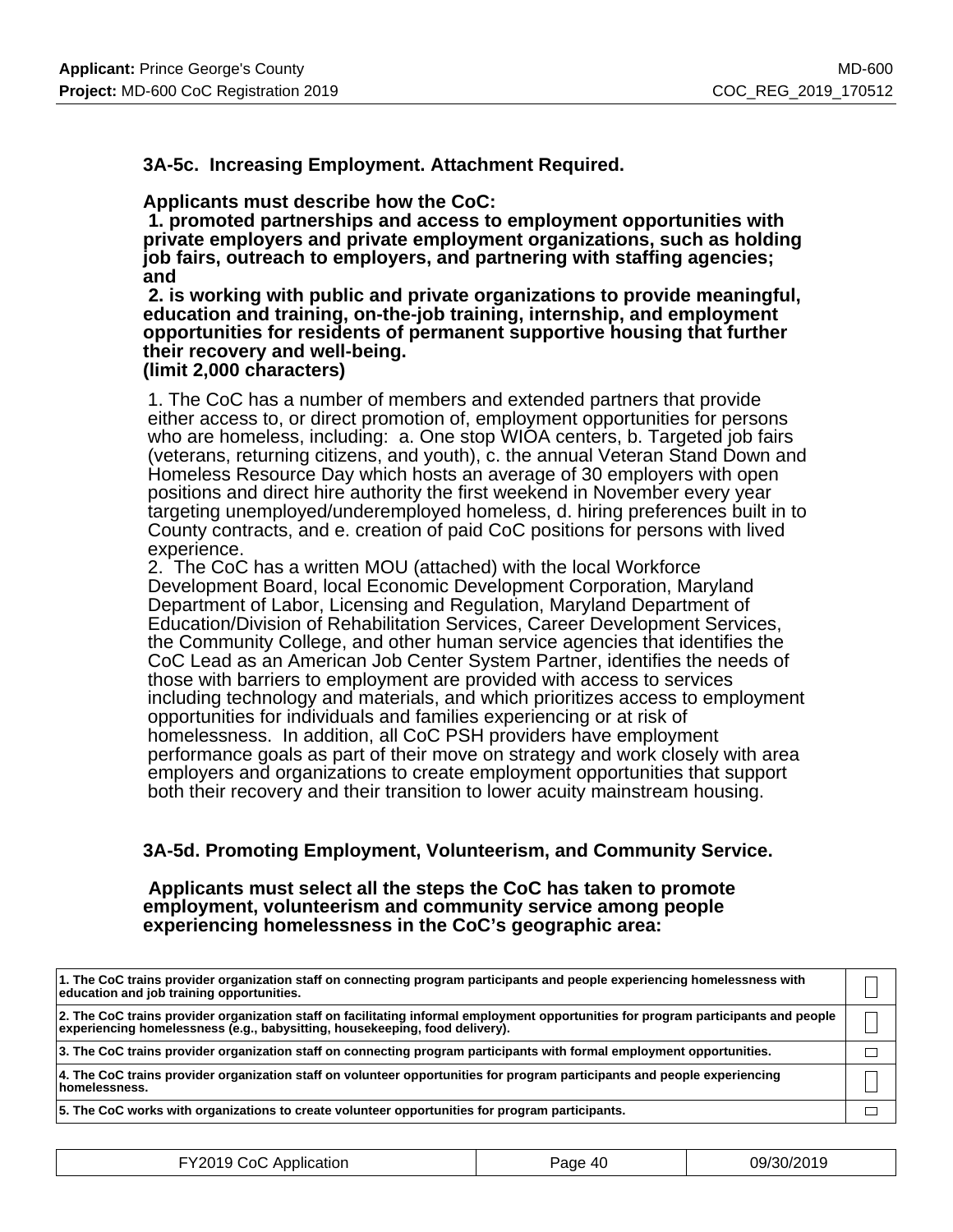**6. The CoC works with community organizations to create opportunities for civic participation for people experiencing**  $\mathsf{I}$ **homelessness (e.g., townhall forums, meeting with public officials). 7. Provider organizations within the CoC have incentives for employment.**  $\Box$ **8. The CoC trains provider organization staff on helping program participants budget and maximize their income to maintain** П **stability in permanent housing.**

#### **3A-6. System Performance Measures** 05/31/2019 **Data–HDX Submission Date**

 **Applicants must enter the date the CoCs submitted its FY 2018 System Performance Measures data in HDX. (mm/dd/yyyy)**

| 09/30/2019<br>-Y2019 CoC Application<br>Page 41 |
|-------------------------------------------------|
|-------------------------------------------------|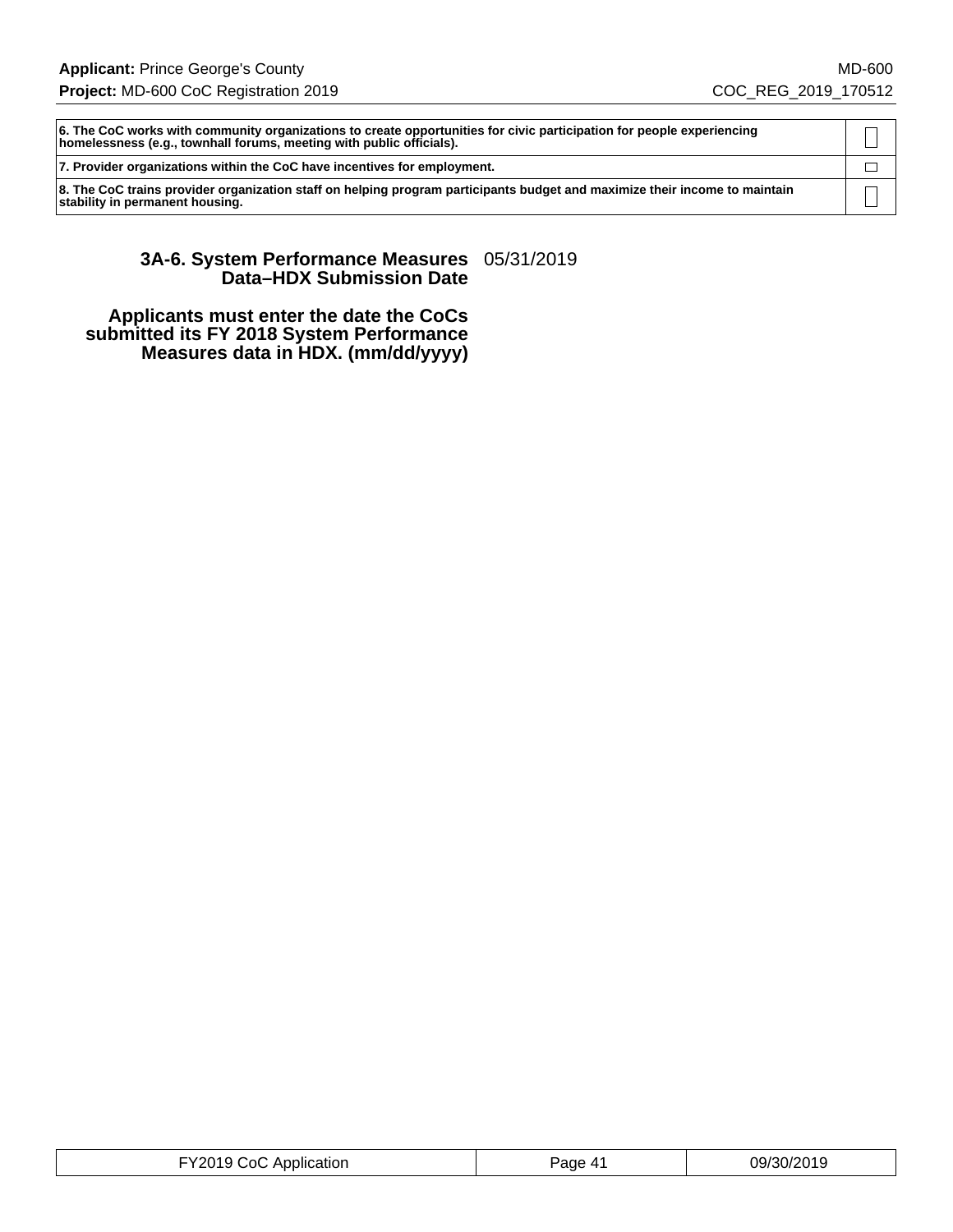# **3B. Continuum of Care (CoC) Performance and Strategic Planning Objectives**

#### **Instructions**

Guidance for completing the application can be found in the FY 2019 CoC Program Competition Notice of Funding Availability and in the FY 2019 CoC Application Detailed Instructions. Please submit technical questions to the HUD Exchange Ask-A-Question at

https://www.hudexchange.info/program-support/my-question/

#### Resources:

 The FY 2019 CoC Application Detailed Instruction can be found at: https://www.hudexchange.info/e-snaps/guides/coc-program-competition-resources The FY 2019 CoC Program Competition Notice of Funding Availability at: https://www.hudexchange.info/programs/e-snaps/fy-2019-coc-program-nofa-coc-programcompetition/#nofa-and-notices

#### **Warning! The CoC Application score could be affected if information is incomplete on this formlet.**

### **3B-1. Prioritizing Households with Children.**

 **Applicants must check each factor the CoC currently uses to prioritize households with children for assistance during FY 2019.**

| 1. History of or Vulnerability to Victimization (e.g. domestic violence, sexual assault, childhood abuse) | $\times$ |
|-----------------------------------------------------------------------------------------------------------|----------|
| 2. Number of previous homeless episodes                                                                   | X        |
| 3. Unsheltered homelessness                                                                               | X        |
| 4. Criminal History                                                                                       | X        |
| 5. Bad credit or rental history                                                                           | X        |
| 6. Head of Household with Mental/Physical Disability                                                      | X        |

### **3B-1a. Rapid Rehousing of Families with Children.**

#### **Applicants must:**

 **1. describe how the CoC currently rehouses every household of families with children within 30 days of becoming homeless that addresses both housing and service needs;**

 **2. describe how the CoC addresses both housing and service needs to ensure families with children successfully maintain their housing once**

| FY2019 CoC Application | Page 42 | 09/30/2019 |
|------------------------|---------|------------|
|------------------------|---------|------------|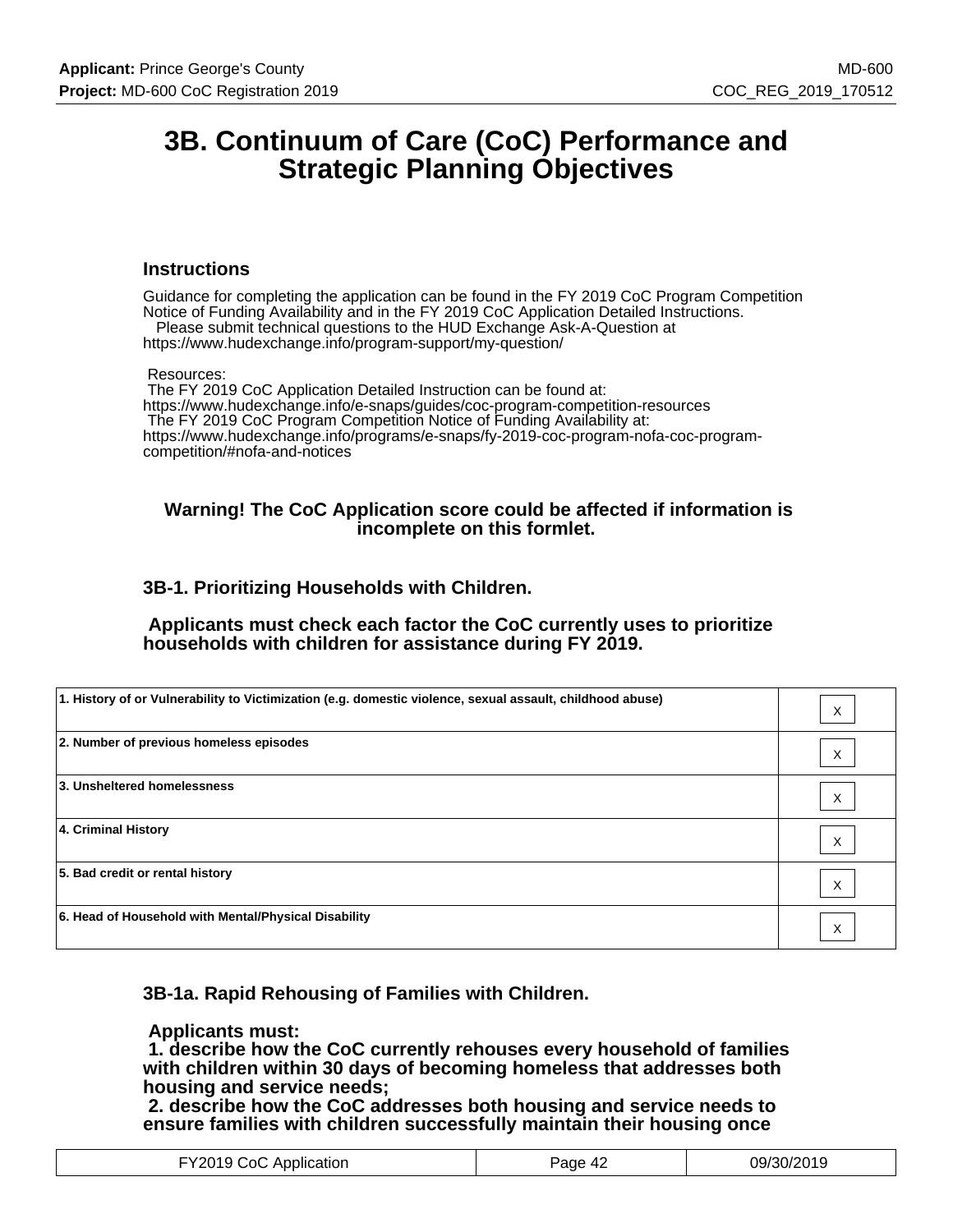#### **assistance ends; and 3. provide the organization name or position title responsible for overseeing the CoC's strategy to rapidly rehouse families with children within 30 days of them becoming homeless. (limit 2,000 characters)**

1. Because families traumatized by homelessness cannot effectively recover and rebuild amidst the chaos of shelter life, the CoC has developed a rapid exit system that relies on effective assessments, crisis remediation, and housing search/placement to stabilize families. CoC hotline responders, TNI@schools and local public welfare crisis workers provide a critical link between schools/mainstream offices and families with a housing crisis and have been trained in diversion methods that include mediation with family and landlords and have access to emergency funds to prevent homelessness. If homelessness cannot be prevented, a neutral assessor administers the CoC's Housing Prioritization Tool and VI-SPDAT to determine the lightest touch needed to re-house the family and the coordinated entry team uses this information to make the most appropriate housing match. For some households this may be 1st month rent and security deposit, others may need longer term rental subsidies coupled with workforce development activities, financial education, mental health supports and case management, and still others may need permanent supportive housing. Since 2016, the CoC has added 68 units of RRH, expanded short term crisis assistance funds to over \$750,000, and created a housing locator position that markets RRH to landlords and property managers.

2. The CoC has an active post housing case management system that works with families for up to 18 months after stabilization to provide support as new challenges arise that could negatively impact their housing and present a risk of return to homelessness. This support can take many forms including home visits, check in calls, reminders about events and resources that might be useful, referrals to counseling, workforce development activities or new employment opportunities, and "Quick fix" rental, food, and utility assistance to help solve a re-emerging crises.

3. The CoC Housing Stabilization Team oversees this strategy.

### **3B-1b. Antidiscrimination Policies.**

 **Applicants must check all that apply that describe actions the CoC is taking to ensure providers (including emergency shelter, transitional housing, and permanent housing (PSH and RRH)) within the CoC adhere to antidiscrimination policies by not denying admission to or separating any family members from other members of their family or caregivers based on any protected classes under the Fair Housing Act, and consistent with 24 CFR 5.105(a)(2) – Equal Access to HUD-Assisted or - Insured Housing.**

| 1. CoC conducts mandatory training for all CoC- and ESG-funded housing and services providers on these topics. |         |            | Χ            |
|----------------------------------------------------------------------------------------------------------------|---------|------------|--------------|
| 2. CoC conducts optional training for all CoC- and ESG-funded housing and service providers on these topics.   |         |            |              |
| 3. CoC has worked with ESG recipient(s) to adopt uniform anti-discrimination policies for all subrecipients.   |         |            | $\checkmark$ |
| FY2019 CoC Application                                                                                         | Page 43 | 09/30/2019 |              |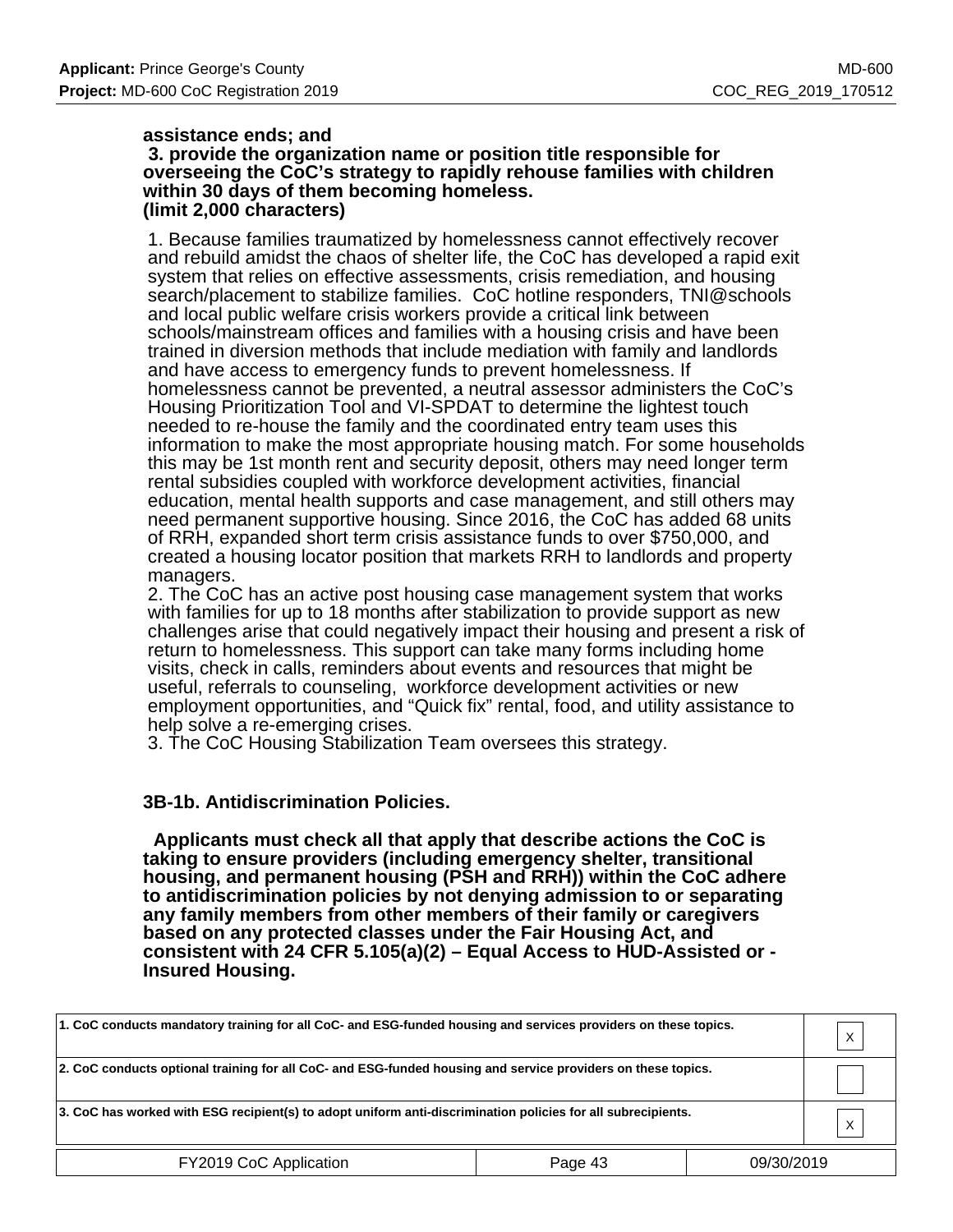**4. CoC has worked with ESG recipient(s) to identify both CoC- and ESG-funded facilities within the CoC geographic area that** might be out of compliance and has taken steps to work directly with those facilities to come into compliance.

> **3B-1c. Unaccompanied Youth Experiencing Homelessness–Addressing Needs.**

> **Applicants must indicate whether the CoC's strategy to address the unique needs of unaccompanied youth experiencing homelessness who are 24 years of age and younger includes the following:**

| 1. Unsheltered homelessness                                                                                                                     | Yes        |
|-------------------------------------------------------------------------------------------------------------------------------------------------|------------|
| 2. Human trafficking and other forms of exploitation                                                                                            | <b>Yes</b> |
| 3. LGBT youth homelessness                                                                                                                      | <b>Yes</b> |
| 4. Exits from foster care into homelessness                                                                                                     | Yes        |
| 5. Family reunification and community engagement                                                                                                | <b>Yes</b> |
| 6. Positive Youth Development, Trauma Informed Care, and the use of Risk and Protective Factors in assessing youth<br>housing and service needs | l Yes      |

#### **3B-1c.1. Unaccompanied Youth Experiencing Homelessness–Prioritization Based on Needs.**

 **Applicants must check all that apply that describes the CoC's current strategy to prioritize unaccompanied youth based on their needs.**

| 1. History of, or Vulnerability to, Victimization (e.g., domestic violence, sexual assault, childhood abuse) | X |
|--------------------------------------------------------------------------------------------------------------|---|
| 2. Number of Previous Homeless Episodes                                                                      | X |
| 3. Unsheltered Homelessness                                                                                  | X |
| 4. Criminal History                                                                                          | X |
| 5. Bad Credit or Rental History                                                                              | X |

**3B-1d. Youth Experiencing Homelessness–Housing and Services Strategies.**

 **Applicants must describe how the CoC increased availability of housing and services for:**

 **1. all youth experiencing homelessness, including creating new youthfocused projects or modifying current projects to be more youth-specific or youth-inclusive; and**

 **2. youth experiencing unsheltered homelessness including creating new youth-focused projects or modifying current projects to be more youthspecific or youth-inclusive. (limit 3,000 characters)**

| FY2019 CoC Application | Page 44 | 09/30/2019 |
|------------------------|---------|------------|
|------------------------|---------|------------|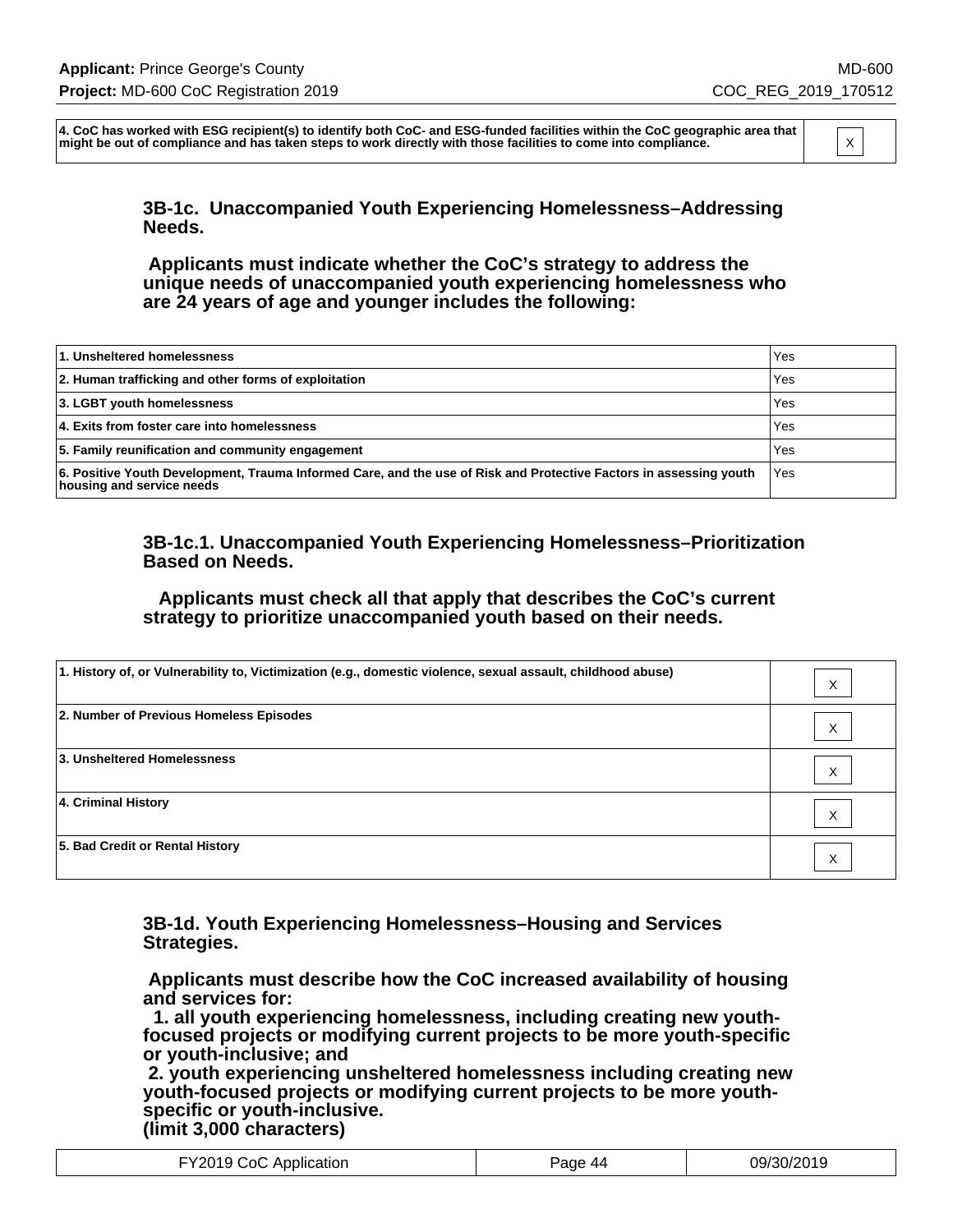The CoC began targeting unaccompanied homeless youth (UHY) ages 13-24 in 2012 and stabilization of these vulnerable youth and young adults have been a focal point of CoC development efforts.

1. The CoC has brokered a number of UHY housing and services including: 24 emergency and host home beds, 18 transitional beds and a small rapid rehousing pilot; an annual UHY budget of over \$1M using ESG, Chaffee, HHS-RHYS, State HSP and SB 1218 EYHA, Generous Juror, Community Development Block Grant, County general funds and other resources; State legislation adding UHY to Maryland's tuition waiver; 60 Family Unification Program Youth Vouchers; completion of a 100 day challenge focused on closing the housing gap for students pursuing higher education (housed 56 UHY); a new UHY student off campus housing project; a child welfare position at the youth shelter to provide care coordination for cross-over PCWA and Homeless youth cases; and PCWA SILA resources to permanently house homeless youth with a prior systems connection. In addition, the CoC was recently selected as a site for the Youth Homelessness Demonstration Program, the Center for Law and Social Policy's year-long PATH initiative to advance policies that support transformation and healing for TAY, and a SAMSHA system of care expansion grant focused on homeless TAY with significant behavioral health needs.

2. While CoC efforts have reduced the number of known unsheltered UHY, many homeless youth do not self-identify as homeless and often take refuge on a friend's sofa for a night or engage in transactional sex for a place to sleep leaving them unidentified and unserved. To address this, the CoC conducts an annual UHY enumerative count (and has since 2012); utilizes homeless and formerly homeless youth as advocates and peer support at known youth "hangouts"; trains all County agencies that interact with unsheltered UHY to ensure system-wide connections for youth regardless of their entry point and provide immediate access to housing and resources needed by UHY at the first point of contact; created the "R U OK" social media campaign to reach out to and engage disconnected youth; established a Youth Action Board composed of homeless youth to develop strategies for trusted engagement; conduct case planning for PCWA AWOL cases; partnered with colleges and universities to establish liaisons inside the institutions where UHY could be identified and connected to services; partnered with youth providers focused on immigrant populations to ensure access to services by ALL UHY, including those without documentation that are unable or unwilling to access mainstream services; and established the Safe Center to provide needed crisis intervention services for survivors of sex and labor trafficking. These efforts, along with strong collaboration with the McKinney Vento liaison in the public school system, have led to a continuous reduction in unsheltered youth over the last several years.

#### **3B-1d.1. Youth Experiencing Homelessness–Measuring Effectiveness of Housing and Services Strategies.**

#### **Applicants must:**

 **1. provide evidence the CoC uses to measure each of the strategies in question 3B-1d. to increase the availability of housing and services for youth experiencing homelessness;**

 **2. describe the measure(s) the CoC uses to calculate the effectiveness of both strategies in question 3B-1d.; and**

 **3. describe why the CoC believes the measure it uses is an appropriate way to determine the effectiveness of both strategies in question 3B-1d.**

| FY2019 CoC Application | Page 45 | 09/30/2019 |
|------------------------|---------|------------|
|------------------------|---------|------------|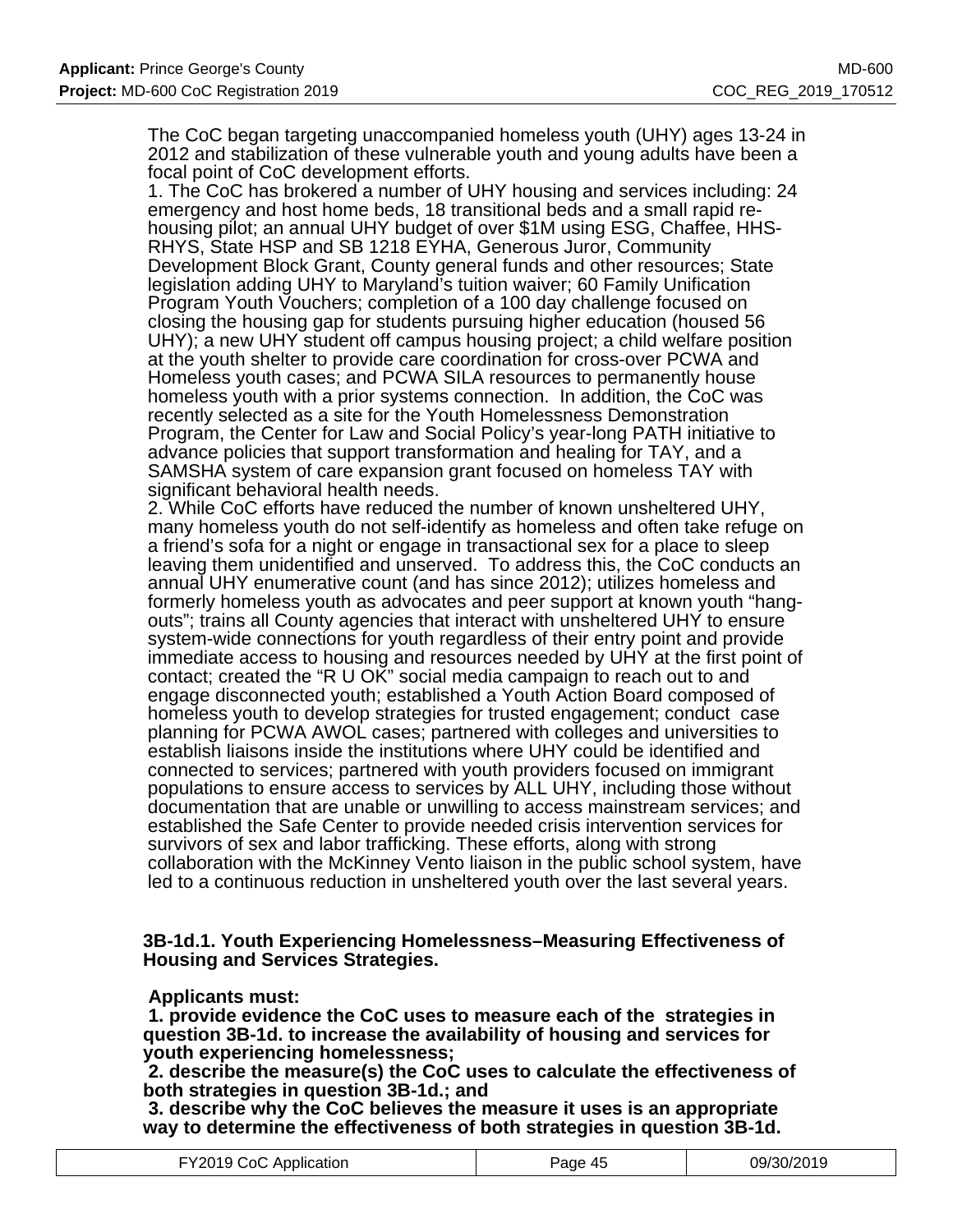### **(limit 3,000 characters)**

1. The CoC uses the CoC's annual youth enumeration (Youth REACH MD) spanning a 15 day period and looks at youth and young adults who are both homeless and/or housing unstable, PIT, HIC, annual funding allocations, HMIS data, service and AWOL data provided by the school system, juvenile justice, child welfare and other County agencies, youth-specific housing program bed utilization, and monthly shelter call/turnaway data to measure the increase and efficacy in local housing and services available for homeless youth. 2. The CoC uses HMIS performance reports with particular focus on exits to permanency and recidivism, length of time homeless, family reunification data, provider level programmatic reports, and youth surveys to assess the effectiveness and accessibility of the housing and services available for homeless youth.

3. These measures allow for both a quantitative and qualitative analysis of CoC UHY services and respects youth voice in determining if the services are aligned and supportive of youth need and choice. In FY 2019, the County provided 47 UHY with emergency shelter and 70 UHY with transitional shelter and only 2 youth were unaccompanied on the day of the PIT.

### **3B-1e. Collaboration–Education Services.**

### **Applicants must describe:**

- **1. the formal partnerships with:**
	- **a. youth education providers;**
	- **b. McKinney-Vento LEA or SEA; and**
	- **c. school districts; and**
- **2. how the CoC collaborates with:**
	- **a. youth education providers;**
	- **b. McKinney-Vento Local LEA or SEA; and**
	- **c. school districts.**

### **(limit 2,000 characters)**

1. The CoC has several formal partnerships with educational leaders to ensure maximum educational achievement for homeless children and youth including: a. Representatives from the University of Maryland College Park, Bowie State University and Prince George's Community College who are members of the CoC's 100 Day Challenge and Youth Homeless Demonstration Program teams and team leaders for the Higher Education workgroup.

b. A formal MOU with the local public school system that includes the Board of Education, the Homeless Education Office, the Early Childhood Office, the Department of Food and Nutrition Services, the Title One Office, and the Judy Hoyer Family Learning Center all of whom collectively represent youth education providers, McKinney-Vento LEA and the school district.

c. A contract with the school district to place community resource advocates in 41 of the highest risk schools to ensure they are provided with the supports and stabilization services they need to succeed, up to and including housing assistance.

2. The CoC has a number of collaborative efforts in place with educational providers and institutions including:

a. First Generation College Bound provides mentorship, tutoring and application assistance to immigrant students who are first in their family to pursue a high

| FY2019 CoC Application | Page 46 | 09/30/2019 |
|------------------------|---------|------------|
|                        |         |            |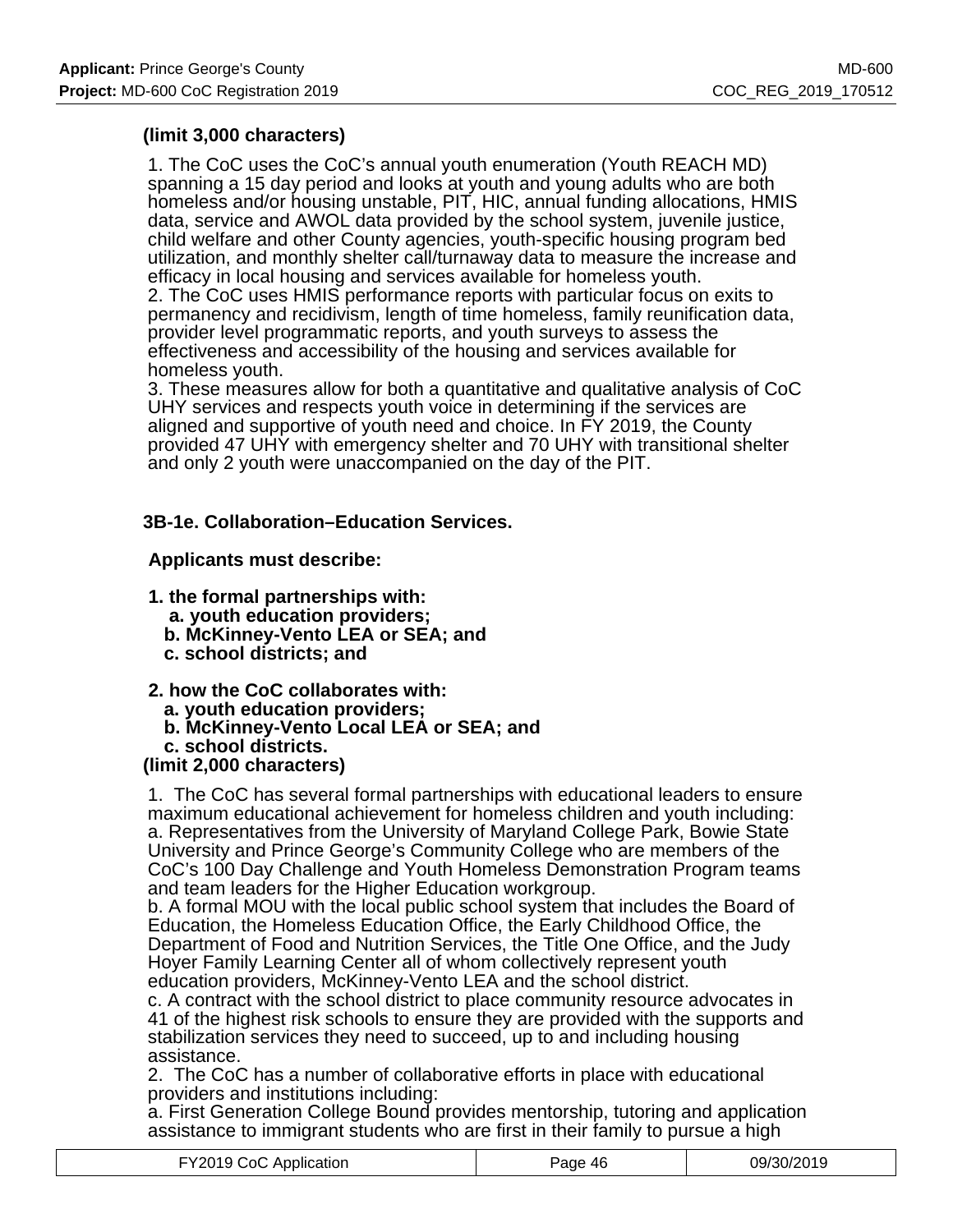school diploma or advanced degree to help them navigate unfamiliar and complicated educational systems.

b. The McKinney-Vento local and State educational coordinators are active CoC participants, provide bi-annual training to all CoC providers on the rights of homeless students, and coordinates services to eliminate barriers to school attendance and academic success. The local liaisons also identify youth within the school system who are experiencing housing instability and makes direct referrals as needed to the CoC.

c. The schools have participated in the homeless youth enumerations since the inception and the local liaison sits on the CoC's UHY sub-committee.

#### **3B-1e.1. Informing Individuals and Families Experiencing Homeless about Education Services Eligibility.**

#### **Applicants must describe policies and procedures the CoC adopted to inform individuals and families who become homeless of their eligibility for education services. (limit 2,000 characters)**

As a condition of funding all shelter providers serving families and/or youth must have a policy for apprising residents of their eligibility for education services written into their standard operating procedure. At a minimum the SOP must include procedures that ensure that: a. Upon entry into the shelter all families and/or youth receive a copy of their educational rights; b. Educational rights are verbally explained to the family/youth and questions are answered; c. Case managers monitor school attendance and performance and work with the parent(s)/student to identify and remove barriers to school attendance and success; and d. Case managers coordinate with the County's McKinney Vento liaison as well as the appropriate school-based McKinney Vento counselor to ensure each student gets the supports they need. All staff at family and youth shelters are required to receive orientation on the educational rights of homeless youth, and case management staff and supervisors are required to attend bi-annual trainings provided by the McKinney-Vento liaison. Counselors placed at 41 County high schools as part of the TNI@schools initiative, work closely with the McKinney Vento liaison and the CoC providers in order to provide care coordination to homeless youth and ensure they receive services that will keep them in school. Additionally homeless youth seeking to attend college are assisted in applying to a state school under Maryland's newly expanded tuition waiver program and linked to their on campus liaison for continued counseling and support.

#### **3B-1e.2. Written/Formal Agreements or Partnerships with Early Childhood Services Providers.**

 **Applicant must indicate whether the CoC has an MOU/MOA or other types of agreements with listed providers of early childhood services and supports and may add other providers not listed.**

|                                  |  | <b>MOU/MOA</b> | <b>Other Formal Agreement</b> |
|----------------------------------|--|----------------|-------------------------------|
| <b>Early Childhood Providers</b> |  | Yes            | l No                          |
| <b>Head Start</b>                |  | Yes            | <b>No</b>                     |
| FY2019 CoC Application           |  | Page 47        | 09/30/2019                    |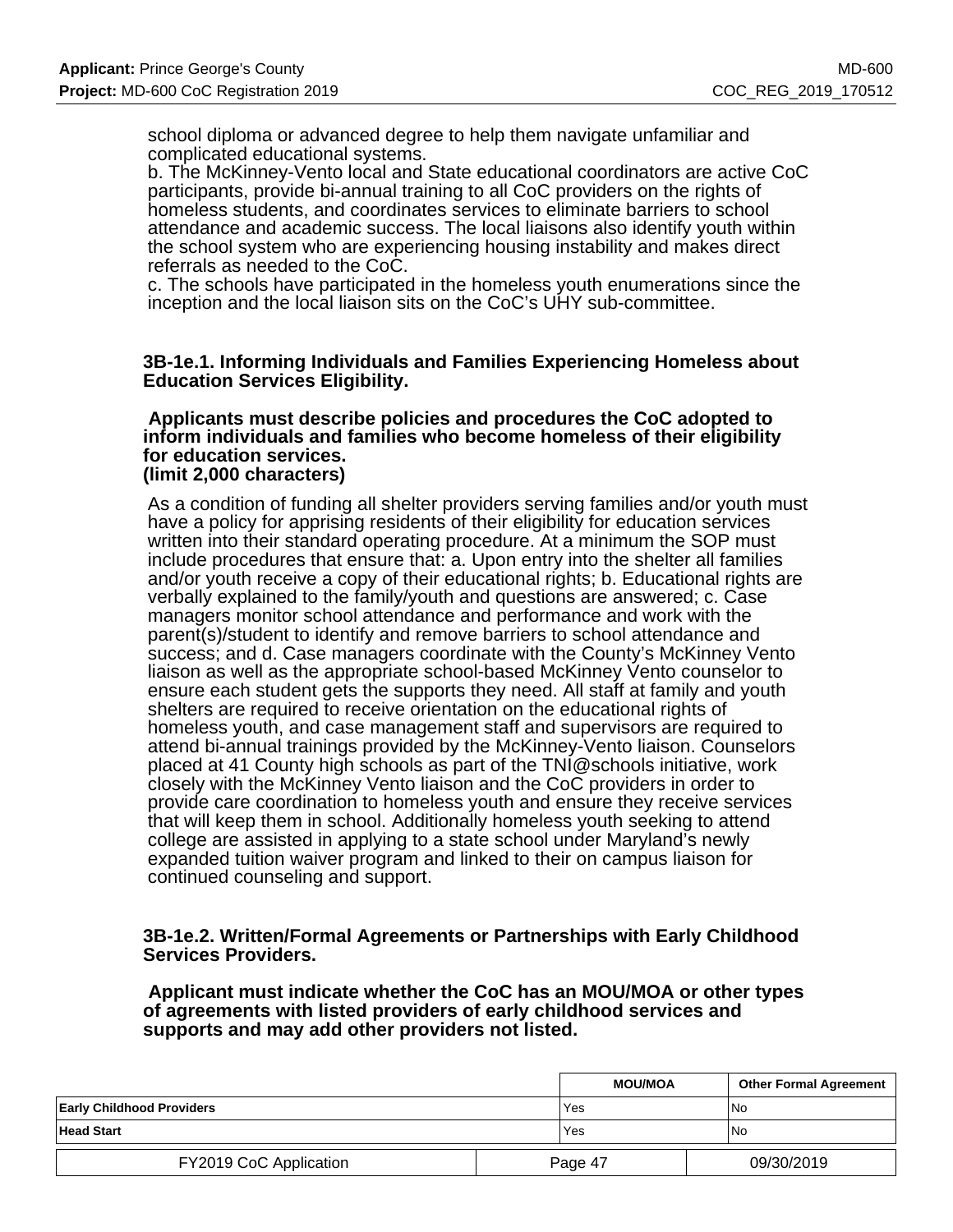| <b>Early Head Start</b>                | Yes | No   |
|----------------------------------------|-----|------|
| <b>Child Care and Development Fund</b> | No  | No   |
| Federal Home Visiting Program          | No. | l No |
| <b>Healthy Start</b>                   | Yes | l No |
| <b>Public Pre-K</b>                    | Yes | l No |
| Birth to 3 years                       | No  | Yes  |
| <b>Tribal Home Visting Program</b>     | No  | No   |
| Other: (limit 50 characters)           |     |      |
|                                        |     |      |
|                                        |     |      |

**3B-2. Active List of Veterans Experiencing Homelessness.**

**Applicant must indicate whether the CoC** Yes **uses an active list or by-name list to identify all veterans experiencing homelessness in the CoC.**

**3B-2a. VA Coordination–Ending Veterans Homelessness.**

**Applicants must indicate whether the CoC is** Yes **actively working with the U.S. Department of Veterans Affairs (VA) and VA-funded programs to achieve the benchmarks and criteria for ending veteran homelessness.**

**3B-2b. Housing First for Veterans.**

**Applicants must indicate whether the CoC** No **has sufficient resources to ensure each veteran experiencing homelessness is assisted to quickly move into permanent housing using a Housing First approach.**

**3B-3. Racial Disparity Assessment. Attachment Required.**

 **Applicants must: 1. select all that apply to indicate the findings from the CoC's Racial Disparity Assessment; or 2. select 7 if the CoC did not conduct a Racial Disparity Assessment.**

| 1. People of different races or ethnicities are more likely to receive homeless assistance.                         |   |
|---------------------------------------------------------------------------------------------------------------------|---|
| 2. People of different races or ethnicities are less likely to receive homeless assistance.                         |   |
| 3. People of different races or ethnicities are more likely to receive a positive outcome from homeless assistance. | X |
| 4. People of different races or ethnicities are less likely to receive a positive outcome from homeless assistance. |   |

| FY2019 CoC Application | Page 48 | 09/30/2019 |
|------------------------|---------|------------|
|------------------------|---------|------------|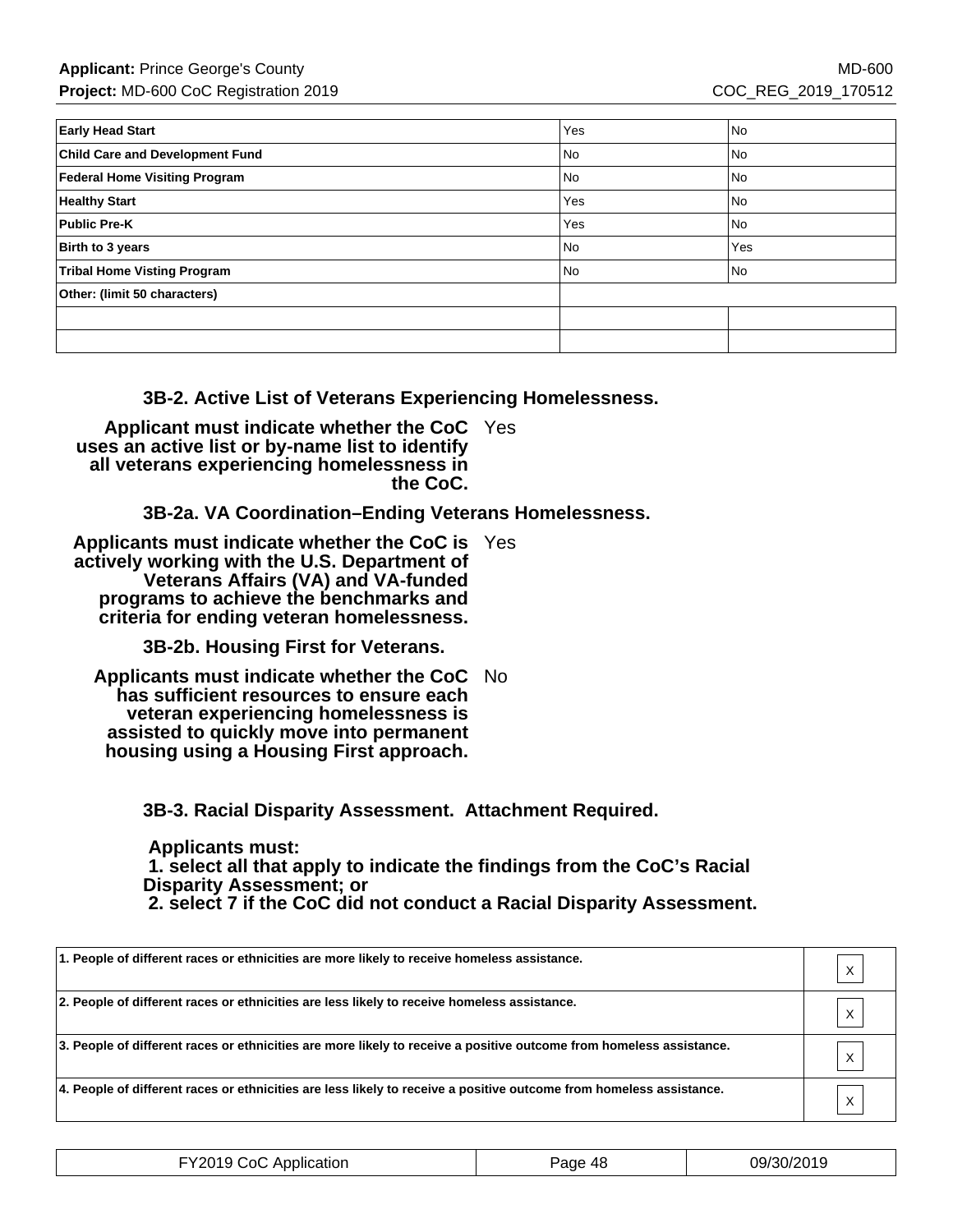| 5. There are no racial or ethnic disparities in the provision or outcome of homeless assistance.                     |   |
|----------------------------------------------------------------------------------------------------------------------|---|
| 6. The results are inconclusive for racial or ethnic disparities in the provision or outcome of homeless assistance. | X |
| 7. The CoC did not conduct a racial disparity assessment.                                                            |   |

## **3B-3a. Addressing Racial Disparities.**

#### **Applicants must select all that apply to indicate the CoC's strategy to address any racial disparities identified in its Racial Disparities Assessment:**

| 1. The CoC is ensuring that staff at the project level are representative of the persons accessing homeless services in the<br>∣CoC. |  |
|--------------------------------------------------------------------------------------------------------------------------------------|--|
| 2. The CoC has identified the cause(s) of racial disparities in their homeless system.                                               |  |
| 3. The CoC has identified strategies to reduce disparities in their homeless system.                                                 |  |
| 4. The CoC has implemented strategies to reduce disparities in their homeless system.                                                |  |
| 5. The CoC has identified resources available to reduce disparities in their homeless system.                                        |  |
| 6: The CoC did not conduct a racial disparity assessment.                                                                            |  |

| FY2019 CoC Application | Page 49 | 09/30/2019 |
|------------------------|---------|------------|
|------------------------|---------|------------|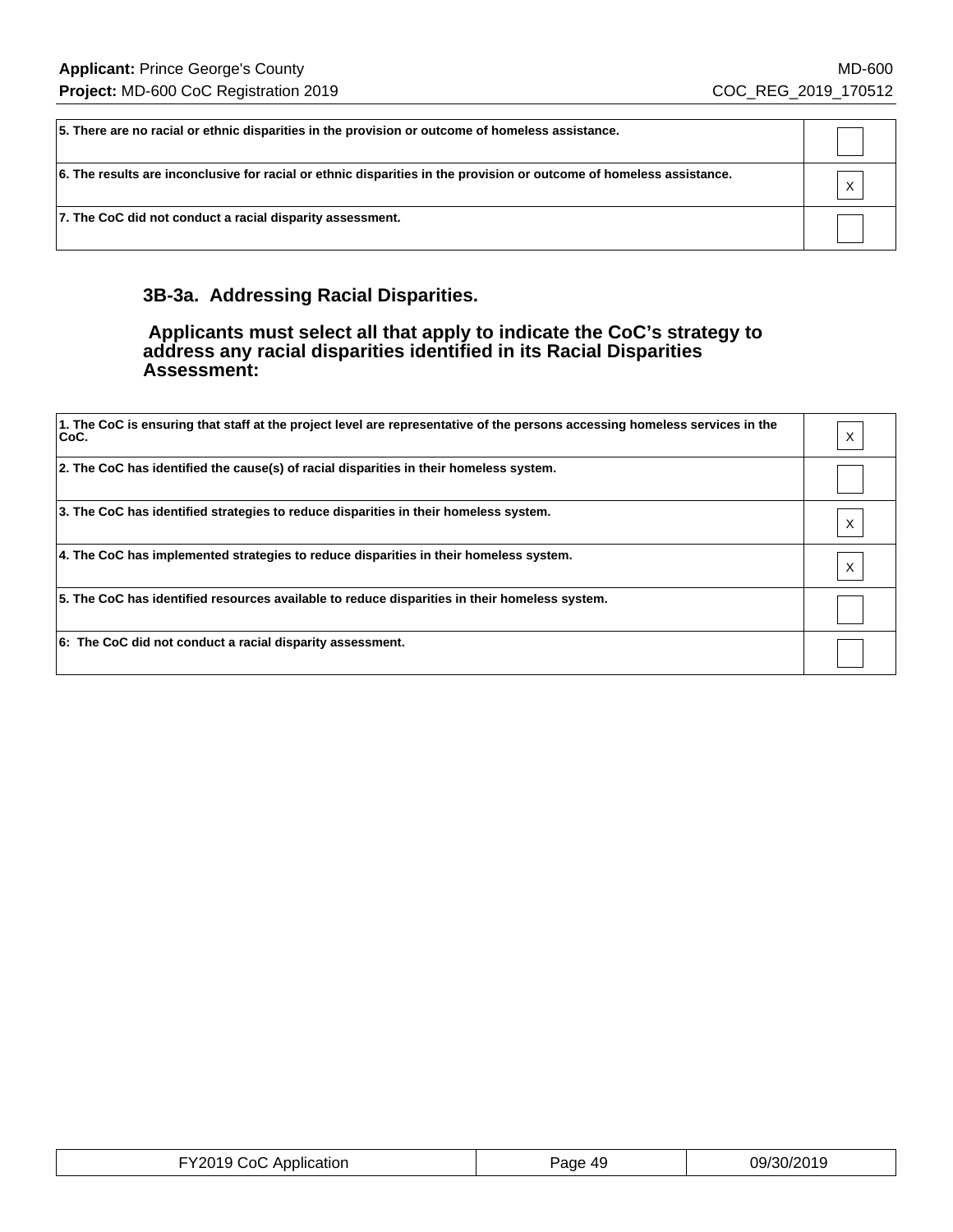## **4A. Continuum of Care (CoC) Accessing Mainstream Benefits and Additional Policies**

#### **Instructions:**

Guidance for completing the application can be found in the FY 2019 CoC Program Competition Notice of Funding Availability and in the FY 2019 CoC Application Detailed Instructions. Please submit technical questions to the HUD Exchange Ask-A-Question at

https://www.hudexchange.info/program-support/my-question/

#### Resources:

 The FY 2019 CoC Application Detailed Instruction can be found at: https://www.hudexchange.info/e-snaps/guides/coc-program-competition-resources The FY 2019 CoC Program Competition Notice of Funding Availability at: https://www.hudexchange.info/programs/e-snaps/fy-2019-coc-program-nofa-coc-programcompetition/#nofa-and-notices

#### **Warning! The CoC Application score could be affected if information is incomplete on this formlet.**

#### **4A-1. Healthcare–Enrollment/Effective Utilization**

**Applicants must indicate, for each type of healthcare listed below, whether the CoC assists persons experiencing homelessness with enrolling in health insurance and effectively utilizing Medicaid and other benefits.**

| <b>Type of Health Care</b>                                                                          | <b>Assist with</b><br><b>Enrollment</b> | <b>Assist with</b><br>Utilization of<br><b>Benefits?</b> |
|-----------------------------------------------------------------------------------------------------|-----------------------------------------|----------------------------------------------------------|
| <b>Public Health Care Benefits</b><br>(State or Federal benefits, Medicaid, Indian Health Services) | Yes                                     | Yes                                                      |
| <b>Private Insurers:</b>                                                                            | Yes                                     | Yes                                                      |
| Non-Profit, Philanthropic:                                                                          | Yes                                     | Yes                                                      |
| Other: (limit 50 characters)                                                                        |                                         |                                                          |
| <b>Federally Qualified Health Centers</b>                                                           | Yes                                     | Yes                                                      |

#### **4A-1a. Mainstream Benefits.**

 **Applicants must:**

**1. describe how the CoC systematically keeps program staff up to date regarding mainstream resources available for program participants (e.g., Food Stamps, SSI, TANF, substance abuse programs) within the geographic area;**

 **2. describe how the CoC disseminates the availability of mainstream resources and other assistance information to projects and how often; 3. describe how the CoC works with projects to collaborate with healthcare organizations to assist program participants with enrolling in**

| FY2019 CoC Application | Page 50 | 09/30/2019 |
|------------------------|---------|------------|
|------------------------|---------|------------|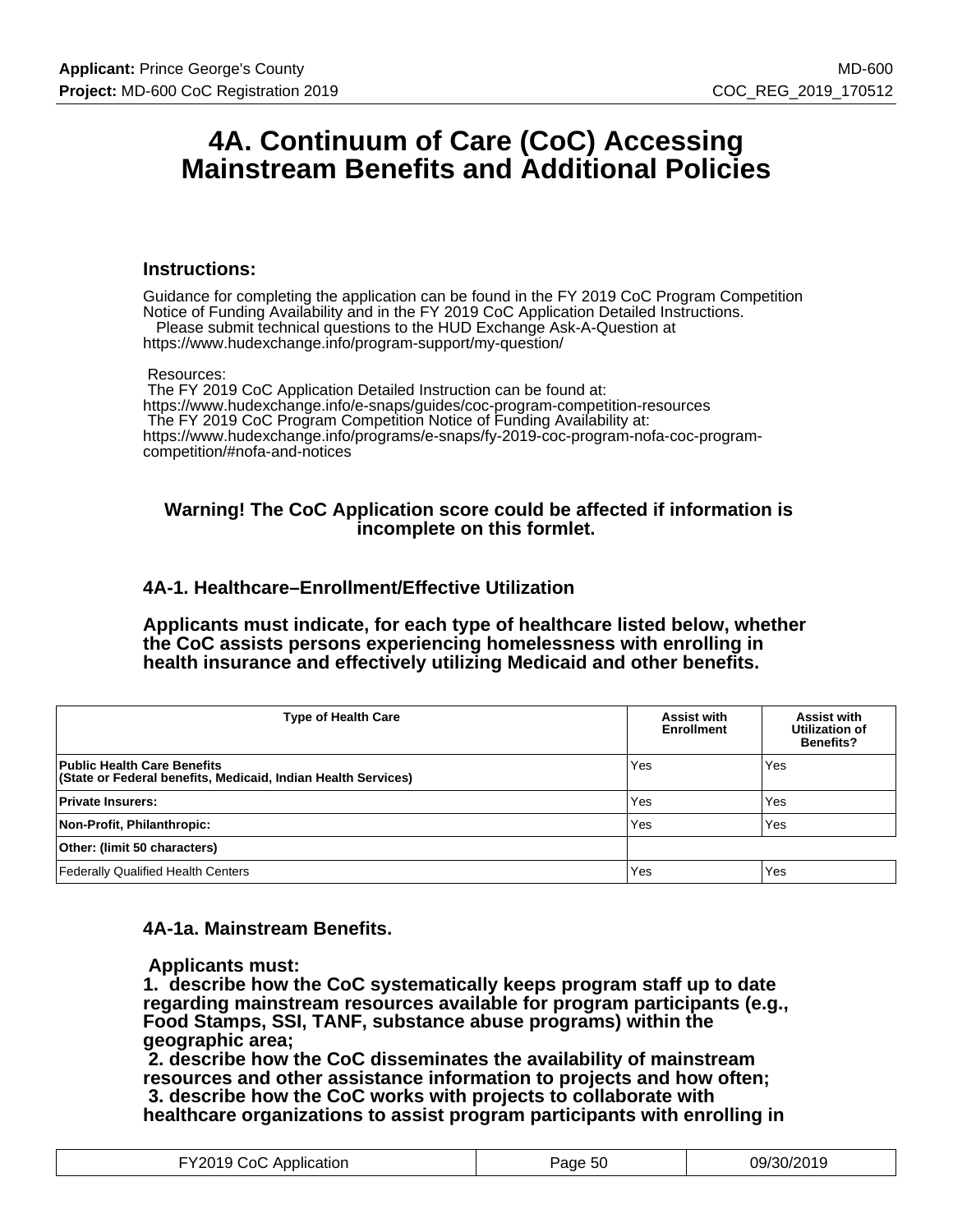#### **health insurance;**

**4. describe how the CoC provides assistance with the effective utilization of Medicaid and other benefits; and**

**5. provide the name of the organization or position title that is responsible for overseeing the CoC's strategy for mainstream benefits. (limit 2,000 characters)**

1. The CoC Lead is the lead agency for all local public welfare (TANF, SNAP, and Medicaid), SOAR PATH, and Affordable Care Act programs and provides CoC members with extensive training to ensure they have the skills/knowledge to help program participants' access the coverage/services for which they are eligible.

2. Refresher training is conducted annually and new resources introduced on a quarterly basis during CoC plenary sessions. In addition, the CoC hosts monthly case manager trainings covering relevant topics (i.e.; Social Security, DDA and Independence Now, and treatment programs) to ensure staff have the most up to date information available and to minimize knowledge loss resulting from staff turnover.

3. Working with the Health Department, the CoC Lead has established numerous health insurance enrollment sites with extended evening hours for easy access. Sister agencies, hospitals, FQHAs and the non-profit community operate additional enrollment sites and host pop-up health events that significantly increase public access and the deployment of Navigators as well as targeted outreach campaigns have proven particularly effective in connecting individuals to health care. Since 2013, more than 110,000 uninsured residents have been enrolled.

4. Any homeless person presenting without income or insurance is immediately linked to a mainstream benefit specialist and/or health navigator to facilitate enrollment in available and appropriate programs. Once enrolled, CoC staff review benefits with participants to ensure continuity and provide assistance with recertification to keep benefits active. In addition, CoC staff provide direct support to participants needing assistance with utilization of benefits including transportation to important medical, therapy and other appointments necessary to support good health, housing, financial, and other homelessness trauma recovery outcomes.

5. The CoC Lead is responsible for oversight of this strategy.

### **4A-2. Lowering Barriers to Entry Data:**

### **Applicants must report:**

| Percentage of new and renewal PSH, RRH, Safe-Haven, SSO non-Coordinated Entry projects the CoC has ranked in its CoC<br>Priority Listing in the FY 2019 CoC Program Competition that reported that they are lowering barriers to entry and prioritizing<br>rapid placement and stabilization to permanent housing.                                               | 100% |
|------------------------------------------------------------------------------------------------------------------------------------------------------------------------------------------------------------------------------------------------------------------------------------------------------------------------------------------------------------------|------|
| 2. Total number of new and renewal CoC Program-funded PSH, RRH, SSO non-coordinated entry, Safe-Haven, and<br>Transitional Housing projects the CoC has ranked in its CoC Priority Listing in FY 2019 CoC Program Competition that<br>reported that they are lowering barriers to entry and prioritizing rapid placement and stabilization to permanent housing. | 181  |
| 1. Total number of new and renewal CoC Program-funded PSH, RRH, SSO non-coordinated entry, Safe-Haven, and<br>Transitional Housing projects the CoC has ranked in its CoC Priority Listing in FY 2019 CoC Program Competition.                                                                                                                                   | 181  |

### **4A-3. Street Outreach.**

| FY2019 CoC Application | Page 51 | 09/30/2019 |
|------------------------|---------|------------|
|------------------------|---------|------------|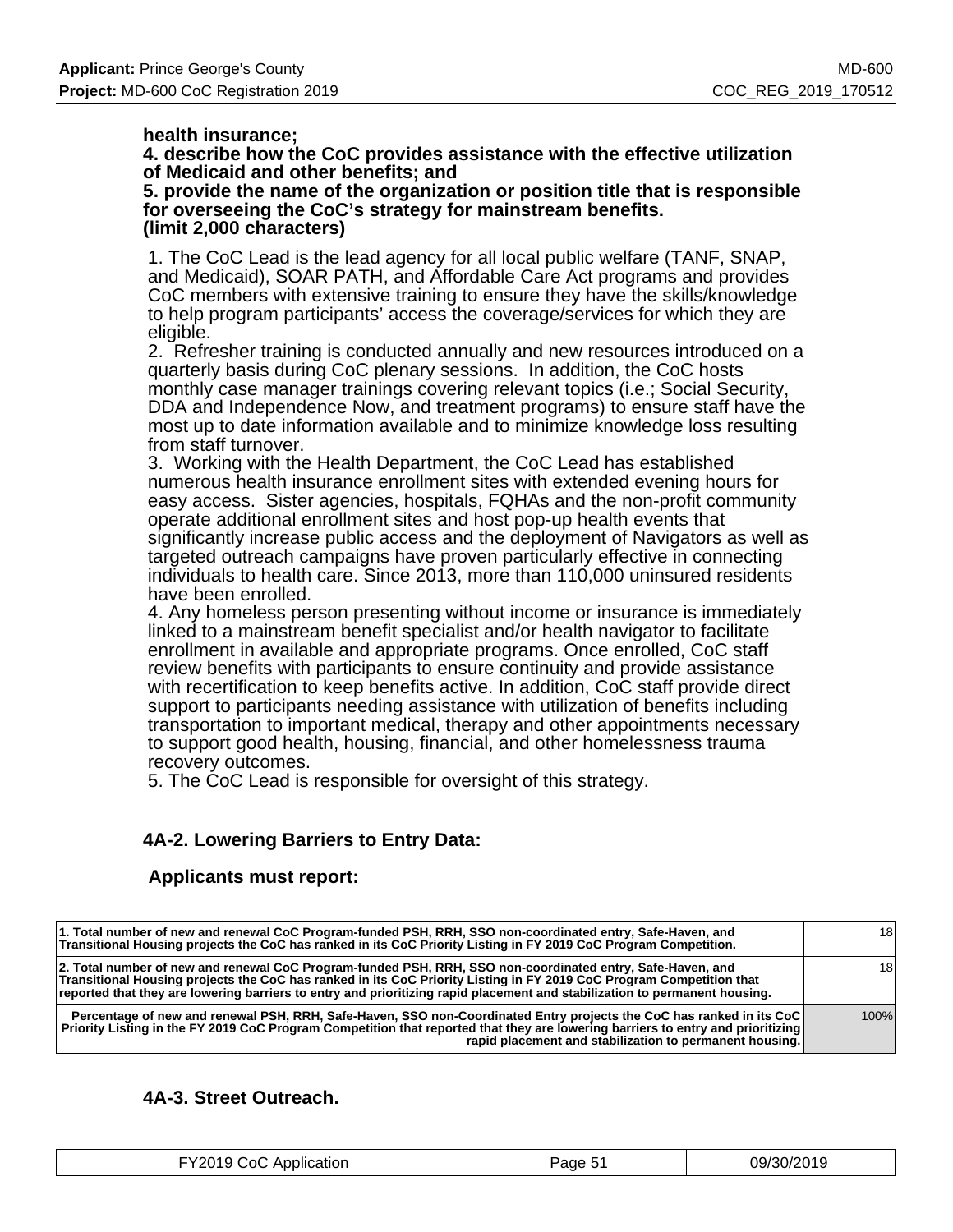#### **Applicants must:**

 **1. describe the CoC's street outreach efforts, including the methods it uses to ensure all persons experiencing unsheltered homelessness are identified and engaged;**

 **2. state whether the CoC's Street Outreach covers 100 percent of the CoC's geographic area;**

 **3. describe how often the CoC conducts street outreach; and 4. describe how the CoC tailored its street outreach to persons experiencing homelessness who are least likely to request assistance. (limit 2,000 characters)**

1. The CoC's street outreach effort is mobilized utilizing a number of strategic partnerships including Mobile Crisis Teams, Community Policing units, Fire/EMS Mobile Integrated Health teams, Community Health Care workers, SSVF and VA outreach teams, the SOAR team, faith ministries, librarians, parks and recreation site staff, Emergency Room Personnel, and drop in centers as well as the CoC street team who routinely canvasses encampments and other places where homeless are known to frequent. These teams report newly identified persons to the Street Outreach coordinator for tracking and follow-up if immediate assistance is not accepted by the individual at the initial point of contact.

2. The CoC's outreach effort covers 100% of the CoC's geographic area. 3. The CoC has a 24/7 presence on the street through its wider partner network and its homeless specific street team runs routine routes two times per week. 4. All teams have bi-lingual staff and / or access to language line services as needed to ensure system access by non-English speaking homeless persons. In addition, the CoC has 5 targeted efforts underway to address subpopulations needing unique interventions: a. "Stop the Silence" campaign targeting DV and trafficking victims, b. "R U OK?" campaign targeting homeless and unaccompanied youth, c. the Mobile Integrated Health Fire / EMS teams targeting high system utilizers, d. The Bridge at Adam's House targeting returning citizens, and e. Unsheltered veterans outreach in partnership with the VA.

### **4A-4. RRH Beds as Reported in HIC.**

#### **Applicants must report the total number of rapid rehousing beds available to serve all household types as reported in the Housing Inventory Count (HIC) for 2018 and 2019.**

|                                                               | 2018 | 2019 | <b>Difference</b> |
|---------------------------------------------------------------|------|------|-------------------|
| <b>RRH</b> beds available to serve all populations in the HIC | 68   | 179  | AA                |

### **4A-5. Rehabilitation/Construction Costs–New** No **Projects.**

 **Applicants must indicate whether any new project application the CoC ranked and submitted in its CoC Priority Listing in the FY 2019 CoC Program Competition is requesting \$200,000 or more in funding for housing**

| FY2019 CoC Application | Page 52 | 09/30/2019 |
|------------------------|---------|------------|
|------------------------|---------|------------|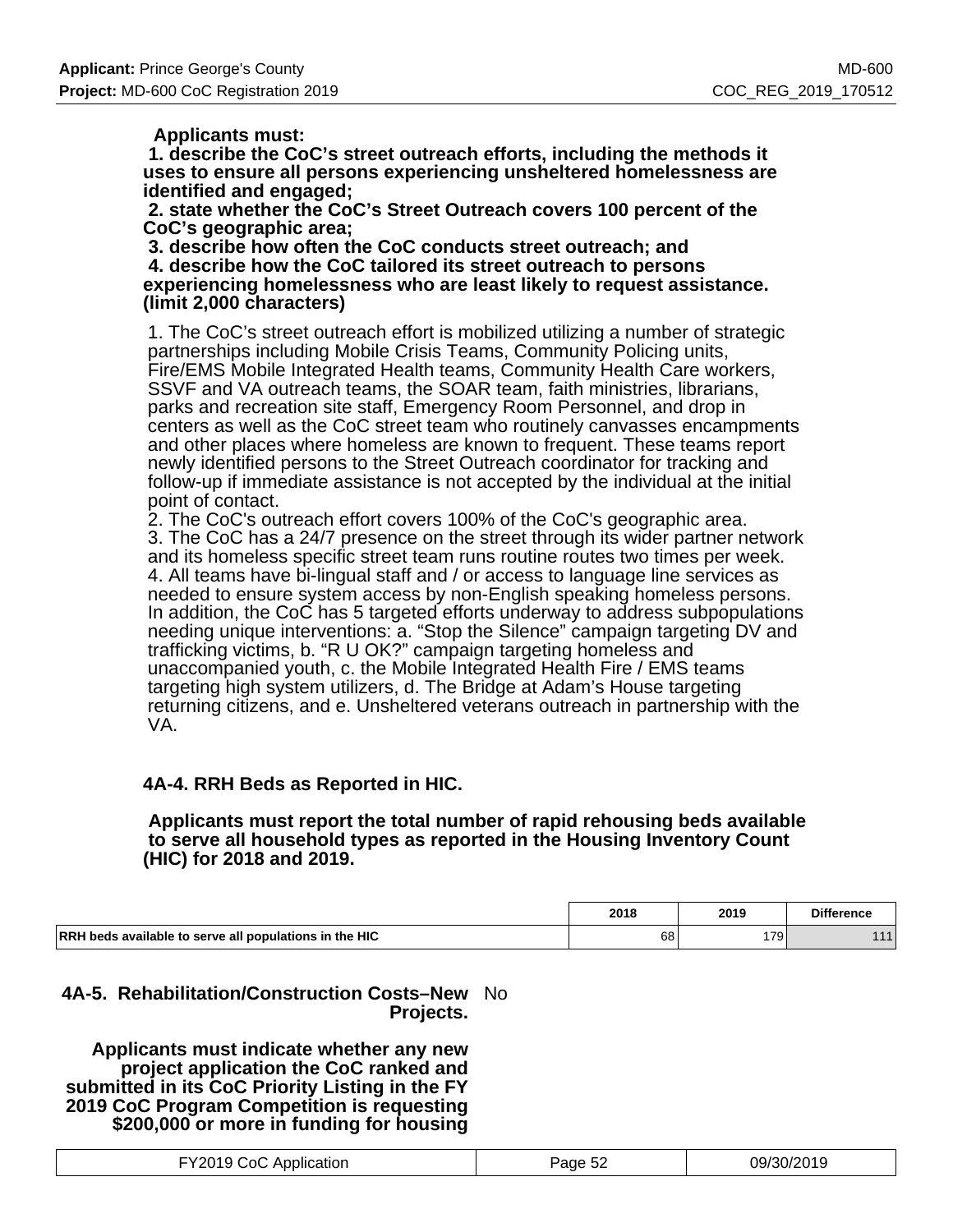### **rehabilitation or new construction.**

#### **4A-6. Projects Serving Homeless under Other** No **Federal Statutes.**

 **Applicants must indicate whether the CoC is requesting to designate one or more of its SSO or TH projects to serve families with children or youth defined as homeless under other federal statutes.**

| 09/30/2019<br>$.9010 \times$<br>∴∩∩<br>Application<br>age 53'<br>.<br>.<br>. |
|------------------------------------------------------------------------------|
|------------------------------------------------------------------------------|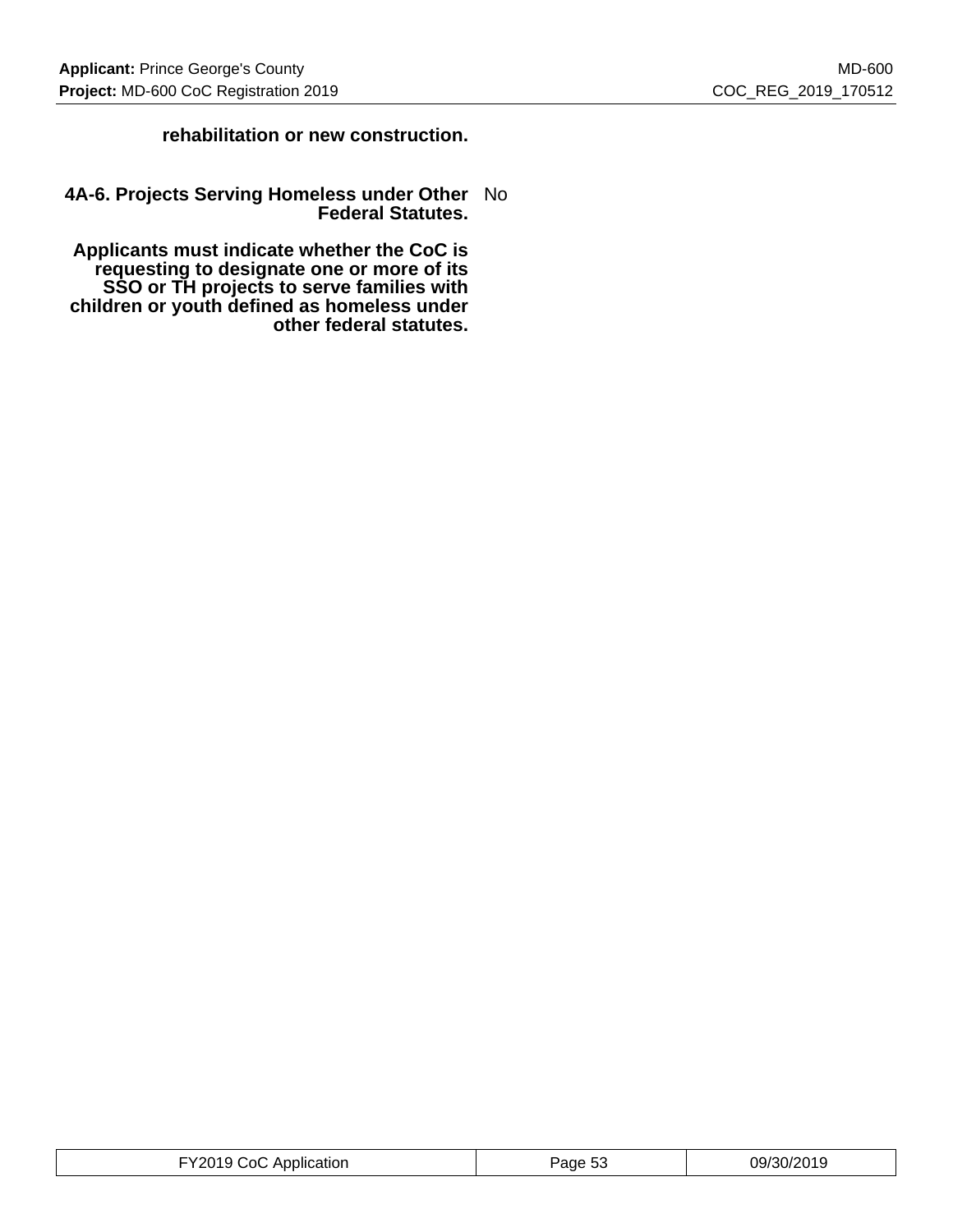# **4B. Attachments**

#### **Instructions:**

Multiple files may be attached as a single .zip file. For instructions on how to use .zip files, a reference document is available on the e-snaps training site: https://www.hudexchange.info/resource/3118/creating-a-zip-file-and-capturing-a-screenshotresource

| <b>Document Type</b>                                                                                    | <b>Required?</b> | <b>Document Description</b> | <b>Date Attached</b> |
|---------------------------------------------------------------------------------------------------------|------------------|-----------------------------|----------------------|
| FY 2019 CoC Competition<br>Report (HDX Report)                                                          | Yes              | FY 2019 CoC Compe           | 08/20/2019           |
| 1C-4.PHA Administration<br>Plan-Moving On Multifamily<br><b>Assisted Housing Owners'</b><br>Preference. | N <sub>0</sub>   | PHA Administratio           | 09/12/2019           |
| 1C-4. PHA Administrative Plan<br>Homeless Preference.                                                   | <b>No</b>        | PHA Administrativ           | 09/26/2019           |
| 1C-7. Centralized or<br><b>Coordinated Assessment</b><br>System.                                        | Yes              | Centralized or Co           | 09/12/2019           |
| 1E-1. Public Posting-15-Day<br>Notification Outside e-<br>snaps-Projects Accepted.                      | Yes              | Public Posting-15           | 09/26/2019           |
| 1E-1. Public Posting-15-Day<br>Notification Outside e-<br>snaps-Projects Rejected or<br>Reduced.        | Yes              | Public Posting-1            | 09/26/2019           |
| 1E-1. Public Posting-30-Day<br>Local Competition Deadline.                                              | Yes              | Public Posting-30           | 09/12/2019           |
| 1E-1. Public Posting-Local<br>Competition Announcement.                                                 | Yes              | Public Posting-L            | 09/30/2019           |
| 1E-4. Public Posting-CoC-<br>Approved Consolidated<br>Application                                       | Yes              | Public Posting-Co           | 09/26/2019           |
| 3A. Written Agreement with<br>Local Education or Training<br>Organization.                              | No               | Written Agreement           | 09/30/2019           |
| 3A. Written Agreement with<br>State or Local Workforce<br>Development Board.                            | <b>No</b>        | Written Agreement           | 09/26/2019           |
| 3B-3. Summary of Racial<br>Disparity Assessment.                                                        | Yes              | Summary of Racial           | 09/30/2019           |
| 4A-7a. Project List-Homeless<br>under Other Federal Statutes.                                           | <b>No</b>        |                             |                      |
| Other                                                                                                   | No               |                             |                      |
| Other                                                                                                   | <b>No</b>        |                             |                      |

| FY2019 CoC Application | Page 54 | 09/30/2019 |
|------------------------|---------|------------|
|------------------------|---------|------------|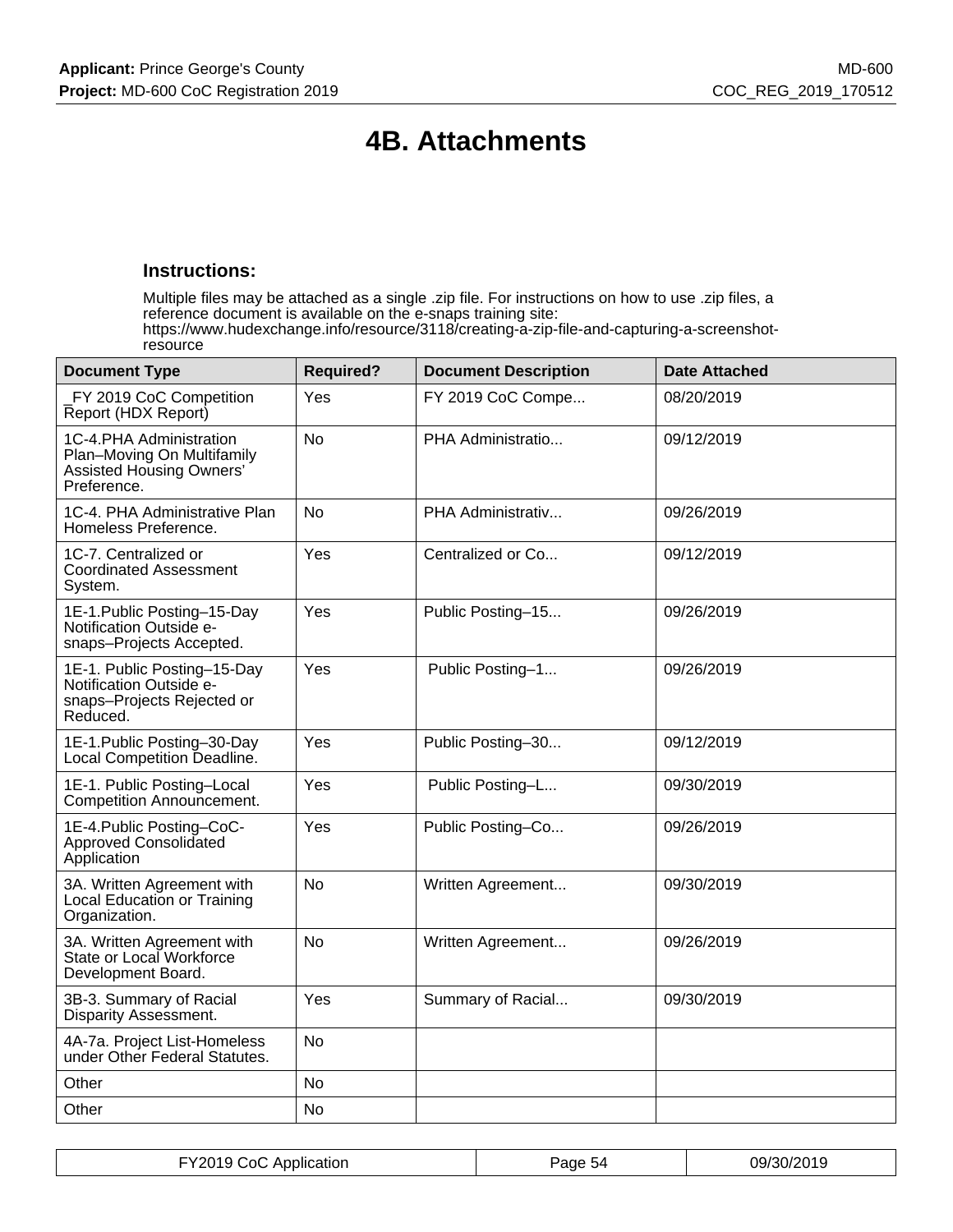Other No

| FY2019 CoC Application | Page 55 | 09/30/2019 |
|------------------------|---------|------------|
|------------------------|---------|------------|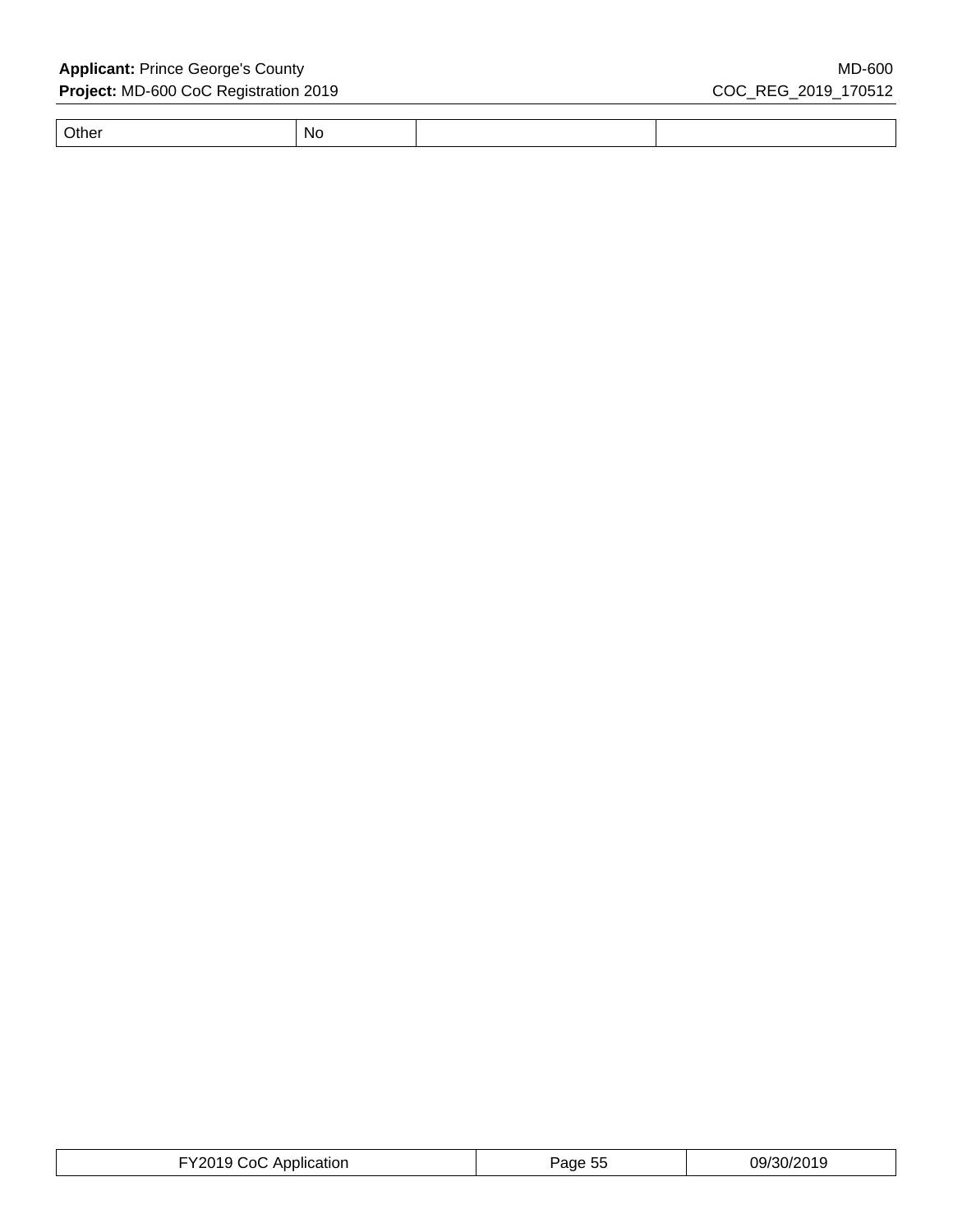# **Attachment Details**

**Document Description:** FY 2019 CoC Competition Report

# **Attachment Details**

**Document Description:** PHA Administration Plan–Moving On Preference

# **Attachment Details**

**Document Description:** PHA Administrative Plan Homeless Preference

# **Attachment Details**

**Document Description:** Centralized or Coordinated Assessment System

# **Attachment Details**

**Document Description:** Public Posting–15-Day Notification Outside esnaps–Projects Accepted

# **Attachment Details**

| 09/30/2019<br>$ \sim$<br><b>FY2019 CoC</b><br>Application<br>Page 56 |
|----------------------------------------------------------------------|
|----------------------------------------------------------------------|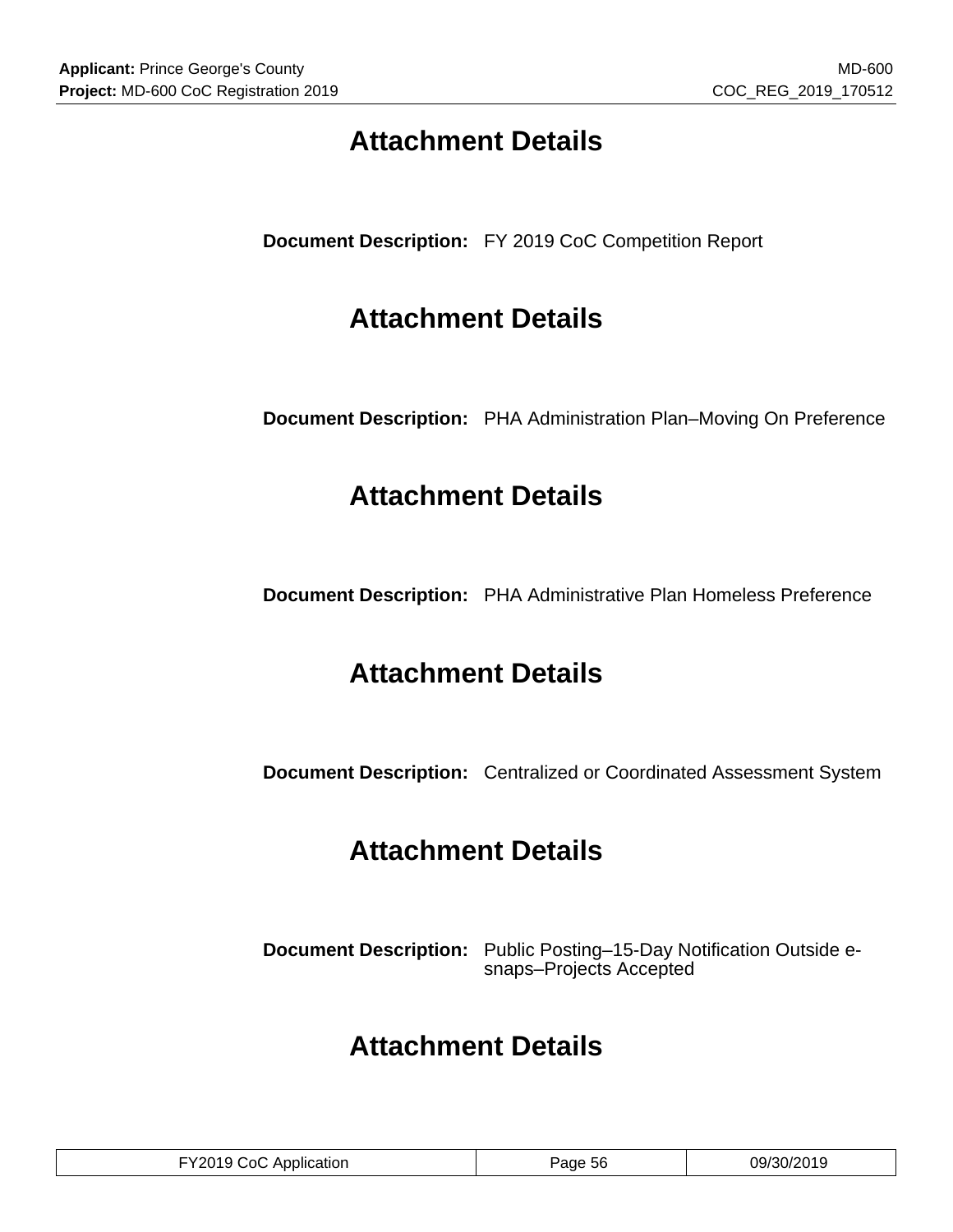**Document Description:** Public Posting–15-Day Notification Outside esnaps–Projects Rejected or Reduced.

# **Attachment Details**

**Document Description:** Public Posting–30-Day Local Competition **Deadline** 

# **Attachment Details**

**Document Description:** Public Posting–Local Competition Announcement

# **Attachment Details**

**Document Description:** Public Posting–CoC-Approved Consolidated Application

# **Attachment Details**

**Document Description:** Written Agreements with Local Education and Training Organizations

# **Attachment Details**

**Document Description:** Written Agreement with State or Local Workforce

| <b>Contract Contract</b><br>$-$<br>ng,<br>പ<br>זור<br>:ation<br>. 10 M<br>.<br>. <del>. .</del><br>. <del>.</del><br>. |  |
|------------------------------------------------------------------------------------------------------------------------|--|
|------------------------------------------------------------------------------------------------------------------------|--|